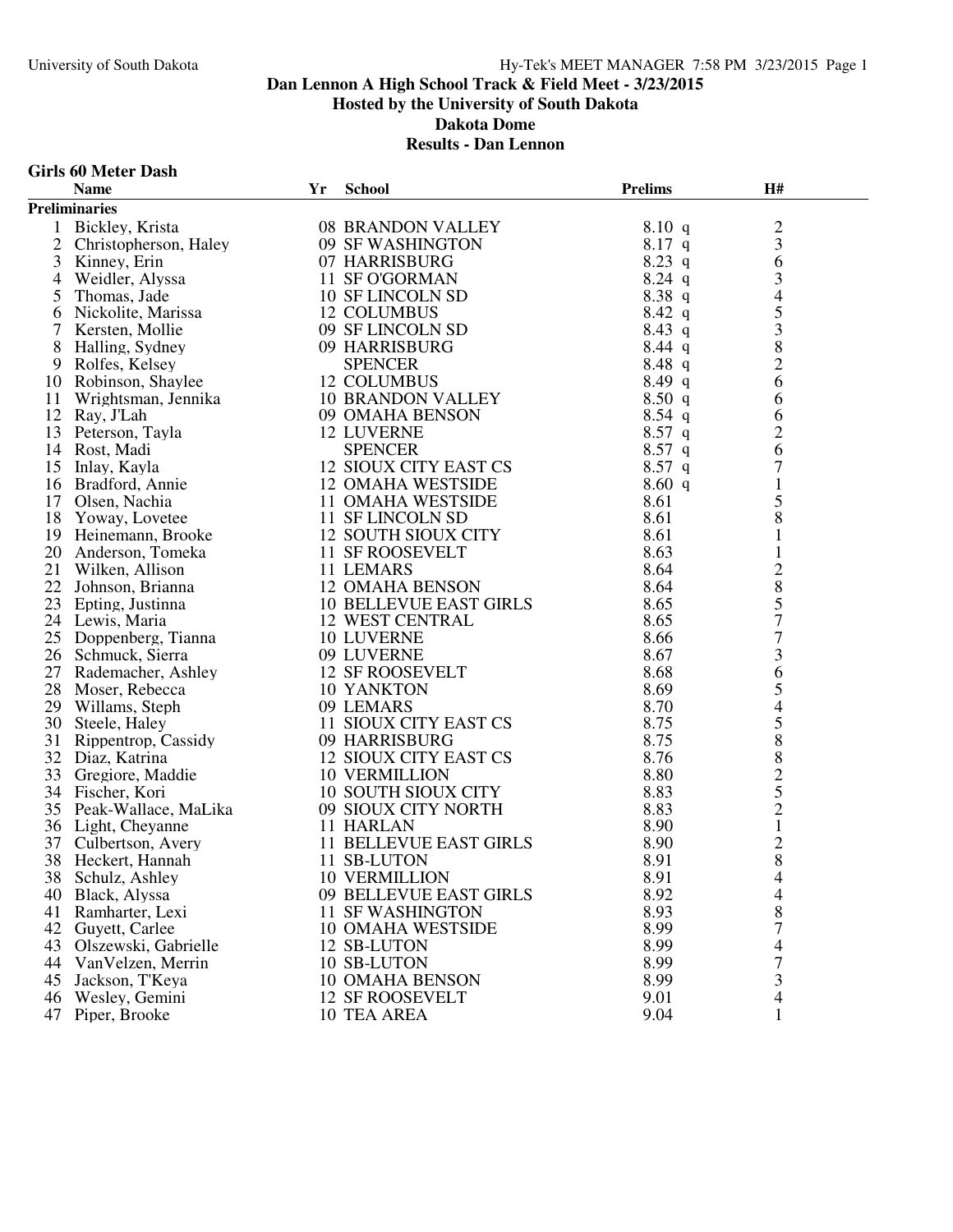**Dakota Dome**

# **Results - Dan Lennon**

# **Preliminaries ... (Girls 60 Meter Dash)**

|                    | <b>Name</b>                | Yr | <b>School</b>                | <b>Prelims</b> | H#               |
|--------------------|----------------------------|----|------------------------------|----------------|------------------|
| 48                 | Brown, Abbie               |    | <b>SPENCER</b>               | 9.05           | $\mathbf{1}$     |
|                    | 49 Benjamin, Chaise        |    | 11 LEMARS                    | 9.09           | 6                |
|                    | 50 Zirpel, Hannah          |    | 09 WEST CENTRAL              | 9.10           |                  |
| 51                 | Lindskov, Kamryn           |    | <b>10 WEST CENTRAL</b>       | 9.11           | $\frac{5}{2}$    |
| 52                 | Okine, Rachel              |    | 09 DAKOTA VALLEY             | 9.13           |                  |
|                    | 53 Cruz, Amy               |    | 09 SF WASHINGTON             | 9.13           | $\mathbf{1}$     |
|                    | 54 Young, Emma             |    | <b>10 SOUTH SIOUX CITY</b>   | 9.14           | 3                |
| 55                 | Tobiason, Kaylee           |    | 10 COLUMBUS                  | 9.17           | $\overline{7}$   |
|                    | 56 Vik, Lauren             |    | 09 YANKTON                   | 9.18           | $\overline{4}$   |
|                    | 57 Gubbels, Molly          |    | 09 HARLAN                    | 9.20           | $\boldsymbol{7}$ |
|                    | 58 Riley, Cassidy          |    | 09 HARLAN                    | 9.24           | 7                |
|                    | 59 Delvaux, Jennica        |    | 09 YANKTON                   | 9.42           | $\overline{4}$   |
|                    | 60 Needs, Baylee           |    | 09 LEMARS                    | 9.60           | 8                |
| $---$              | Stanghor, Arianna          |    | 09 BRANDON VALLEY            | <b>DQ</b>      | 3                |
|                    | <b>Girls 60 Meter Dash</b> |    |                              |                |                  |
|                    |                            |    |                              |                |                  |
|                    | <b>Name</b>                | Yr | <b>School</b>                | <b>Semis</b>   | H#               |
| <b>Semi-Finals</b> |                            |    |                              |                |                  |
| $\mathbf{1}$       | Bickley, Krista            |    | 08 BRANDON VALLEY            | $8.07$ q       | $\mathbf{1}$     |
| $\overline{2}$     | Weidler, Alyssa            |    | 11 SF O'GORMAN               | $8.16$ q       | $\mathbf{1}$     |
| 3                  | Kinney, Erin               |    | 07 HARRISBURG                | 8.17 q         | $\overline{c}$   |
| 4                  | Christopherson, Haley      |    | 09 SF WASHINGTON             | $8.32\ q$      | $\overline{c}$   |
| 5                  | Thomas, Jade               |    | 10 SF LINCOLN SD             | 8.39q          | $\mathbf{1}$     |
| 6                  | Rolfes, Kelsey             |    | <b>SPENCER</b>               | 8.39 q         | $\mathbf{1}$     |
| 7                  | Halling, Sydney            |    | 09 HARRISBURG                | 8.40 q         | 1                |
| 8                  | Robinson, Shaylee          |    | 12 COLUMBUS                  | 8.40 q         |                  |
| 9                  | Wrightsman, Jennika        |    | <b>10 BRANDON VALLEY</b>     | 8.43           |                  |
|                    | 10 Nickolite, Marissa      |    | 12 COLUMBUS                  | 8.44           |                  |
|                    | 11 Kersten, Mollie         |    | 09 SF LINCOLN SD             | 8.45           |                  |
|                    | 12 Inlay, Kayla            |    | <b>12 SIOUX CITY EAST CS</b> | 8.46           | $22222$<br>$222$ |
|                    | 13 Rost, Madi              |    | <b>SPENCER</b>               | 8.51           |                  |
|                    | 14 Ray, J'Lah              |    | 09 OMAHA BENSON              | 8.57           | $\mathbf{1}$     |
| 15                 | Peterson, Tayla            |    | <b>12 LUVERNE</b>            | 8.61           | $\mathbf{1}$     |
|                    | 16 Bradford, Annie         |    | <b>12 OMAHA WESTSIDE</b>     | 8.66           | $\mathbf{1}$     |
|                    | <b>Girls 60 Meter Dash</b> |    |                              |                |                  |
|                    | <b>Name</b>                | Yr | <b>School</b>                | <b>Finals</b>  |                  |
| <b>Finals</b>      |                            |    |                              |                |                  |
|                    | 1 Bickley, Krista          |    | 08 BRANDON VALLEY            | 8.09           |                  |
| $\mathfrak{2}$     | Kinney, Erin               |    | 07 HARRISBURG                | 8.19           |                  |
| 3                  | Weidler, Alyssa            |    | 11 SF O'GORMAN               | 8.21           |                  |
| 4                  | Christopherson, Haley      |    | 09 SF WASHINGTON             | 8.22           |                  |
| 5                  | Rolfes, Kelsey             |    | <b>SPENCER</b>               | 8.31           |                  |
| 6                  | Robinson, Shaylee          |    | 12 COLUMBUS                  | 8.41           |                  |
| 7                  | Halling, Sydney            |    | 09 HARRISBURG                | 8.42           |                  |
| 8                  | Thomas, Jade               |    | <b>10 SF LINCOLN SD</b>      | 8.46           |                  |
|                    |                            |    |                              |                |                  |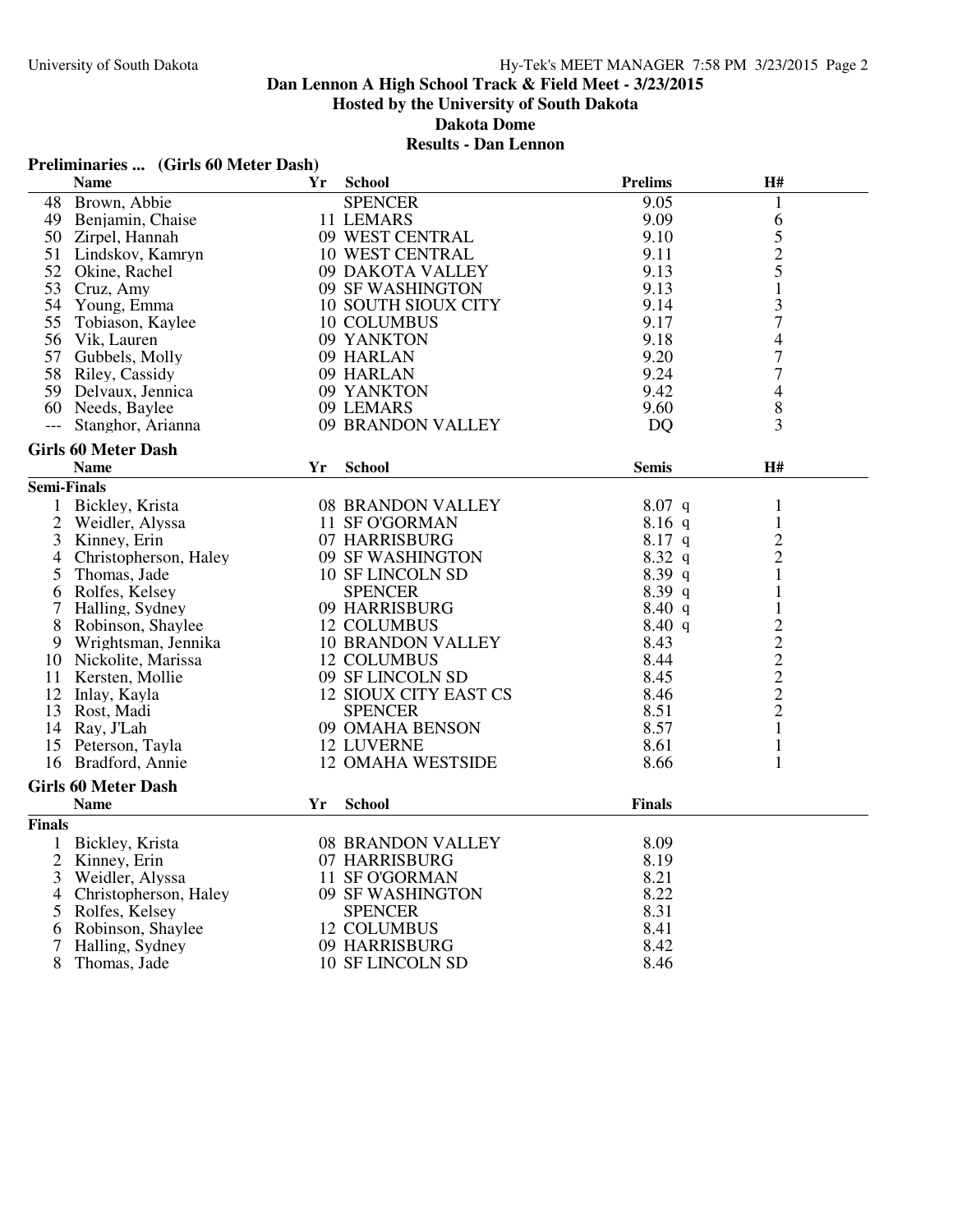### **Girls 400 Meter Dash**

|               | <b>Name</b>                                                             | Yr | <b>School</b>                                                      | <b>Finals</b> | <b>H#</b>                                       |  |
|---------------|-------------------------------------------------------------------------|----|--------------------------------------------------------------------|---------------|-------------------------------------------------|--|
| <b>Finals</b> |                                                                         |    |                                                                    |               |                                                 |  |
|               | 1 Bickley, Cortney                                                      |    | <b>11 BRANDON VALLEY</b>                                           | 1:00.42       | $\,8\,$                                         |  |
|               | 2 Lado, Dina                                                            |    | 11 LINCOLN NORTH STAR                                              | 1:01.08       | $\,8\,$                                         |  |
| 3             | DeVos, Brooke                                                           |    | <b>12 SF ROOSEVELT</b>                                             | 1:01.62       | 8                                               |  |
| 4             | Beckmann, Danielle                                                      |    | 12 YANKTON                                                         | 1:01.90       | $\,8\,$                                         |  |
| 5             |                                                                         |    | 09 OMAHA WESTSIDE                                                  | 1:03.10       | $\overline{5}$                                  |  |
| 6             |                                                                         |    | 10 LINCOLN NORTH STAR                                              | 1:03.72       | 8                                               |  |
| 7             | Weideman, Quinn<br>Archie, Champayne<br>Fehrs, Morgan<br>Leach, Ellie   |    | 12 SF LINCOLN SD                                                   | 1:03.94       | 6                                               |  |
| 8             | Leach, Ellie                                                            |    | 11 SF LINCOLN SD                                                   | 1:04.18       | $\overline{7}$                                  |  |
| 9             | Bindert, Elizabeth                                                      |    | 08 SF LINCOLN SD                                                   | 1:04.55       | 6                                               |  |
| 10            | Auen, Alishia                                                           |    | 11 SF LINCOLN SD<br>10 OMAHA BENSON<br>07 SF WASHINGTON            | 1:04.72       | 6                                               |  |
| 11            | Jackson, T'Keya                                                         |    |                                                                    | 1:05.59       | $\overline{\mathcal{L}}$                        |  |
|               | 12 Johannsen, Jacee<br><sup>12</sup> Barks Olivia                       |    |                                                                    | 1:06.18       | $\overline{7}$                                  |  |
|               | 13 Berks, Olivia                                                        |    | 12 LINCOLN NORTH STAR<br>11 SE WASHINGTON                          | 1:06.84       | 5                                               |  |
|               | 14 Johnson, Hannah                                                      |    | 11 SF WASHINGTON                                                   | 1:07.06       | $\overline{7}$                                  |  |
|               | 15 Rasmussen, Anna                                                      |    | <b>10 DAKOTA VALLEY</b>                                            | 1:07.26       | $\mathbf{1}$                                    |  |
|               | 16 Salton, Sydney                                                       |    | <b>SPENCER</b>                                                     | 1:07.38       | 6                                               |  |
| 17            | Johnson, Kassidy                                                        |    | 09 WEST CENTRAL                                                    | 1:07.57       |                                                 |  |
|               | 18 Kost, Katie                                                          |    | 11 VERMILLION                                                      | 1:07.61       | $rac{4}{5}$                                     |  |
|               | 19 Hofer, Grace                                                         |    | <b>10 SF ROOSEVELT</b>                                             | 1:07.72       |                                                 |  |
|               | 20 Paprocki, Jessica                                                    |    | 10 OMAHA WESTSIDE<br>11 VERMII LION                                | 1:08.06       |                                                 |  |
|               | 21 Hackemer, Anna                                                       |    | 11 VERMILLION                                                      | 1:08.38       |                                                 |  |
| 22            | Garcia, Mimi                                                            |    |                                                                    | 1:08.75       | 73553                                           |  |
| 23            |                                                                         |    |                                                                    | 1:08.85       |                                                 |  |
|               | Garcia, Millin<br>Rueschenberg, Kara<br>24 Wassink, Madison             |    | 09 HARLAN<br>09 HARRISBURG<br>10 WEST CENTRAL<br>09 BRANDON VALLER | 1:08.86       | $\begin{array}{c} 3 \\ 5 \\ 3 \\ 3 \end{array}$ |  |
|               | 25 Goertel, Sydney                                                      |    |                                                                    | 1:09.47       |                                                 |  |
|               | 26 Askdahl, Chloe                                                       |    | 09 BRANDON VALLEY                                                  | 1:09.59       |                                                 |  |
| 27            | Copple, Taylor                                                          |    | 09 SIOUX CITY EAST CS                                              | 1:09.79       |                                                 |  |
|               | 28 Savey, Anna                                                          |    | 09 YANKTON                                                         | 1:09.82       | $\overline{4}$                                  |  |
|               | 29 Oye, Joci                                                            |    | 09 LUVERNE                                                         | 1:09.86       | $\overline{7}$                                  |  |
|               | 30 Buckley, Maria                                                       |    | <b>10 OMAHA WESTSIDE</b>                                           | 1:10.19       | $\frac{2}{5}$<br>$\frac{2}{4}$                  |  |
|               | 31 Aukes, Mariah                                                        |    | <b>10 LUVERNE</b>                                                  | 1:10.25       |                                                 |  |
|               | 32 Schneider, Jenneifer<br>33 Becker Olivia                             |    | 09 LEMARS                                                          | 1:10.61       |                                                 |  |
|               | 33 Becker, Olivia                                                       |    | 09 WEST CENTRAL                                                    | 1:10.68       |                                                 |  |
|               | 34 Monson, Alana                                                        |    | 09 HARLAN                                                          | 1:10.93       | $\overline{4}$                                  |  |
|               |                                                                         |    | 10 BRANDON VALLEY                                                  | 1:11.00       | $\sqrt{2}$                                      |  |
|               | 35 Mashlan, Morgan<br>36 Johnson, Shayla<br><sup>27</sup> Piley Cassidy |    | 10 DAKOTA VALLEY                                                   | 1:11.08       | $\,1$                                           |  |
|               | 37 Riley, Cassidy                                                       |    | 09 HARLAN                                                          | 1:11.21       | $\frac{2}{2}$                                   |  |
| 38            | Weiler, Jayden                                                          |    | 09 LEMARS                                                          | 1:12.28       |                                                 |  |
|               | 39 Johnson, Brianna                                                     |    | <b>12 OMAHA BENSON</b>                                             | 1:12.47       | 3                                               |  |
|               | 40 Martin, Cassandra                                                    |    | 12 LEMARS                                                          | 1:12.50       | 3                                               |  |
|               | 41 Knowles, Tori                                                        |    | 09 SOUTH SIOUX CITY                                                | 1:13.11       | $\overline{c}$                                  |  |
|               | 42 Pokorny, Asper                                                       |    | <b>12 BELLEVUE EAST GIRLS</b>                                      | 1:13.30       | 8                                               |  |
|               | 43 Kennedy, Kelani                                                      |    | 09 BELLEVUE EAST GIRLS                                             | 1:14.12       | 8                                               |  |
|               | 44 Chaney, Sydney                                                       |    | 09 BELLEVUE EAST GIRLS                                             | 1:14.19       | 7                                               |  |
| 45            | Jennings, Ally                                                          |    | 11 LEMARS                                                          | 1:16.90       | 1                                               |  |
| 46            | Reyes, Aisling                                                          |    | 09 SOUTH SIOUX CITY                                                | 1:18.04       | 3                                               |  |
| 47            | VanDerMaaten, Sydnee                                                    |    | 09 DAKOTA VALLEY                                                   | 1:19.69       | 1                                               |  |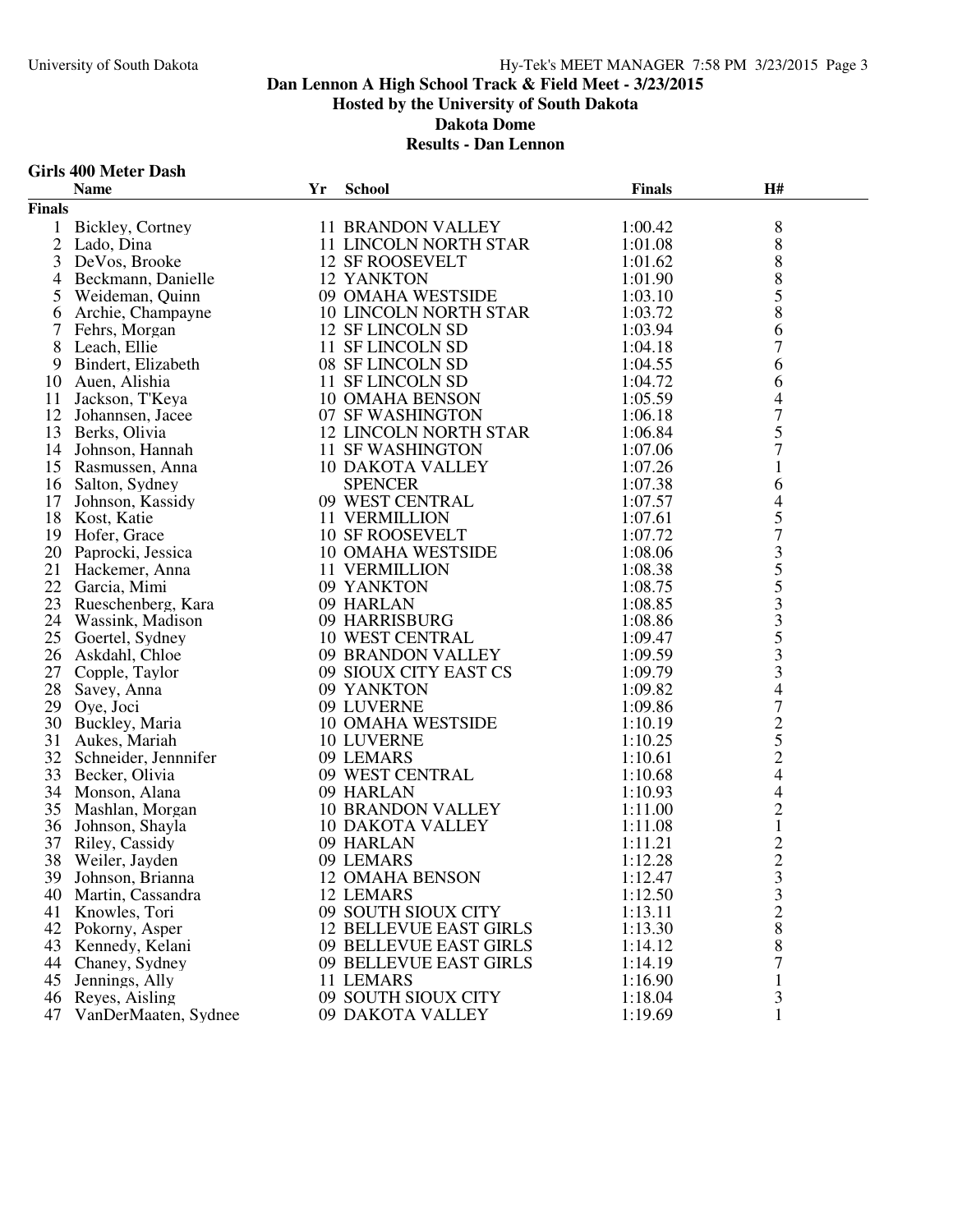#### **Girls 800 Meter Run**

|                | <b>Name</b>                                                         | Yr | <b>School</b>                                              | <b>Finals</b> | H#                                                |  |
|----------------|---------------------------------------------------------------------|----|------------------------------------------------------------|---------------|---------------------------------------------------|--|
| <b>Finals</b>  |                                                                     |    |                                                            |               |                                                   |  |
|                | 1 Kelly, Mollie                                                     |    | 09 SF LINCOLN SD                                           | 2:29.78       |                                                   |  |
| $\overline{2}$ | Kocer, Danica                                                       |    | 08 BRANDON VALLEY                                          | 2:30.99       | $\frac{3}{3}$                                     |  |
| 3              |                                                                     |    | 09 SIOUX CITY EAST CS                                      | 2:31.07       |                                                   |  |
| 4              | Van Dyke, Lauren<br>Awtry, Hannah<br>Lado Diana                     |    | 12 COLUMBUS                                                | 2:32.51       |                                                   |  |
| 5              | Lado, Diana                                                         |    | 09 LINCOLN NORTH STAR                                      | 2:33.11       |                                                   |  |
| 6              | Schenk, Meagan                                                      |    | <b>11 HARRISBURG</b>                                       | 2:33.14       |                                                   |  |
| 7              | Hooker, Lydia                                                       |    | 10 SF LINCOLN SD                                           | 2:33.36       | $3333$<br>$333$                                   |  |
| 8              | Ali, Tasneem                                                        |    | 10 LINCOLN NORTH STAR                                      | 2:34.94       |                                                   |  |
| 9.             | Anderson, Jadyn                                                     |    | 09 LUVERNE                                                 | 2:37.12       |                                                   |  |
| 10             | Wells, Ashley                                                       |    | <b>08 BRANDON VALLEY</b>                                   | 2:37.16       | $\frac{3}{3}$                                     |  |
|                | 11 Johnson, Coryn                                                   |    | <b>12 SF WASHINGTON</b>                                    | 2:38.73       | $\mathbf{1}$                                      |  |
|                | 12 Williams, Seriana                                                |    | 11 BELLEVUE EAST GIRLS                                     | 2:38.98       | 3                                                 |  |
| 13             | Hildahl, Hannah                                                     |    | <b>12 SIOUX CITY EAST CS</b>                               | 2:39.31       | $\mathbf 1$                                       |  |
|                | 14 Brady, Rachel                                                    |    | 08 VERMILLION                                              | 2:40.36       | $\mathbf{1}$                                      |  |
|                | 15 Hahne, Mariah<br>16 Schandelmeier, Madi<br>17 De Groote, Chantal |    | 11 SF ROOSEVELT                                            | 2:41.75       |                                                   |  |
|                |                                                                     |    | 10 LUVERNE                                                 | 2:41.76       |                                                   |  |
|                | 17 De Groote, Chantal                                               |    | 11 SIOUX CITY NORTH                                        | 2:42.60       |                                                   |  |
|                | 18 Eidsness, Lauren                                                 |    | 07 YANKTON                                                 | 2:42.77       |                                                   |  |
|                | 19 Hansen, Paige                                                    |    | 09 SIOUX CITY EAST CS                                      | 2:43.01       |                                                   |  |
|                | 20 Fenderson, Jadalyn                                               |    | 08 SF ROOSEVELT                                            | 2:44.02       |                                                   |  |
|                | 21 Butler, Taylor                                                   |    | 10 OMAHA WESTSIDE                                          | 2:44.55       |                                                   |  |
|                | 22 Loften, McKenzie                                                 |    | 12 COLUMBUS                                                | 2:45.50       | $232223$<br>$33223$                               |  |
|                | 23 Brtek, Taylor                                                    |    |                                                            | 2:45.83       |                                                   |  |
| 24             | VanHolland, Taylor                                                  |    | 10 OMAHA WESTSIDE<br>11 HARRISBURG<br><b>11 HARRISBURG</b> | 2:46.64       |                                                   |  |
| 25             |                                                                     |    | 10 WEST CENTRAL                                            | 2:46.79       | $\mathbf 1$                                       |  |
|                | Anderson, Alyssa<br>Hoegh. Baylee<br>26 Hoegh, Baylee               |    | 09 HARLAN                                                  | 2:46.80       |                                                   |  |
| 27             | Scott, Grace                                                        |    | 12 SB-LUTON                                                | 2:47.84       |                                                   |  |
| 28             | Young, Natalie                                                      |    |                                                            | 2:48.95       |                                                   |  |
|                | 29 Ryan, Kelsi                                                      |    | 09 BELLEVUE EAST GIRLS<br>09 SB-LUTON<br>11 HARLAN         | 2:49.14       | $\begin{array}{c}\n2 \\ 2 \\ 2 \\ 2\n\end{array}$ |  |
| 30             | Mayberry, Mercedee                                                  |    |                                                            | 2:50.00       |                                                   |  |
| 31             | Mickelson, Melissa                                                  |    | 09 VERMILLION                                              | 2:50.34       | $\mathbf{1}$                                      |  |
|                | 32 Rezac, Kristen                                                   |    | 10 YANKTON                                                 | 2:50.90       | $\overline{c}$                                    |  |
| 33             | Helmink, Allie                                                      |    | <b>SPENCER</b>                                             | 2:51.08       | $\mathbf{1}$                                      |  |
|                | 34 Beisch, Cassie                                                   |    | 09 SF ROOSEVELT                                            | 2:51.87       | $\mathbf{1}$                                      |  |
|                | 35 Henderson, Reagan                                                |    | 09 SF WASHINGTON                                           | 2:52.73       | $\mathbf{1}$                                      |  |
| 36             | Roberts, Morgan                                                     |    | <b>SPENCER</b>                                             | 2:52.73       | $\mathbf{1}$                                      |  |
| 37             | Anderson, Megan                                                     |    | 09 HARLAN                                                  | 2:54.04       |                                                   |  |
|                | 38 Vavra, Carly                                                     |    | 09 YANKTON                                                 | 2:55.63       | $\frac{2}{2}$                                     |  |
| 39             | Legal, Chloe                                                        |    | 09 YAINNI UN<br>09 SF WASHINGTON<br>2001 IV OTTV OTTV      | 2:58.26       | $\mathbf{1}$                                      |  |
| 40             | Borchers, Ashley                                                    |    | <b>10 SOUTH SIOUX CITY</b>                                 | 3:03.29       | $\mathbf{1}$                                      |  |
| 41             | Hilson, Brianna                                                     |    | <b>10 BELLEVUE EAST GIRLS</b>                              | 3:04.28       | $\overline{2}$                                    |  |
| 42             | Stearns, Madison                                                    |    | <b>12 LUVERNE</b>                                          | 3:16.53       | $\mathbf{1}$                                      |  |
|                | 43 Dial, Nichole                                                    |    | 09 DAKOTA VALLEY                                           | 3:22.88       | $\mathbf{1}$                                      |  |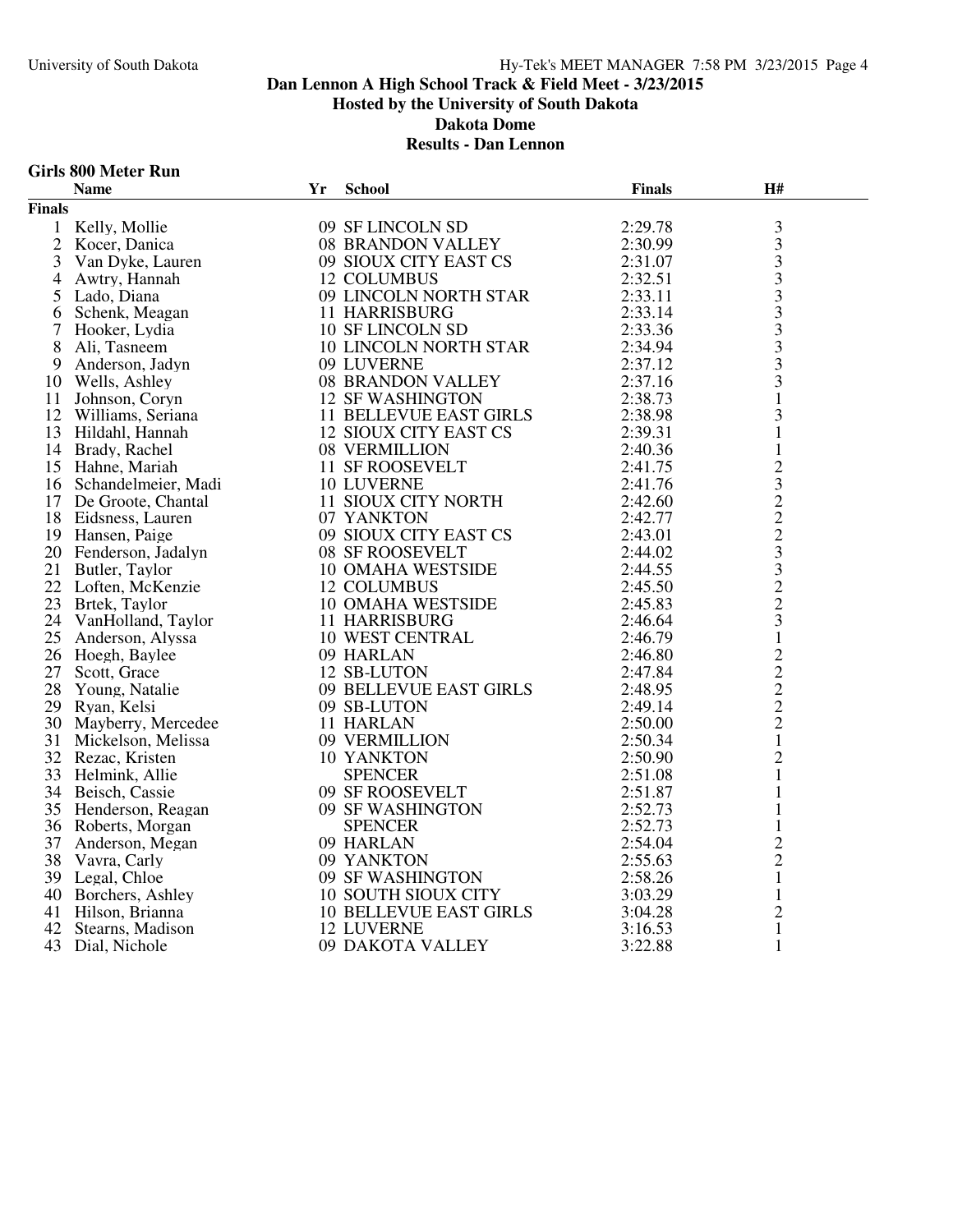#### **Girls 1600 Meter Run**

|                | <b>Name</b>                           | Yr | <b>School</b>                 | <b>Finals</b> | H#                                         |  |
|----------------|---------------------------------------|----|-------------------------------|---------------|--------------------------------------------|--|
| <b>Finals</b>  |                                       |    |                               |               |                                            |  |
| 1              | Cooper, Jasmyne                       |    | 09 SF LINCOLN SD              | 5:14.40       | $\mathfrak{Z}$                             |  |
| $\mathfrak{2}$ | Poe, Jeralyn                          |    | <b>12 LINCOLN NORTH STAR</b>  | 5:15.81       |                                            |  |
| 3              | Schulz, Marisa                        |    | <b>10 DAKOTA VALLEY</b>       | 5:37.53       | $\begin{array}{c} 3 \\ 3 \\ 3 \end{array}$ |  |
| 4              | Wells, Lauren                         |    | <b>08 BRANDON VALLEY</b>      | 5:38.91       |                                            |  |
| 5              | Infield, Brooke                       |    | 11 SF LINCOLN SD              | 5:39.19       |                                            |  |
| 6              | Woods, Savannah                       |    | 11 YANKTON                    | 5:39.51       | $\frac{3}{3}$                              |  |
| 7              | McClure, Madison                      |    | 09 YANKTON                    | 5:42.02       |                                            |  |
| 8              | Wahl, Hanna                           |    | 12 WEST CENTRAL               | 5:42.77       | $333222$<br>$2232$                         |  |
| 9              | Awtry, Hannah                         |    | <b>12 COLUMBUS</b>            | 5:48.78       |                                            |  |
| 10             | Eidsness, Lauren                      |    | 07 YANKTON                    | 5:49.08       |                                            |  |
| 11             | Kray, Carlie                          |    | 09 SF WASHINGTON              | 5:49.57       |                                            |  |
| 12             | Point, Caroline                       |    | 11 SF WASHINGTON              | 5:52.72       |                                            |  |
| 13             | Schandelmeier, Madi                   |    | <b>10 LUVERNE</b>             | 5:53.16       |                                            |  |
|                | 14 Algya, Megan                       |    | <b>10 OMAHA WESTSIDE</b>      | 5:53.95       |                                            |  |
|                | 15 Goos, Allison                      |    | 10 COLUMBUS                   | 5:57.78       |                                            |  |
|                | 16 Bauermeister, Kendra               |    | <b>SPENCER</b>                | 5:58.12       | $\mathbf{1}$                               |  |
|                | 17 Schmitt, Cayley                    |    | 11 TEA AREA                   | 5:58.52       |                                            |  |
|                | 18 Eagle, Kendra                      |    | 09 SF LINCOLN SD              | 5:59.18       | $\frac{2}{3}$                              |  |
|                | 19 Loften, McKenzie                   |    | 12 COLUMBUS                   | 6:00.93       | $\mathfrak{Z}$                             |  |
|                | 20 Ketcham, Jessalyn                  |    | <b>10 SF ROOSEVELT</b>        | 6:03.29       | $\mathbf{1}$                               |  |
|                | 21 Birath, Jaidon                     |    | 10 BRANDON VALLEY             | 6:05.84       | $\overline{c}$                             |  |
|                | 22 Klindt, Marissa                    |    | 12 HARLAN                     | 6:06.48       | $\mathbf{1}$                               |  |
| 23             | Fratzke, Emma                         |    | <b>SPENCER</b>                | 6:07.03       | 1                                          |  |
|                | 24 Mayberry, Mercedee                 |    | 11 HARLAN                     | 6:08.18       | $\mathbf{1}$                               |  |
|                | 25 Yebra, Lillyana                    |    | <b>10 SIOUX CITY NORTH</b>    | 6:09.41       |                                            |  |
|                | 26 Lamoreux, Angel                    |    | 12 LEMARS                     | 6:10.94       | $\frac{2}{3}$                              |  |
|                | 27 VanHolland, Taylor                 |    | <b>11 HARRISBURG</b>          | 6:16.62       |                                            |  |
|                | 28 Reisdorfer, Madison                |    | 09 LUVERNE                    | 6:16.86       | $\mathbf{1}$                               |  |
| 29             | Hanna, Abbi                           |    | <b>10 BRANDON VALLEY</b>      | 6:17.03       | 1                                          |  |
|                | 30 Boyce, Bridget                     |    | 11 OMAHA WESTSIDE             | 6:17.49       | $\mathbf{1}$                               |  |
|                | 31 Hailu, Marta                       |    | <b>10 OMAHA WESTSIDE</b>      | 6:17.58       |                                            |  |
| 32             |                                       |    | 07 HARRISBURG                 | 6:21.79       | $\mathbf{1}$                               |  |
|                | Boyd, Josephine<br>33 Lester, Allison |    | 11 SIOUX CITY EAST CS         | 6:23.53       | $\frac{2}{3}$                              |  |
|                | 34 Adams, Megan                       |    | 12 SB-LUTON                   | 6:23.78       |                                            |  |
| 35             | Giles, Laramie                        |    | <b>10 SF ROOSEVELT</b>        | 6:23.92       | $\mathbf{1}$                               |  |
| 36             |                                       |    | <b>12 BELLEVUE EAST GIRLS</b> | 6:24.45       |                                            |  |
| 37             | Young, Taylor<br>Young, Natalie       |    | 09 BELLEVUE EAST GIRLS        | 6:26.02       | $\begin{array}{c} 2 \\ 2 \\ 2 \end{array}$ |  |
| 38             | Skokan, Shayna                        |    | 11 SIOUX CITY EAST CS         | 6:26.22       |                                            |  |
|                |                                       |    |                               |               | $\overline{2}$                             |  |
|                | 39 Ramirez, Lorena                    |    | 09 BELLEVUE EAST GIRLS        | 6:27.12       |                                            |  |
| 40             | Juhl, Emily<br>Helmink, Allie         |    | 11 HARLAN                     | 6:31.47       | 1                                          |  |
| 41             |                                       |    | <b>SPENCER</b>                | 6:38.63       | 1                                          |  |
| 42             | Johnson, Natalie                      |    | <b>SF WASHINGTON</b>          | 6:38.75       | $\overline{2}$                             |  |
| 43             | Bauers, Isabelle                      |    | 09 SF ROOSEVELT               | 6:43.37       | 1                                          |  |
| 44             | Martinez, Paola                       |    | 11 LEMARS                     | 6:52.57       |                                            |  |
| 45             | Voeltz, Sammy                         |    | <b>11 DAKOTA VALLEY</b>       | 6:52.67       |                                            |  |
| 46             | Sandwell, Eryn                        |    | <b>10 DAKOTA VALLEY</b>       | 6:54.49       | 1                                          |  |
| 47             | Flom, Bergin                          |    | 10 LUVERNE                    | 7:09.59       | $\overline{2}$                             |  |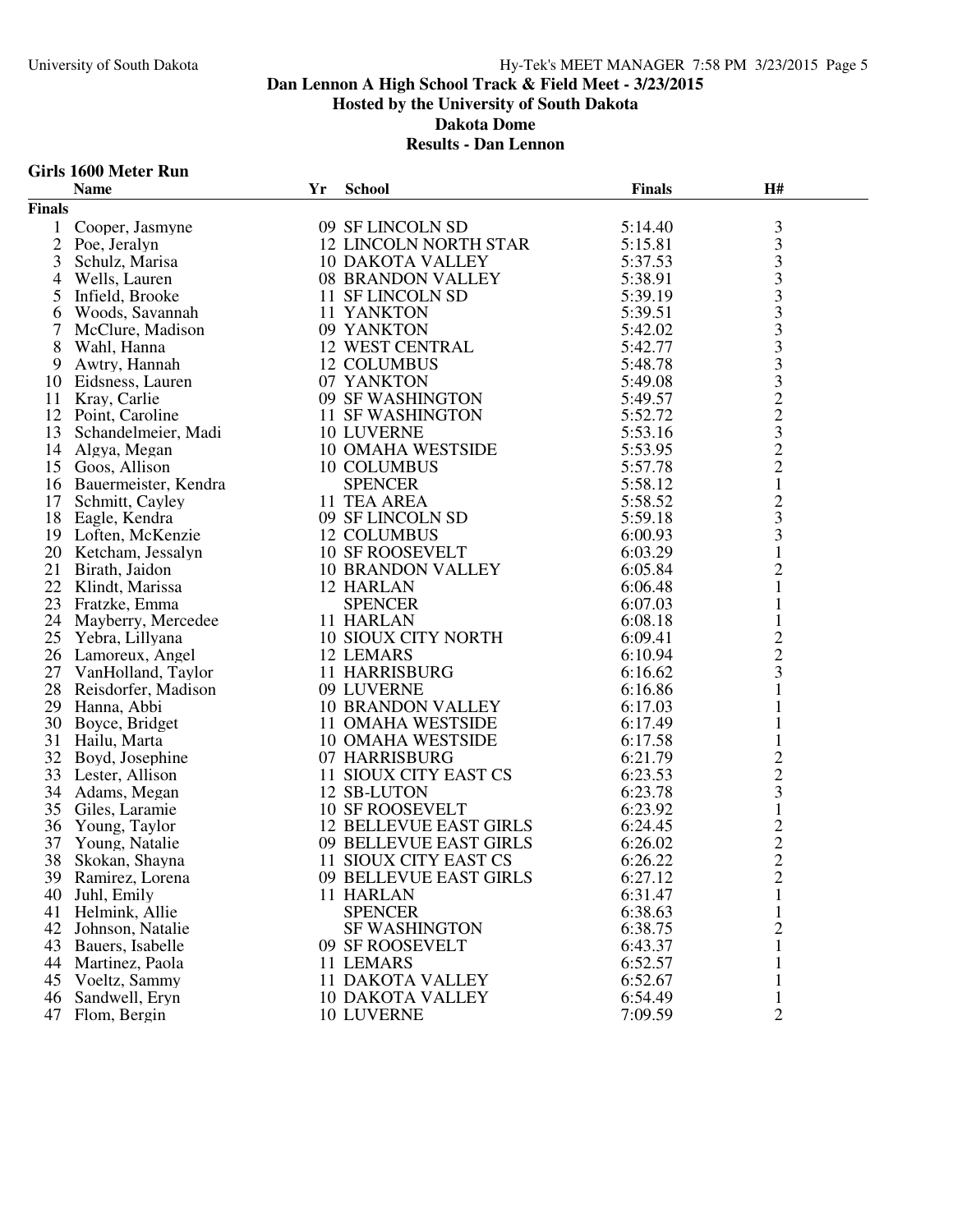#### **Girls 3200 Meter Run**

|                | <b>Name</b>                         | Yr | <b>School</b>                       | <b>Finals</b>  | H#                                         |  |
|----------------|-------------------------------------|----|-------------------------------------|----------------|--------------------------------------------|--|
| <b>Finals</b>  |                                     |    |                                     |                |                                            |  |
|                | 1 Poe, Jeralyn                      |    | <b>12 LINCOLN NORTH STAR</b>        | 11:18.03       |                                            |  |
| $\overline{2}$ | McClure, Madison                    |    | 09 YANKTON                          | 11:44.60       | 2222222222                                 |  |
| 3              | Klatt, Courtney                     |    | 09 BRANDON VALLEY                   | 11:54.13       |                                            |  |
| 4              | Hefner, Regan                       |    | <b>11 BELLEVUE WEST</b>             | 11:57.25       |                                            |  |
| 5              | Lado, Diana                         |    | 09 LINCOLN NORTH STAR               | 12:01.26       |                                            |  |
| 6              | Woods, Savannah                     |    | 11 YANKTON                          | 12:11.20       |                                            |  |
|                | Lavin, Maddie                       |    | 09 VERMILLION                       | 12:22.16       |                                            |  |
| 8              | Johnson, Peyton                     |    | 07 SF LINCOLN SD                    | 12:48.17       |                                            |  |
| 9              | Goos, Allison                       |    | 10 COLUMBUS                         | 12:51.58       |                                            |  |
| 10             | Yebra, Lillyana                     |    | <b>10 SIOUX CITY NORTH</b>          | 12:51.94       |                                            |  |
| 11             | McClure, Emerson                    |    | 07 YANKTON                          | 12:52.40       |                                            |  |
|                | 12 Bierwagen, Alysaa                |    | <b>10 SF ROOSEVELT</b>              | 12:54.62       | $\mathbf{1}$                               |  |
|                | 13 Howard, Danielle                 |    | 08 SF ROOSEVELT                     | 13:02.42       | $\frac{2}{2}$                              |  |
|                | 14 Werner, Kylie                    |    | 11 SF ROOSEVELT                     | 13:14.73       |                                            |  |
|                | 15 Pacosa, Brooke                   |    | 12 COLUMBUS                         | 13:26.50       | $\mathbf{1}$                               |  |
|                | 16 Smithback, Austyn                |    | 07 HARRISBURG                       | 13:27.83       | 1                                          |  |
|                | 17 Roberts, Morgan                  |    | <b>SPENCER</b>                      | 13:34.23       | 1                                          |  |
|                | 18 Skokan, Shayna                   |    | 11 SIOUX CITY EAST CS               | 13:34.74       | 1                                          |  |
|                | 19 Ramirez, Lorena                  |    | 09 BELLEVUE EAST GIRLS              | 13:39.51       | 1                                          |  |
|                | 20 Hoegh, Baylee                    |    | 09 HARLAN                           | 13:46.03       |                                            |  |
|                | 21 Grant, Emily                     |    | 11 COLUMBUS                         | 13:55.88       | 1                                          |  |
|                | 22 Lester, Allison                  |    | 11 SIOUX CITY EAST CS               | 14:10.22       | $\overline{c}$                             |  |
| 23             | Sandwell, Eryn                      |    | <b>10 DAKOTA VALLEY</b>             | 14:46.20       | $\mathbf{1}$                               |  |
|                | 24 Hyer, Victoria                   |    | 12 LEMARS                           | 15:10.89       | $\mathbf{1}$                               |  |
|                | 25 Dial, Nichole                    |    | 09 DAKOTA VALLEY                    | 15:30.77       | $\mathbf{1}$                               |  |
|                | 26 Bills, Rheannan                  |    | 09 SF WASHINGTON                    | 16:26.74       | 1                                          |  |
|                | <b>Girls 60 Meter Hurdles</b>       |    |                                     |                |                                            |  |
|                | <b>Name</b>                         | Yr | <b>School</b>                       | <b>Prelims</b> | H#                                         |  |
|                | <b>Preliminaries</b>                |    |                                     |                |                                            |  |
|                |                                     |    | <b>12 HARRISBURG</b>                | 9.63 q         | $\mathfrak{Z}$                             |  |
| $\overline{2}$ | Bruggeman, Haley                    |    |                                     | 9.76 $q$       | $\boldsymbol{7}$                           |  |
| 3              | Konzem, Mikkalyn<br>Miedema, Mearah |    | 12 SF ROOSEVELT<br>11 SF WASHINGTON | 9.76 $q$       |                                            |  |
| $\overline{4}$ | Bohan, Sara                         |    | <b>11 DAKOTA VALLEY</b>             | 9.77 $q$       |                                            |  |
| 5              | Briggs, Katie                       |    | 11 COLUMBUS                         | 9.83 q         | $\begin{array}{c} 2 \\ 2 \\ 6 \end{array}$ |  |
| 6              | Folchert, Shauna                    |    | <b>12 SIOUX CITY NORTH</b>          | 9.91 $q$       | 1                                          |  |
|                | Scheffler, Courtney                 |    | 12 HARLAN                           | $10.07$ q      | $\mathbf{1}$                               |  |
| 8              | Tessier, Madason                    |    | 10 YANKTON                          | $10.12$ q      | 7                                          |  |
| 9              | Bruck, Allison                      |    | 10 HARLAN                           | $10.14$ q      | $\mathbf{1}$                               |  |
|                | 10 Koehn, Becca                     |    | <b>10 BRANDON VALLEY</b>            | $10.15$ q      | $\overline{4}$                             |  |
| 11             | Poelstra, Darien                    |    | 11 HARRISBURG                       | $10.18$ q      | $\overline{\mathbf{c}}$                    |  |
| 12             | Teslow, Julie                       |    | 11 SF LINCOLN SD                    | $10.32$ q      | 5                                          |  |
| 13             | Salvatori, Danielle                 |    | 11 YANKTON                          | $10.34$ q      | 5                                          |  |
|                | 14 Rhode, Karis                     |    | <b>SPENCER</b>                      | $10.35$ q      | 3                                          |  |
| 15             | Martin, Cassandra                   |    | 12 LEMARS                           | $10.44$ q      | 5                                          |  |
|                | 16 Budig, Kate                      |    | 09 YANKTON                          | $10.46$ q      | 6                                          |  |
| 17             | Anderson, Alexandra                 |    | 11 SF O'GORMAN                      | 10.49          | 5                                          |  |
|                |                                     |    |                                     |                |                                            |  |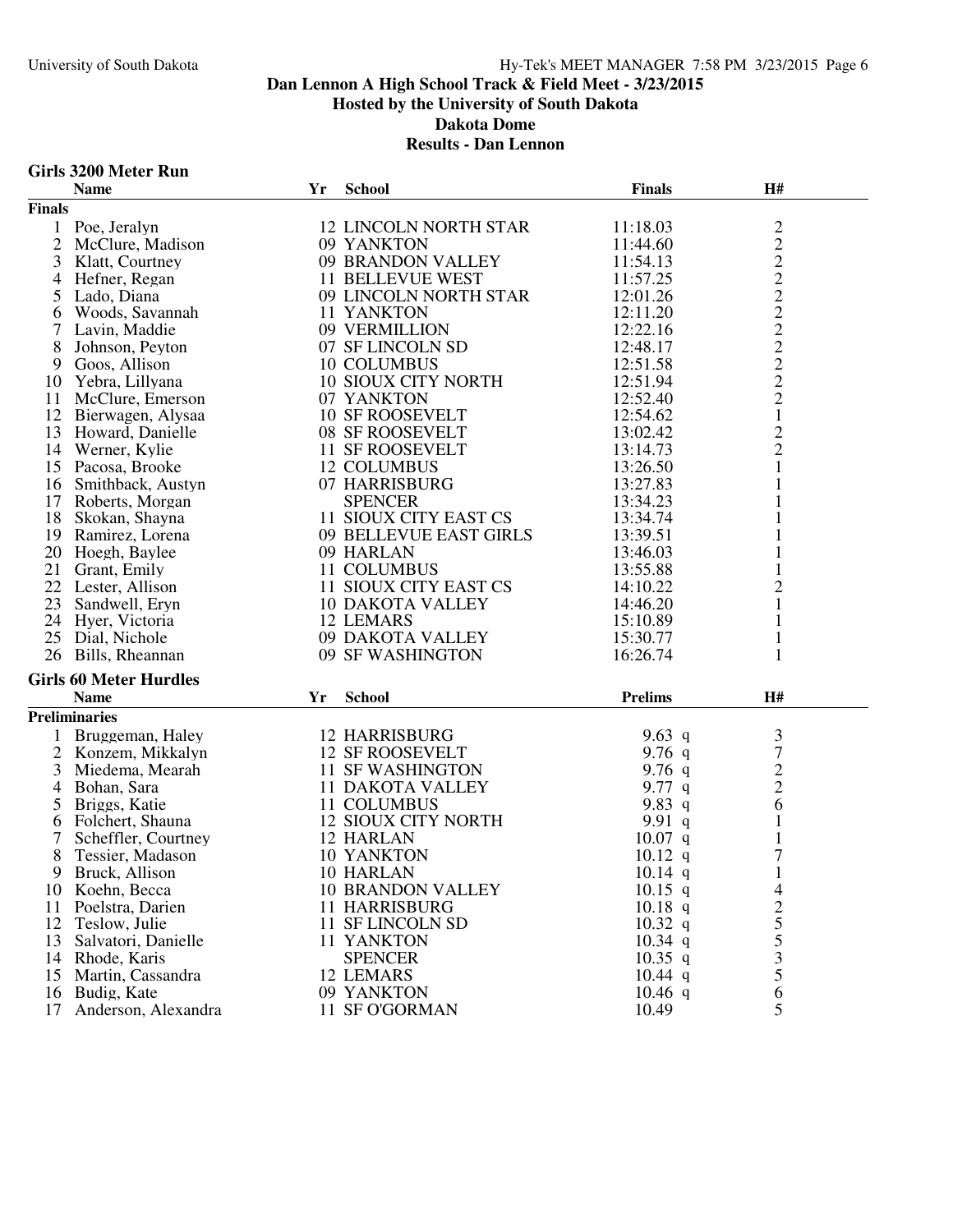# **Dan Lennon A High School Track & Field Meet - 3/23/2015**

**Hosted by the University of South Dakota**

**Dakota Dome**

#### **Results - Dan Lennon**

### **Preliminaries ... (Girls 60 Meter Hurdles)**

| <b>School</b><br><b>Name</b><br>Yr                       | <b>Prelims</b> | H#                             |  |
|----------------------------------------------------------|----------------|--------------------------------|--|
| 18 Durland, Hayley<br><b>12 SF WASHINGTON</b>            | 10.49          | $\mathfrak{S}$                 |  |
| 19 Smedsrud, Kynzie<br><b>12 LUVERNE</b>                 | 10.58          | $\overline{\mathcal{A}}$       |  |
| 20 Boomsma, Anna<br><b>10 BRANDON VALLEY</b>             | 10.64          | 3                              |  |
| 21 Zimmermann, Tricia<br><b>SPENCER</b>                  | 10.69          | $\mathbf{1}$                   |  |
| 22 Jacobson, Arika<br><b>11 BRANDON VALLEY</b>           | 10.73          | 6                              |  |
| 23 Utesch, Cassidy<br>11 LEMARS                          | 10.81          | $\overline{c}$                 |  |
| <b>12 SOUTH SIOUX CITY</b><br>24 Fischer, Kim            | 10.86          | $\mathbf{1}$                   |  |
| 25<br>Kuang, Nya<br>11 LINCOLN NORTH STAR                | 10.87          | 4                              |  |
| 26 Heier, Rylie<br>09 SF LINCOLN SD                      | 10.90          | 3                              |  |
| 27 Piper, Brooke<br>10 TEA AREA                          | 11.01          | $\overline{4}$                 |  |
| 28 Hansen, Paige<br>09 SIOUX CITY EAST CS                | 11.07          |                                |  |
| 29 Botcher, Brandi<br><b>SPENCER</b>                     | 11.18          | $\frac{5}{3}$                  |  |
| 12 HARLAN<br>30 Craig, Kassidy                           | 11.19          | $\mathbf{1}$                   |  |
| 31<br>Schwartz, Amanda<br>11 LEMARS                      | 11.24          |                                |  |
| 32 Johnson, Shayla<br><b>10 DAKOTA VALLEY</b>            | 11.25          |                                |  |
| 33 Elbers, Jaidyn<br>11 LUVERNE                          | 11.29          | $\frac{2}{7}$<br>$\frac{3}{7}$ |  |
| 11 LINCOLN NORTH STAR<br>34 Mrkaljevic, Emina            | 11.33          |                                |  |
| 11 SOUTH SIOUX CITY<br>35 Hansen, Makayla                | 11.39          |                                |  |
| 09 LUVERNE<br>36 Pierce, Samantha                        | 11.53          | 4                              |  |
| 37 Chamberlain, Kaedyn<br><b>10 SF ROOSEVELT</b>         | 11.61          | $\overline{4}$                 |  |
| 38 Hopkins, Amber<br>12 SF ROOSEVELT                     | 11.63          | 3                              |  |
| 39 Carlson, Hope<br>09 DAKOTA VALLEY                     | 11.75          | $\mathbf{1}$                   |  |
| 40 Buckley, Maria<br>10 OMAHA WESTSIDE                   | 11.89          | 6                              |  |
| 41 Schwartz, Halie<br>09 LEMARS                          | 11.93          | 6                              |  |
| 09 HARLAN<br>42 Warner, Whitney                          | 12.38          | $\mathbf{1}$                   |  |
| 43 Dillavou, Mary Jane<br>10 SB-LUTON                    | 12.51          |                                |  |
| 44 Brandt, Kennie<br>09 SF WASHINGTON                    | 12.53          | $\frac{3}{2}$                  |  |
| 10 SB-LUTON<br>45 Crowl, Delaney                         | 12.72          |                                |  |
| 46 VanWyk, Jayden<br>09 SB-LUTON                         | 12.91          | $\overline{2}$                 |  |
| <b>Girls 60 Meter Hurdles</b>                            |                |                                |  |
| <b>Name</b><br>Yr<br><b>School</b>                       | <b>Semis</b>   | H#                             |  |
| <b>Semi-Finals</b>                                       |                |                                |  |
| 1 Konzem, Mikkalyn<br><b>12 SF ROOSEVELT</b>             | 9.63 $q$       | $\overline{c}$                 |  |
| $\overline{2}$<br>Bohan, Sara<br><b>11 DAKOTA VALLEY</b> | 9.64 $q$       | $\mathbf{1}$                   |  |
| 3<br><b>12 HARRISBURG</b><br>Bruggeman, Haley            | 9.69 $q$       | $\mathbf{1}$                   |  |
| <b>11 SF WASHINGTON</b><br>Miedema, Mearah<br>4          | 9.70 $q$       |                                |  |
| 11 COLUMBUS<br>5<br>Briggs, Katie                        | 9.75 q         | $\frac{2}{1}$                  |  |
| <b>12 SIOUX CITY NORTH</b><br>6<br>Folchert, Shauna      | 9.77 $q$       | $\overline{c}$                 |  |
| 7<br>10 YANKTON<br>Tessier, Madason                      | 9.80 $q$       | 1                              |  |
| Koehn, Becca<br><b>10 BRANDON VALLEY</b>                 | 9.98 q         | $\overline{c}$                 |  |
| Poelstra, Darien<br><b>11 HARRISBURG</b><br>9            | 10.05          | $\overline{c}$                 |  |
| Teslow, Julie<br>11 SF LINCOLN SD<br>10                  | 10.07          | $\mathbf{1}$                   |  |
| 11 YANKTON<br>Salvatori, Danielle<br>11                  | 10.16          | 1                              |  |
| 10 HARLAN<br>12<br>Bruck, Allison                        | 10.19          | 1                              |  |
| <b>SPENCER</b><br>13<br>Rhode, Karis                     | 10.20          | $\overline{c}$                 |  |
| 12 HARLAN<br>14 Scheffler, Courtney                      | 10.23          | $\overline{c}$                 |  |
| 09 YANKTON<br>15<br>Budig, Kate                          | 10.25          | $\mathbf{1}$                   |  |
| 16 Martin, Cassandra<br>12 LEMARS                        | 10.48          | $\overline{2}$                 |  |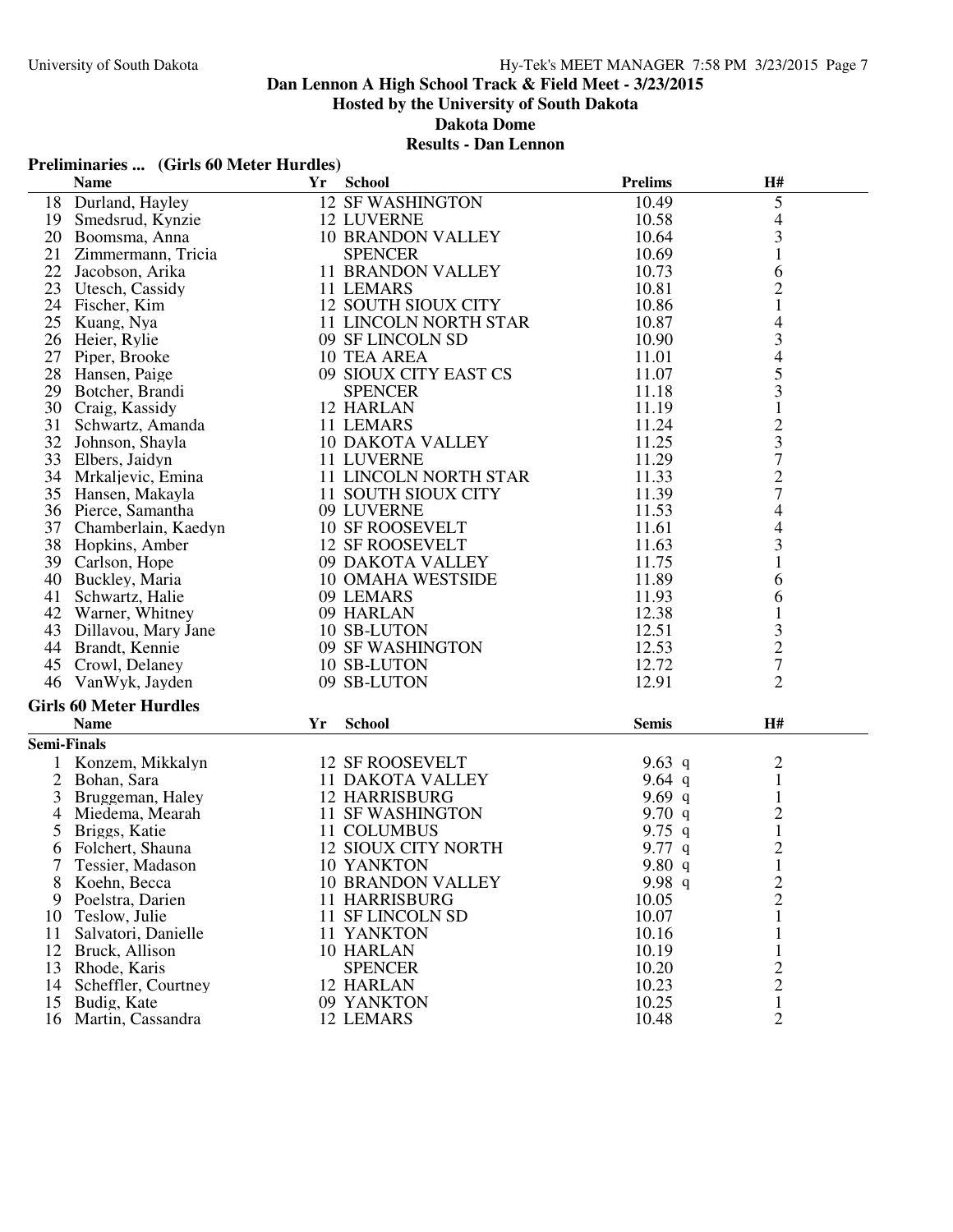#### University of South Dakota **Hy-Tek's MEET MANAGER** 7:58 PM 3/23/2015 Page 8

### **Dan Lennon A High School Track & Field Meet - 3/23/2015 Hosted by the University of South Dakota Dakota Dome Results - Dan Lennon**

#### **Girls 60 Meter Hurdles Name Yr School Finals Finals** 1 Bruggeman, Haley 12 HARRISBURG 9.53<br>2 Konzem, Mikkalyn 12 SF ROOSEVELT 9.55 2 Konzem, Mikkalyn 12 SF ROOSEVELT 9.55<br>3 Miedema, Mearah 11 SF WASHINGTON 9.58 3 Miedema, Mearah 11 SF WASHINGTON<br>4 Bohan. Sara 11 DAKOTA VALLEY 4 Bohan, Sara 11 DAKOTA VALLEY 9.61 12 SIOUX CITY NORTH 9.65<br>10 YANKTON 9.83 6 Tessier, Madason<br>7 Koehn, Becca 10 BRANDON VALLEY 10.11 **Girls 4x200 Meter Relay Team Relay Finals H# Finals** 1 BRANDON VALLEY 1:49.57 4<br>2 COLUMBUS 1:52.04 4 2 COLUMBUS 1:52.04 4<br>
HARLAN 1:53.75 4 3 HARLAN 1:53.75 4<br>4 SF WASHINGTON 1:53.76 4 4 SF WASHINGTON 1:53.76 4<br>5 SF LINCOLN SD 1:54.30 2 5 SF LINCOLN SD 1:54.30 2<br>6 OMAHA WESTSIDE 1:54.46 3 6 OMAHA WESTSIDE 1:54.46 3<br>7 LUVERNE 1:54.96 4 7 LUVERNE 1:54.96 4<br>
8 BRANDON VALLEY B 1:55.82 3 8 BRANDON VALLEY B<br>
9 SIOUX CITY NORTH 1:56.16 3 SIOUX CITY NORTH 1:56.16 3<br>
HARRISBURG 1:56.22 1 10 HARRISBURG 1:56.22 1<br>11 YANKTON 1:56.48 3 11 YANKTON 1:56.48 3<br>12 SIOUX CITY EAST CS 1.57.35 2 12 SIOUX CITY EAST CS 1:57.35 2<br>13 SF ROOSEVELT 1:57.69 3 13 SF ROOSEVELT 1:57.69 3<br>14 SPENCER 1:57.84 4 14 SPENCER 1:57.84 4 15 WEST CENTRAL 1:57.89 2<br>16 LEMARS 1:58.99 2 16 LEMARS 1:58.99 2<br>17 SB-LUTON 1:59.27 2 17 SB-LUTON 1:59.27 2<br>18 HARLAN B B 1:59.80 1 18 HARLAN B 1:59.80 1 19 DAKOTA VALLEY 1:59.80 3 20 BELLEVUE EAST GIRLS 2:00.63 1<br>21 SPENCER 2:01.22 1 21 SPENCER B 2:01.22 1<br>
22 SOUTH SIOUX CITY B 2:02.66 2 22 SOUTH SIOUX CITY<br>
23 LEMARS 2:02.66 2<br>
23 LEMARS 2:04.15 1 23 LEMARS B 2:04.15 1<br>24 LEMARS C 2:04.35 1 24 LEMARS C 2:04.35 1<br>25 SB-LUTON B 2:05.62 1 25 SB-LUTON B 2:05.62 1 26 VERMILLION 2:06.53 2<br>27 SB-LUTON 21.17.36 2 27 SB-LUTON **Girls 4x400 Meter Relay Team Relay Finals H# Finals** 1 BRANDON VALLEY 4:06.46 3<br>
2 HARLAN 4:20.70 2<br>
3 SF LINCOLN SD 4:22.55 3 2 HARLAN 4:20.70 2 3 SF LINCOLN SD 4:22.55 3<br>4 SF ROOSEVELT 4:23.27 3 4 SF ROOSEVELT 4:23.27 3<br>5 YANKTON 4:23.75 3 5 YANKTON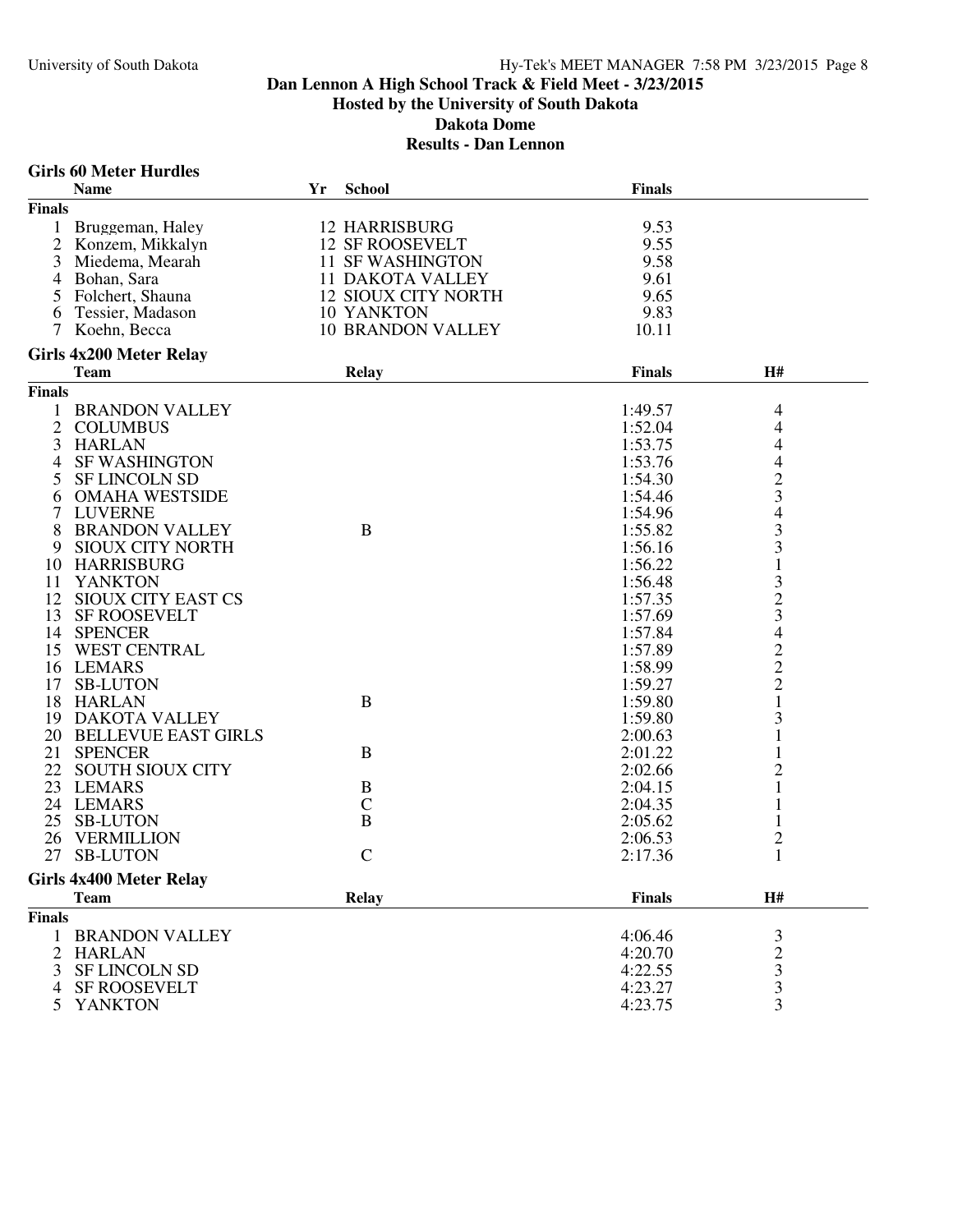|               | Finals  (Girls 4x400 Meter Relay) |              |               |                |
|---------------|-----------------------------------|--------------|---------------|----------------|
|               | <b>Team</b>                       | <b>Relay</b> | <b>Finals</b> | H#             |
| 6             | <b>SF WASHINGTON</b>              |              | 4:24.88       | 3              |
| 7             | <b>VERMILLION</b>                 |              | 4:25.26       |                |
| 8             | <b>OMAHA WESTSIDE</b>             |              | 4:28.00       | $\frac{2}{3}$  |
| 9             | <b>SPENCER</b>                    |              | 4:29.33       | $\overline{c}$ |
|               | 10 WEST CENTRAL                   |              | 4:31.09       | $\mathbf{1}$   |
|               | 11 SIOUX CITY EAST CS             |              | 4:31.19       | 3              |
|               | 12 SF ROOSEVELT                   | B            | 4:31.43       | $\overline{c}$ |
|               | 13 BRANDON VALLEY                 | B            | 4:34.94       | 1              |
|               | 14 LUVERNE                        |              | 4:35.53       |                |
|               | 15 BELLEVUE EAST GIRLS            |              | 4:35.71       | 1              |
|               | 16 SPENCER                        | B            | 4:37.44       | 1              |
|               | 17 HARLAN                         | $\mathbf B$  | 4:41.48       |                |
|               | 18 SOUTH SIOUX CITY               |              | 4:42.29       | $\frac{2}{2}$  |
|               | 19 DAKOTA VALLEY                  |              | 4:49.50       | 1              |
|               | 20 SB-LUTON                       | B            | 5:06.68       |                |
|               | 21 SB-LUTON                       |              | 5:35.28       | 1              |
|               |                                   |              |               |                |
|               | <b>Girls 1600 Sprint Medley</b>   |              | <b>Finals</b> | H#             |
|               | <b>Team</b>                       | <b>Relay</b> |               |                |
| <b>Finals</b> |                                   |              |               |                |
|               | <b>BRANDON VALLEY</b>             |              | 4:23.76       | $\overline{4}$ |
| 2             | <b>SF LINCOLN SD</b>              |              | 4:23.89       | 3              |
| 3             | <b>LINCOLN NORTH STAR</b>         |              | 4:29.91       | 4              |
| 4             | <b>DAKOTA VALLEY</b>              |              | 4:29.93       |                |
| 5             | <b>SF ROOSEVELT</b>               |              | 4:30.38       | 4              |
| 6             | <b>COLUMBUS</b>                   |              | 4:33.49       | $\overline{c}$ |
|               | <b>SIOUX CITY EAST CS</b>         |              | 4:33.73       | 3              |
| 8             | <b>YANKTON</b>                    |              | 4:36.46       | 4              |
| 9             | <b>VERMILLION</b>                 |              | 4:36.82       | 3              |
| 10            | <b>BRANDON VALLEY</b>             | B            | 4:38.36       | $\overline{4}$ |
| 11            | LUVERNE                           |              | 4:38.73       | $\frac{2}{4}$  |
|               | 12 WEST CENTRAL                   |              | 4:39.28       |                |
|               | 13 SF WASHINGTON                  |              | 4:40.15       | $\frac{2}{3}$  |
|               | 14 SPENCER                        |              | 4:41.34       |                |
|               | 15 BELLEVUE EAST GIRLS            |              | 4:41.84       |                |
|               | 16 HARRISBURG                     |              | 4:42.66       | 1              |
| 17            | SIOUX CITY EAST CS                | B            | 4:42.98       | 3              |
|               | 18 LEMARS                         |              | 4:44.10       | $\mathbf{1}$   |
|               | 19 SIOUX CITY NORTH               |              | 4:44.50       | $\overline{c}$ |
|               | 20 SB-LUTON                       |              | 4:46.08       | $\overline{c}$ |
|               | 21 HARLAN                         |              | 4:47.57       | 4              |
|               | 22 SPENCER                        | B            | 4:53.85       | $\frac{2}{2}$  |
|               | 23 TEA AREA                       |              | 4:55.81       |                |
|               | 24 LEMARS                         | $\mathbf C$  | 4:57.78       | $\mathbf{1}$   |
|               | 25 SOUTH SIOUX CITY               |              | 5:00.22       |                |
|               | 26 LEMARS                         | $\bf{B}$     | 5:01.24       | 1              |
|               | 27 SB-LUTON                       | $\, {\bf B}$ | 5:01.81       |                |
|               | 28 HARLAN                         | $\, {\bf B}$ | 5:06.56       | 3              |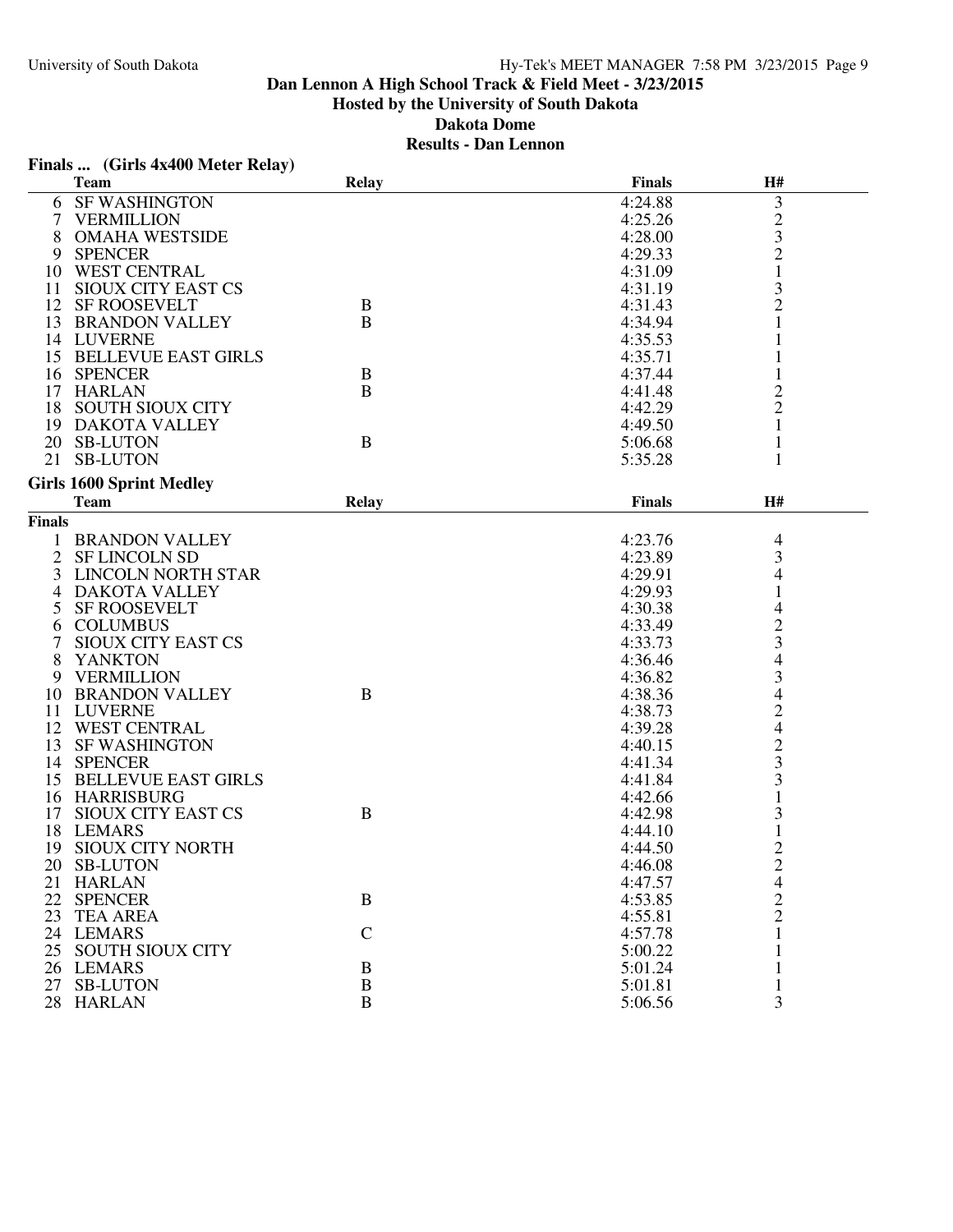# University of South Dakota Hy-Tek's MEET MANAGER 7:58 PM 3/23/2015 Page 10

### **Dan Lennon A High School Track & Field Meet - 3/23/2015 Hosted by the University of South Dakota Dakota Dome**

#### **Results - Dan Lennon**

#### **Girls High Jump**

|                            | <b>Name</b>             |    | Yr School                | <b>Finals</b> |                   |
|----------------------------|-------------------------|----|--------------------------|---------------|-------------------|
| <b>Finals</b>              |                         |    |                          |               |                   |
| 1                          | Szabo, Aneska           |    | 10 SF LINCOLN SD         | 5-01.00       | 1.54m             |
| $\overline{2}$             | Watson, Isabelle        |    | 10 COLUMBUS              | 5-01.00       | 1.54m             |
| 3                          | Slaughter, Sammi        |    | <b>10 HARRISBURG</b>     | 5-00.00       | 1.52m             |
| 3                          | Powell, Carissa         |    | 10 SOUTH SIOUX CITY      | 5-00.00       | 1.52m             |
| 5                          | Hempstead, Toree        |    | 12 COLUMBUS              | $4 - 10.00$   | 1.47m             |
| 5                          | Fischer, Kim            |    | 12 SOUTH SIOUX CITY      | $4 - 10.00$   | 1.47m             |
| 5                          | Burch, Eden             |    | <b>11 BRANDON VALLEY</b> | $4 - 10.00$   | 1.47 <sub>m</sub> |
| 8                          | Lucas, Anna             |    | 09 SB-LUTON              | $4 - 10.00$   | 1.47m             |
| 9                          | Miedema, Aubrey         |    | 09 SF WASHINGTON         | $4 - 10.00$   | 1.47m             |
| 9                          | Waltjer, Madisyn        |    | 11 SF ROOSEVELT          | $4 - 10.00$   | 1.47m             |
| 9                          | Stewart, Emma           |    | 10 YANKTON               | $4 - 10.00$   | 1.47m             |
| 12                         | Wollman, Melissa        |    | 11 WEST CENTRAL          | $4 - 10.00$   | 1.47m             |
| 13                         | Zenk, Krista            |    | 10 LEMARS                | $4 - 10.00$   | 1.47m             |
| 14                         | Engebreston, Katrina    |    | 11 LEMARS                | 4-08.00       | 1.42m             |
| 14                         | Budig, Kate             |    | 09 YANKTON               | 4-08.00       | 1.42m             |
| 14                         | Goodhope, Anna          |    | 11 SF WASHINGTON         | 4-08.00       | 1.42m             |
| 17                         | Ryan, Kelsi             |    | 09 SB-LUTON              | 4-06.00       | 1.37m             |
| 17                         | Birath, Mikaela         |    | 09 BRANDON VALLEY        | 4-06.00       | 1.37m             |
| 17                         | Jarrett, Abbie          |    | 09 SF LINCOLN SD         | 4-06.00       | 1.37m             |
| 17                         | Thompson, Michaela      |    | 11 OMAHA WESTSIDE        | 4-06.00       | 1.37m             |
| 17                         | Karberg, Savannah       |    | 10 SF ROOSEVELT          | 4-06.00       | 1.37m             |
| 17                         | Lawhon, Kayla           |    | 10 COLUMBUS              | 4-06.00       | 1.37m             |
| 23                         | Oswald, Emily           |    | 09 YANKTON               | 4-04.25       | 1.32m             |
| 24                         | Petersen, Mackenzie     |    | 09 LUVERNE               | 4-04.00       | 1.32m             |
| 24                         | Nath, Shelbie           |    | 10 LUVERNE               | 4-04.00       | 1.32m             |
|                            | 24 Pierce, Samantha     |    | 09 LUVERNE               | 4-04.00       | 1.32m             |
| 27                         | Carlson, Hope           |    | 09 DAKOTA VALLEY         | 4-02.00       | 1.27m             |
| 27                         | Hannestad, Carly        |    | 11 SF WASHINGTON         | $4 - 02.00$   | 1.27m             |
| 27                         | Tschetter, Jadah        |    | 09 BRANDON VALLEY        | $4 - 02.00$   | 1.27m             |
| 27                         | Juhl, Amelia            |    | 09 HARLAN                | 4-02.00       | 1.27m             |
| 27                         | Bauermeister, Kendra    |    | <b>SPENCER</b>           | 4-02.00       | 1.27m             |
| 27                         | Weiler, Jayden          |    | 09 LEMARS                | $4 - 02.00$   | 1.27m             |
| $---$                      | Johnson, Shayla         |    | <b>10 DAKOTA VALLEY</b>  | NH            |                   |
| $\qquad \qquad - \qquad -$ | Okine, Rachel           |    | 09 DAKOTA VALLEY         | <b>NH</b>     |                   |
| $\qquad \qquad - -$        | Goshorn, Nicole         |    | 09 HARLAN                | NH            |                   |
|                            | --- Herbert, Samantha   |    | 10 SB-LUTON              | NH            |                   |
|                            | <b>Girls Pole Vault</b> |    |                          |               |                   |
|                            | <b>Name</b>             |    | Yr School                | <b>Finals</b> |                   |
| <b>Finals</b>              |                         |    |                          |               |                   |
| 1                          | Downs, Alyssa           |    | 11 COLUMBUS              | 11-00.00      | 3.35m             |
| 2                          | Katz, Shannon           |    | 10 HURON HIGH SCHOOL     | 10-00.00      | 3.04m             |
| 3                          | Thomas, Sydney          | 09 | <b>BROOKINGS HIGH</b>    | 9-06.00       | 2.89m             |
| 4                          | Hendrick, Hannah        | 09 | <b>BRANDON VALLEY</b>    | 9-06.00       | 2.89m             |
| 5                          | Murray, Hailey          |    | <b>12 BRANDON VALLEY</b> | $9 - 00.00$   | 2.74m             |
| 6                          | Kocer, Danica           |    | 08 BRANDON VALLEY        | 8-06.00       | 2.59m             |
|                            | Doan, Jocelyn           |    | 12 SF ROOSEVELT          | 8-00.00       | 2.43m             |
|                            |                         |    |                          |               |                   |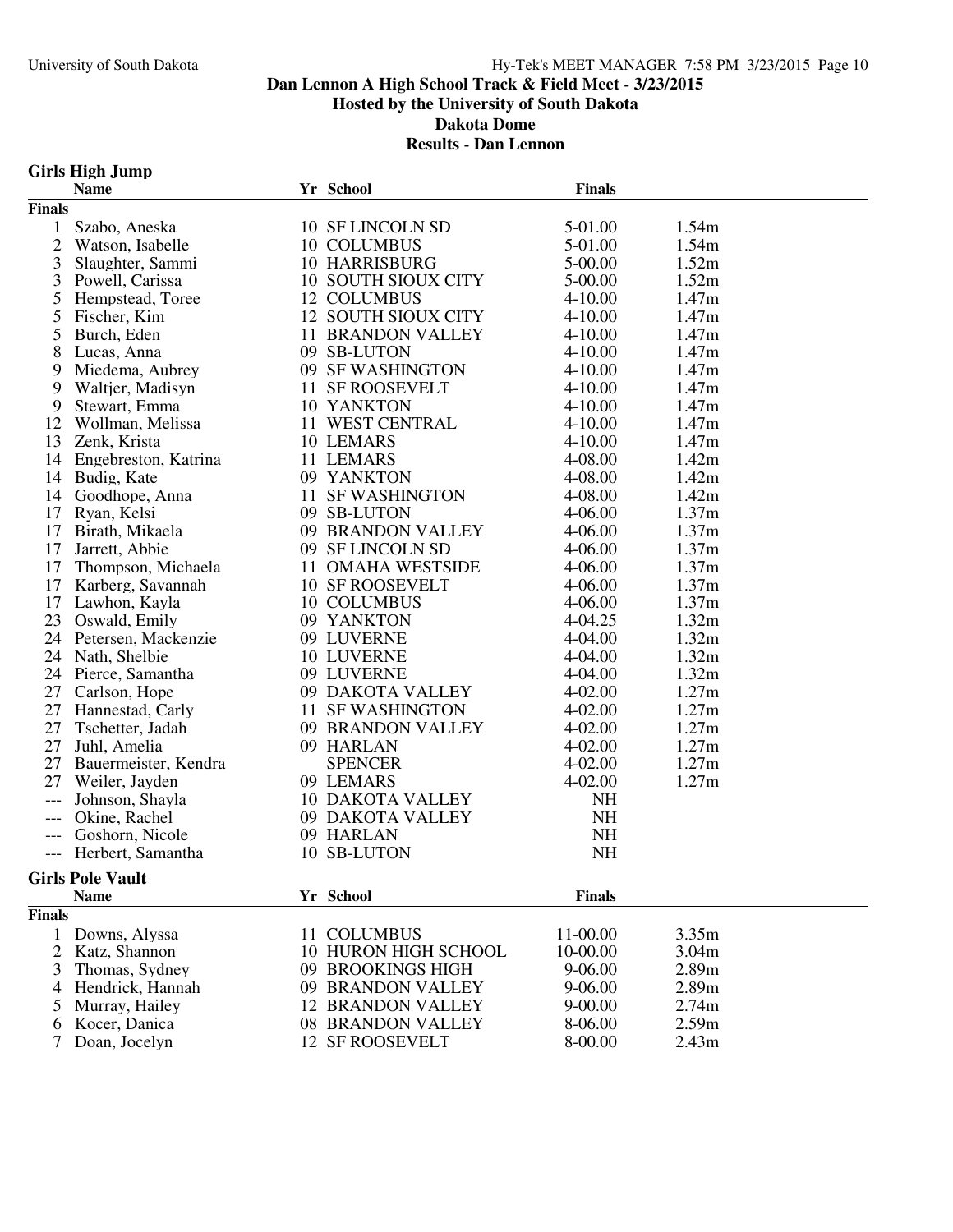#### **Results - Dan Lennon**

# **Finals ... (Girls Pole Vault)**

|                     | <b>Name</b>            |    | Yr School                     | <b>Finals</b>              |                   |                          |
|---------------------|------------------------|----|-------------------------------|----------------------------|-------------------|--------------------------|
|                     | 8 Flom, Bergin         |    | 10 LUVERNE                    | 7-06.00                    | 2.28m             |                          |
|                     | 9 Rozell, Reagan       |    | 09 HURON HIGH SCHOOL          | 7-06.00                    | 2.28m             |                          |
| 10                  | Jiang, Angela          |    | <b>12 HURON HIGH SCHOOL</b>   | 7-00.00                    | 2.13m             |                          |
|                     | 10 Rausch, Tiana       |    | 10 SF O'GORMAN                | 7-00.00                    | 2.13m             |                          |
| 10                  | Schandelmeier, Madi    |    | <b>10 LUVERNE</b>             | 7-00.00                    | 2.13 <sub>m</sub> |                          |
| 10                  | Ysbrand, Camille       |    | 09 BROOKINGS HIGH             | 7-00.00                    | 2.13 <sub>m</sub> |                          |
| 10                  | Magg, Bethany          |    | 10 COLUMBUS                   | 7-00.00                    | 2.13m             |                          |
| 10                  | Goss, Maddy            |    | <b>12 BELLEVUE EAST GIRLS</b> | 7-00.00                    | 2.13 <sub>m</sub> |                          |
|                     | 16 Wieczorek, Ashlyn   |    | 11 SF ROOSEVELT               | $6 - 06.00$                | 1.98m             |                          |
|                     |                        |    |                               |                            |                   |                          |
|                     | 16 Aukes, Mariah       |    | 10 LUVERNE                    | $6 - 06.00$                | 1.98m             |                          |
| 18                  | Southern, Destiny      |    | 12 SF ROOSEVELT               | $6 - 00.00$                | 1.82m             |                          |
| 18                  | Yaggie, Storrm         |    | 09 YANKTON                    | $6 - 00.00$                | 1.82m             |                          |
| $---$               | Larson, Lindsay        |    | 12 YANKTON                    | <b>NH</b>                  |                   |                          |
| $\qquad \qquad - -$ | Goss, Olivia           |    | 09 BELLEVUE EAST GIRLS        | <b>NH</b>                  |                   |                          |
| $\qquad \qquad - -$ | Reynolds, Katerina     |    | 09 DAKOTA VALLEY              | <b>NH</b>                  |                   |                          |
| $\cdots$            | Guthmiller, Kaitilin   |    | 10 YANKTON                    | NH                         |                   |                          |
|                     | <b>Girls Long Jump</b> |    |                               |                            |                   |                          |
|                     | <b>Name</b>            |    | Yr School                     | <b>Finals</b>              |                   |                          |
| <b>Finals</b>       |                        |    |                               |                            |                   |                          |
|                     | Evers, Mikayla         |    | 12 HARLAN                     | 5.20m                      | 17-00.75          | 4                        |
| 2                   | Weidler, Alyssa        |    | 11 SF O'GORMAN                | 5.02m                      | 16-05.75          | $\overline{\mathcal{A}}$ |
|                     |                        |    | <b>12 OMAHA WESTSIDE</b>      |                            |                   |                          |
| 3                   | Krumwiede, Hayley      |    |                               | 5.01m                      | 16-05.25          | $\overline{\mathcal{A}}$ |
| 4                   | Mohr, Michaela         |    | 09 SF LINCOLN SD              | 4.90m                      | 16-01.00          | $\overline{4}$           |
| 5                   | Pike, Madie            |    | 12 SB-LUTON                   | 4.84m                      | 15-10.50          | $\overline{\mathcal{L}}$ |
| 6                   | Hanisch, Kylie         |    | 12 WEST CENTRAL               | 4.79m                      | 15-08.75          | $\overline{c}$           |
| 7                   | Westerman, Sarah       |    | 11 HARRISBURG                 | 4.78m                      | 15-08.25          | $\overline{c}$           |
| 8                   | Bohan, Sara            |    | <b>11 DAKOTA VALLEY</b>       | 4.77m                      | 15-07.75          | $\mathbf{1}$             |
| 9                   | Inlay, Kayla           |    | 12 SIOUX CITY EAST CS         | 4.74m                      | 15-06.75          | 3                        |
| 10                  | Hale, Lindsey          |    | 10 YANKTON                    | 4.71 <sub>m</sub>          | 15-05.50          | 4                        |
| 11                  | Stewart, Emma          |    | 10 YANKTON                    | 4.69m                      | 15-04.75          | 4                        |
| 12                  | Treveer, Emma          |    | <b>10 BRANDON VALLEY</b>      | 4.61 <sub>m</sub>          | 15-01.50          | $\overline{\mathcal{A}}$ |
| 13                  | Goertel, Sydney        |    | 10 WEST CENTRAL               | 4.59m                      | 15-00.75          | $\frac{2}{3}$            |
| 14                  | Anderson, Alexandra    |    | 11 SF O'GORMAN                | 4.57m                      | 15-00.00          |                          |
| 15                  | VanBockern, Emily      |    | <b>10 SF WASHINGTON</b>       | 4.55m                      | 14-11.25          | $\frac{2}{3}$            |
| 15                  | Guyett, Carlee         |    | 10 OMAHA WESTSIDE             | 4.55m                      | 14-11.25          |                          |
| 17                  | Rost, Jalen            |    | <b>SPENCER</b>                | 4.46m                      | 14-07.75          | $\overline{\mathcal{L}}$ |
| 18                  | Specht, Cameryn        |    | 09 YANKTON                    | 4.38m                      | 14-04.50          | $\overline{c}$           |
|                     | 19 Fields, Rachel      |    | 09 SB-LUTON                   | 4.37m                      | 14-04.00          | $\overline{c}$           |
| 20                  | Stanghor, Arianna      |    | 09 BRANDON VALLEY             | 4.29m                      | 14-01.00          | 3                        |
| 21                  | Weeks, Erika           | 11 | <b>SF ROOSEVELT</b>           | 4.25m                      | 13-11.50          | 1                        |
| 21                  | Richardson, Bre        |    | <b>10 SF WASHINGTON</b>       | 4.25m                      | 13-11.50          | $\overline{c}$           |
| 23                  | Birath, Mikaela        |    | 09 BRANDON VALLEY             | 4.16m                      | 13-07.75          | 4                        |
| 24                  | Nuno, Daniella         | 11 | <b>SOUTH SIOUX CITY</b>       | 4.09m                      | 13-05.00          | $\overline{\mathbf{c}}$  |
| 25                  | Larsen, Alexis         |    | 09 HARLAN                     | 4.05m                      | 13-03.50          |                          |
| 26                  | Thramer, Augusta       | 11 | <b>SOUTH SIOUX CITY</b>       | 4.04m                      | 13-03.25          | $\frac{2}{2}$            |
| 27                  | Doppenberg, Tianna     |    | 10 LUVERNE                    | 4.01 <sub>m</sub>          | 13-02.00          | $\overline{4}$           |
| 27                  | Davis, Sidonia         |    | 10 SIOUX CITY NORTH           |                            |                   |                          |
|                     |                        |    |                               | 4.01 <sub>m</sub><br>3.98m | 13-02.00          | $\mathbf{1}$<br>3        |
| 29                  | Holcomb, Elise         |    | 10 SF ROOSEVELT               |                            | 13-00.75          |                          |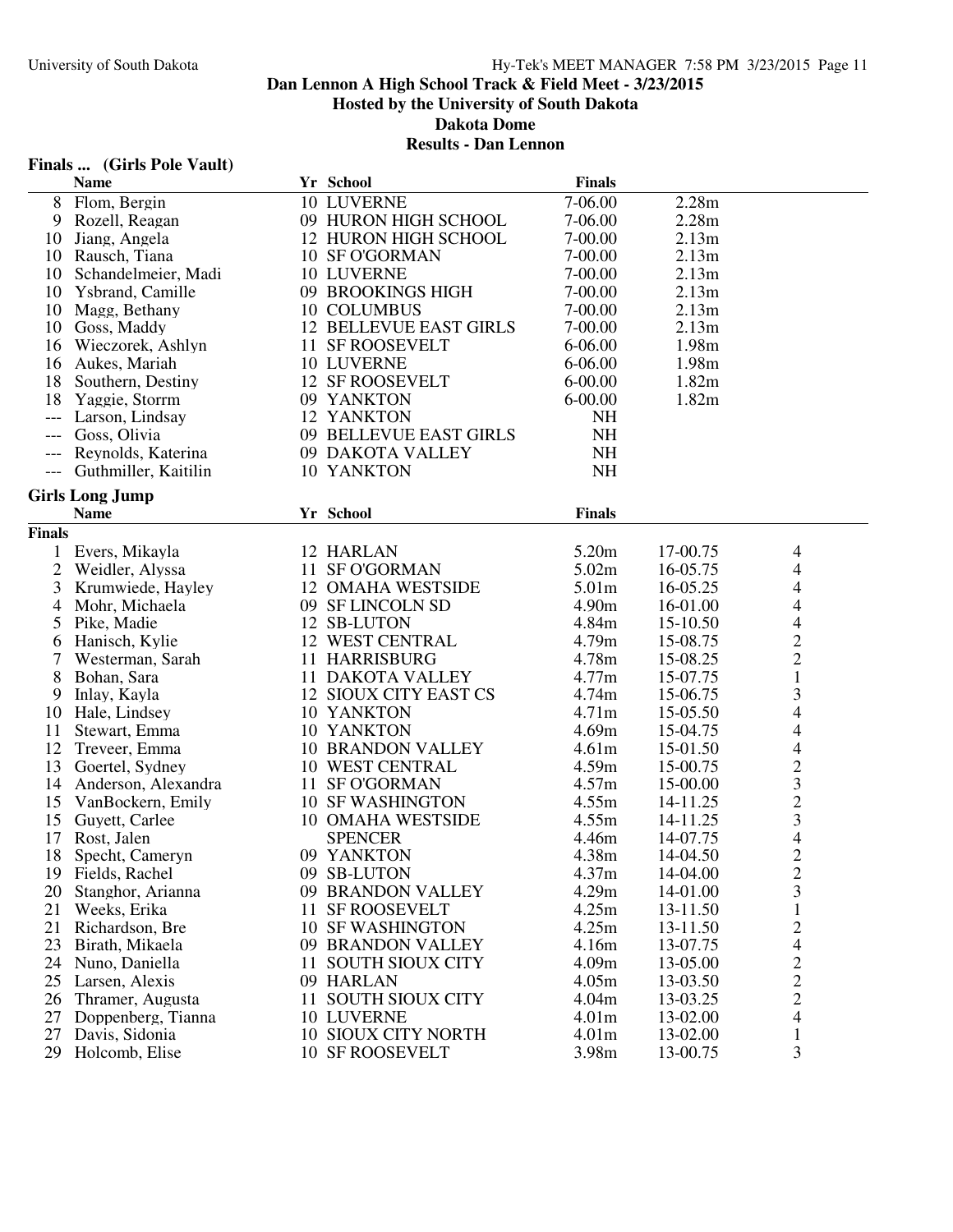#### **Results - Dan Lennon**

| Finals | (Girls Long Jump) |  |  |
|--------|-------------------|--|--|
|--------|-------------------|--|--|

|                      | <b>Name</b>              | Yr School                    | <b>Finals</b>     |          |                         |
|----------------------|--------------------------|------------------------------|-------------------|----------|-------------------------|
| 30                   | Madsen, Kaci             | 10 VERMILLION                | 3.95m             | 12-11.50 | 3                       |
| 31                   | Yoway, Lovetee           | 11 SF LINCOLN SD             | 3.94m             | 12-11.25 | 3                       |
| 32                   | Okine, Rachel            | 09 DAKOTA VALLEY             | 3.72m             | 12-02.50 |                         |
| 33                   | Schaar, Kirsten          | 10 SB-LUTON                  | 3.70m             | 12-01.75 |                         |
| 34                   | Cunningham, Jada         | 09 SF WASHINGTON             | 3.67m             | 12-00.50 |                         |
| 35                   | Martinez, Madisen        | 09 VERMILLION                | 3.55m             | 11-07.75 | 3                       |
|                      | 36 Sykes, Torie          | 12 SIOUX CITY EAST CS        | 3.21 <sub>m</sub> | 10-06.50 | $\mathbf{1}$            |
| $---$                | Wierberdink, Nikki       | 12 COLUMBUS                  | ND                |          | 3                       |
| ---                  | Dyhrkopp, Cassidy        | 11 COLUMBUS                  | ND                |          | 3                       |
| $---$                | Tobiason, Kaylee         | 10 COLUMBUS                  | ND                |          | $\overline{c}$          |
| $---$                | Craig, Sidney            | 09 HARLAN                    | ND                |          | 3                       |
| $\hspace{0.05cm}---$ | Wevik, Mikayla           | 09 TEA AREA                  | ND                |          | $\mathbf{1}$            |
|                      | --- Dotson, Le Ambra     | 10 SIOUX CITY NORTH          | <b>ND</b>         |          | $\mathbf{1}$            |
|                      |                          |                              |                   |          |                         |
|                      | <b>Girls Triple Jump</b> |                              |                   |          |                         |
|                      | <b>Name</b>              | Yr School                    | <b>Finals</b>     |          |                         |
| <b>Finals</b>        |                          |                              |                   |          |                         |
| 1                    | Dyhrkopp, Cassidy        | 11 COLUMBUS                  | 10.91m            | 35-09.50 | $\overline{c}$          |
| $\overline{2}$       | Krumwiede, Hayley        | 12 OMAHA WESTSIDE            | 10.75m            | 35-03.25 | $\sqrt{2}$              |
| 3                    | Heier, Rylie             | 09 SF LINCOLN SD             | 10.40m            | 34-01.50 | $\sqrt{2}$              |
| 4                    | Ray, J'Lah               | 09 OMAHA BENSON              | 10.30m            | 33-09.50 | $\mathbf{1}$            |
| 5                    | Teslow, Julie            | 11 SF LINCOLN SD             | 10.24m            | 33-07.25 |                         |
| 6                    | Stewart, Emma            | 10 YANKTON                   | 10.21m            | 33-06.00 |                         |
| 7                    | Richardson, Bre          | <b>10 SF WASHINGTON</b>      | 10.17m            | 33-04.50 |                         |
| 8                    | Treveer, Emma            | <b>10 BRANDON VALLEY</b>     | 9.92m             | 32-06.50 | 22222222                |
| 9                    | Goertel, Sydney          | 10 WEST CENTRAL              | 9.82m             | 32-02.75 |                         |
| 10                   |                          | 12 SOUTH SIOUX CITY          | 9.76m             | 32-00.25 |                         |
|                      | Fischer, Kim             |                              | 9.70m             |          |                         |
| 11                   | Holloway, Crystal        | 12 SOUTH SIOUX CITY          |                   | 31-10.00 |                         |
| 12                   | Wierberdink, Nikki       | 12 COLUMBUS                  | 9.58m             | 31-05.25 |                         |
| 13                   | Ohm, Olivia              | <b>12 DAKOTA VALLEY</b>      | 9.56m             | 31-04.50 | 1                       |
| 14                   | Rasmussen, Anna          | <b>10 DAKOTA VALLEY</b>      | 9.34 <sub>m</sub> | 30-07.75 | 1                       |
| 15                   | Specht, Cameryn          | 09 YANKTON                   | 9.13m             | 29-11.50 |                         |
| 16                   | Holcomb, Elise           | <b>10 SF ROOSEVELT</b>       | 9.03 <sub>m</sub> | 29-07.50 |                         |
| 17                   | Oswald, Emily            | 09 YANKTON                   | 8.95m             | 29-04.50 |                         |
| 18                   | Weeks, Erika             | 11 SF ROOSEVELT              | 8.94m             | 29-04.00 |                         |
| 19                   | Douangdara, Tiana        | 12 SOUTH SIOUX CITY          | 8.68m             | 28-05.75 |                         |
| 20                   | Tschetter, Jadah         | 09 BRANDON VALLEY            | 8.61m             | 28-03.00 |                         |
| 21                   | Tobiason, Kaylee         | 10 COLUMBUS                  | 8.58m             | 28-01.75 | 1                       |
|                      | 22 Carlson, Hope         | 09 DAKOTA VALLEY             | 8.27m             | 27-01.75 | $\mathbf{1}$            |
|                      | --- Geddes, Alex         | 12 SF LINCOLN SD             | <b>ND</b>         |          | $\overline{\mathbf{c}}$ |
|                      | Buckley, Ariel           | <b>10 SF WASHINGTON</b>      | <b>ND</b>         |          | $\overline{2}$          |
| $---$                | Kliewer, Peyton          | 12 SF LINCOLN SD             | ND                |          | $\mathbf{1}$            |
| $\qquad \qquad - -$  | Murray, Hailey           | <b>12 BRANDON VALLEY</b>     | <b>ND</b>         |          | $\overline{2}$          |
|                      |                          |                              |                   |          |                         |
|                      | <b>Girls Shot Put</b>    |                              |                   |          |                         |
|                      | <b>Name</b>              | Yr School                    | <b>Finals</b>     |          |                         |
| <b>Finals</b>        |                          |                              |                   |          |                         |
|                      | Tomlin, Michelle         | <b>12 LINCOLN NORTH STAR</b> | 13.01m            | 42-08.25 | 4                       |
|                      | Pokorny, Avey            | 11 BELLEVUE EAST GIRLS       | 12.77m            | 41-10.75 | 4                       |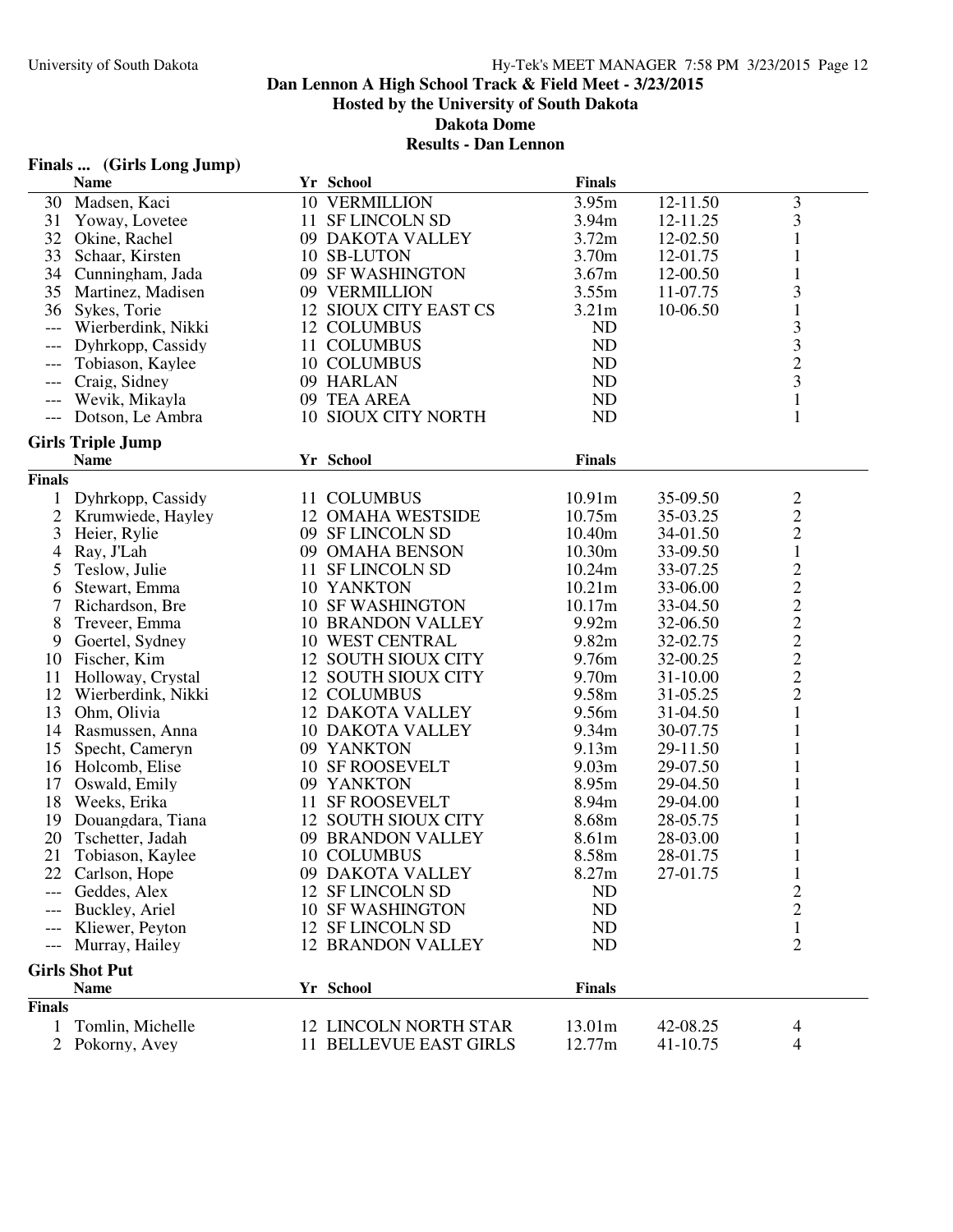#### **Results - Dan Lennon**

# **Finals ... (Girls Shot Put)**

|                | <b>Name</b>               |    | Yr School                     | <b>Finals</b> |                |                                                 |
|----------------|---------------------------|----|-------------------------------|---------------|----------------|-------------------------------------------------|
| 3              | Hertz, Emma               |    | 11 SF O'GORMAN                | 11.36m        | 37-03.25       | 3                                               |
| $\overline{4}$ | Van Veldhuizen, Izzy      |    | 11 SF LINCOLN SD              | 11.14m        | 36-06.75       | $\overline{4}$                                  |
| 5              | Botcher, Brandi           |    | <b>SPENCER</b>                | 11.07m        | 36-04.00       | 4                                               |
| 6              | Kusek, Adrienne           |    | 11 YANKTON                    | 10.96m        | 35-11.50       | 4                                               |
| 7              | Sedivy, Maggie            |    | 12 SOUTH SIOUX CITY           | 10.88m        | 35-08.50       | 4                                               |
| 8              | Edwards, Morgan           |    | 11 LUVERNE                    | 10.81m        | 35-05.75       | 4                                               |
| 9              | Jasper, Lilli             |    | <b>12 BRANDON VALLEY</b>      | 10.34m        | 33-11.25       | 3                                               |
| 10             | Arrington, Sydney         |    | 11 SF WASHINGTON              | 10.10m        | 33-01.75       | $\overline{\mathcal{L}}$                        |
| 11             | Nimick, Kelsey            |    | <b>12 BRANDON VALLEY</b>      | 10.07m        | 33-00.50       |                                                 |
| 12             | Sponder, Sarah            |    | 11 SIOUX CITY EAST CS         | 9.94m         | 32-07.50       | $\frac{3}{3}$                                   |
| 12             | Sawtelle, Kami            |    | 10 LUVERNE                    | 9.94m         | 32-07.50       | $\overline{4}$                                  |
| 14             | Severson, Adrianna        |    | 11 SF LINCOLN SD              | 9.76m         | 32-00.25       |                                                 |
| 15             | Ferry, Addison            |    | 10 HARLAN                     | 9.59m         | 31-05.75       | $\begin{array}{c}\n23 \\ 23 \\ 33\n\end{array}$ |
|                | 16 Lynn, Kassandra        |    | <b>10 SF WASHINGTON</b>       | 9.56m         | 31-04.50       |                                                 |
| 17             | Streit, Gillian           |    | 10 HARLAN                     | 9.47m         | 31-01.00       |                                                 |
|                | 18 Lane, Dani             |    | 11 SOUTH SIOUX CITY           | 9.42m         | 30-11.00       |                                                 |
|                | 19 McMahon, Teddy         |    | 12 WEST CENTRAL               | 9.40m         | 30-10.25       |                                                 |
| 20             | Lammers, Meredith         |    | 09 DAKOTA VALLEY              | 9.22m         | 30-03.00       | 1                                               |
| 21             | Klamm, Libby              |    | <b>10 BRANDON VALLEY</b>      | 9.16m         | 30-00.75       | $\mathbf{1}$                                    |
| 22             | Papstein, Aurora          |    | 09 YANKTON                    | 9.02m         | 29-07.25       | $\overline{c}$                                  |
| 23             | Martin, Caitlin           |    | <b>12 BELLEVUE EAST GIRLS</b> | 8.99m         | 29-06.00       | $\overline{4}$                                  |
|                | 24 Weisenborn, Jennifer   |    | 09 HARLAN                     | 8.88m         | 29-01.75       | $\overline{c}$                                  |
| 25             | Jensen, Kacey             |    | 09 VERMILLION                 | 8.87m         | 29-01.25       | $\overline{\mathbf{3}}$                         |
| 26             | Schweigert, Gabbie        |    | 10 SIOUX CITY NORTH           | 8.86m         | 29-01.00       | $\mathbf{1}$                                    |
| 27             | Clausen, Rosemarie        |    | 12 SF LINCOLN SD              | 8.80m         | 28-10.50       |                                                 |
| 28             | Sayler, Josie             |    | 10 YANKTON                    | 8.73m         | 28-07.75       |                                                 |
| 29             | Peak-Wallace, MaLika      |    | 09 SIOUX CITY NORTH           | 8.66m         | 28-05.00       | $\frac{2}{3}$                                   |
| 29             | Lammers, Elizabeth        |    | 09 DAKOTA VALLEY              | 8.66m         | 28-05.00       | $\mathbf{1}$                                    |
| 31             | Sieverding, Whitley       |    | 11 WEST CENTRAL               | 8.63m         | 28-03.75       |                                                 |
| 31             | Cox, Jenna                |    | 10 SOUTH SIOUX CITY           | 8.63m         | 28-03.75       | $\frac{2}{2}$                                   |
| 33             | Siegel, C.J               |    | <b>12 VERMILLION</b>          | 8.59m         | 28-02.25       | 3                                               |
| 34             | Strim, Cire               | 11 | <b>SIOUX CITY NORTH</b>       | 8.58m         | 28-01.75       | $\mathbf{1}$                                    |
| 35             | Wesley, Gemini            |    | 12 SF ROOSEVELT               | 7.99m         | 26-02.75       | $\mathbf{1}$                                    |
| 36             | Ortiz, Laura              | 11 | <b>SF ROOSEVELT</b>           | 7.95m         | 26-01.00       | $\overline{c}$                                  |
| 37             | Mellick, Mackenzie        |    | <b>12 HARRISBURG</b>          | 7.87m         | 25-10.00       | $\overline{4}$                                  |
| 38             | VanThuyne, Brooklyn       |    | 10 SB-LUTON                   | 7.55m         | 24-09.25       | $\overline{c}$                                  |
| 39             | Petersen, Liesha          |    | <b>10 SF ROOSEVELT</b>        | 7.06m         | 23-02.00       | $\mathbf{1}$                                    |
| 40             | Brown, Taylor             |    | 09 SB-LUTON                   | 6.97m         | 22-10.50       | $\mathbf{1}$                                    |
| 41             | Videen, Taylor            |    | 09 SF WASHINGTON              | 6.41m         | 21-00.50       | $\mathbf{1}$                                    |
|                | Garry, Taryn              |    | 11 WEST CENTRAL               | ND            |                | $\overline{2}$                                  |
|                |                           |    |                               |               |                |                                                 |
|                | <b>Boys 60 Meter Dash</b> |    |                               |               |                |                                                 |
|                | <b>Name</b>               | Yr | <b>School</b>                 |               | <b>Prelims</b> | H#                                              |
|                | <b>Preliminaries</b>      |    |                               |               |                |                                                 |
| 1              | Godfrey, Ross             |    | 11 SIOUX CITY EAST CS         |               | 7.14 q         | 4                                               |
| 2              | Christion, Taryn          |    | 12 SF ROOSEVELT               |               | $7.17$ q       | 8                                               |
| 3              | Adesina, Ayotomiwa        |    | <b>12 SOUTH SIOUX CITY</b>    |               | $7.21$ q       | 5                                               |
| 4              | Flemister, Dominic        |    | 11 SIOUX CITY EAST CS         |               | $7.27$ q       | 9                                               |
|                | 5 Prenger, Brett          |    | <b>12 LAWTON-BRONSON</b>      |               | 7.28 q         | 8                                               |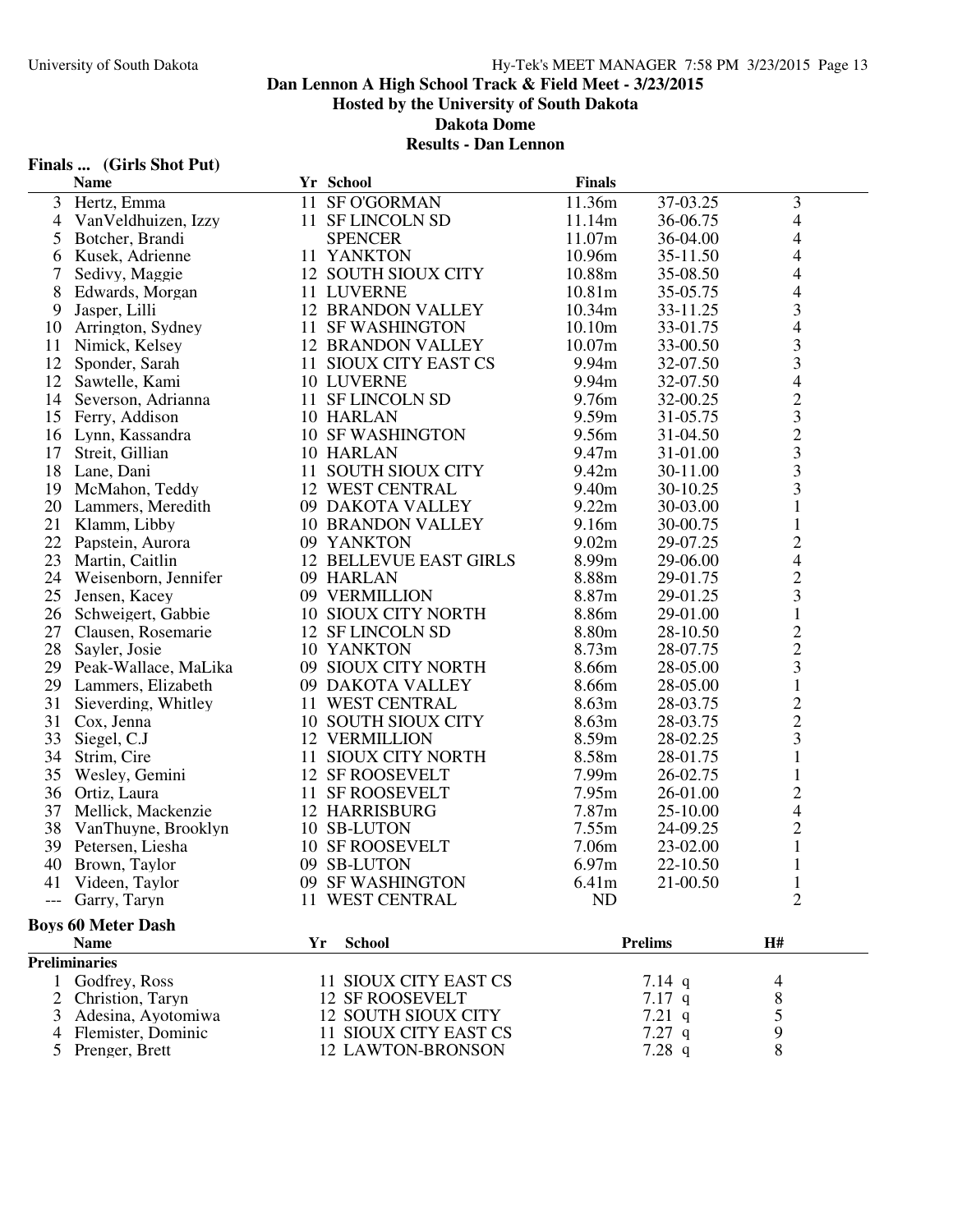# **Dan Lennon A High School Track & Field Meet - 3/23/2015**

**Hosted by the University of South Dakota**

**Dakota Dome**

#### **Results - Dan Lennon**

### **Preliminaries ... (Boys 60 Meter Dash)**

|    | <b>Name</b>                                 | Yr | <b>School</b>              | <b>Prelims</b> | H#                                              |  |
|----|---------------------------------------------|----|----------------------------|----------------|-------------------------------------------------|--|
| 6  | Vinatieri, Chase                            |    | <b>12 SF ROOSEVELT</b>     | $7.30\ q$      | 3                                               |  |
| 7  | Scarlett, Xavier                            |    | 12 SIOUX CITY NORTH        | 7.31 $q$       | $8\,$                                           |  |
| 8  | Wall, Brady                                 |    | 10 SB-LUTON                | 7.33 q         | 6                                               |  |
|    | 9 Rose, Lee                                 |    | 12 YANKTON                 | 7.33 q         | 7                                               |  |
| 10 | Brown, Caleb                                |    | 10 LINCOLN NORTH STAR      | 7.34 $q$       | $\mathbf{1}$                                    |  |
|    | 11 Anderson, Braxton                        |    | 11 OMAHA WESTSIDE          | 7.36 $q$       | 3                                               |  |
| 12 | Jones, Michael                              |    | 11 SF ROOSEVELT            | 7.36 q         | $\mathbf{1}$                                    |  |
| 13 | Makwinja, Dodi                              |    | 11 SF O'GORMAN             | 7.41 $q$       | 5                                               |  |
|    | 14 Sternhagen, Ryan                         |    | 12 YANKTON                 | 7.44 $q$       | $\mathbf{9}$                                    |  |
|    | 15 Rueter, Andrew                           |    | 10 SF O'GORMAN             | 7.44 $q$       | $\begin{array}{c} 2 \\ 9 \\ 2 \\ 3 \end{array}$ |  |
|    | 16 Rectenbaugh, Jonah<br>17 Winter, Jackson |    | 11 WEST CENTRAL            | 7.45 $q$       |                                                 |  |
|    |                                             |    | <b>12 LUVERNE</b>          | 7.45           |                                                 |  |
|    | 18 Vollmer, Max                             |    | <b>10 SIOUX CITY NORTH</b> | 7.48           |                                                 |  |
|    | 19 DeMoss, Gage                             |    | 11 SB-LUTON                | 7.48           | $\overline{\mathcal{L}}$                        |  |
|    | 20 Bussell, Cody                            |    | <b>12 WEST CENTRAL</b>     | 7.49           | $\mathbf{1}$                                    |  |
|    | 20 Eusen, $\frac{1}{21}$ Flemister, Taylon  |    | 10 SIOUX CITY EAST CS      | 7.50           | 6                                               |  |
|    |                                             |    | 11 LINCOLN NORTH STAR      | 7.50           | 9                                               |  |
| 23 | Jones, Dalton                               |    | 12 SF LINCOLN SD           | 7.54           | $\overline{7}$                                  |  |
|    | 24 Pittman, Brian                           |    | 12 OMAHA BENSON            | 7.54           | $8\,$                                           |  |
| 25 | Sitzmann, Quinn                             |    | 11 LAWTON-BRONSON          | 7.55           | 5                                               |  |
| 25 | Weeter, Noah                                |    | 10 SIOUX CITY NORTH        | 7.55           | 9                                               |  |
|    | 27 Dam, Brady                               |    | <b>12 DV PANTHERS</b>      | 7.56           | $\overline{7}$                                  |  |
|    | 28 Kahn, Darious                            |    | <b>12 SF WASHINGTON</b>    | 7.56           | $\overline{7}$                                  |  |
|    | 29 Large, Braxton                           |    | 12 SF LINCOLN SD           | 7.56           | $\,8\,$                                         |  |
|    | 30 McDonald, Myles                          |    | 10 ESTHERVILLE LC          | 7.57           | $\mathbf{1}$                                    |  |
| 31 | Benton, Rasheed                             |    | <b>12 SF WASHINGTON</b>    | 7.59           | $\overline{7}$                                  |  |
|    | 32 Christensen, Dan                         |    | 11 ESTHERVILLE LC          | 7.59           | 4                                               |  |
|    | 33 Grote, Nick                              |    | 11 SB-LUTON                | 7.61           |                                                 |  |
|    | 34 Duryee, Logan                            |    | 11 OMAHA WESTSIDE          | 7.62           | $\frac{2}{4}$                                   |  |
| 35 | Jordan, Spencer                             |    | 11 OMAHA WESTSIDE          | 7.63           |                                                 |  |
|    | 36 Linke, Cole                              |    | 12 LINCOLN NORTH STAR      | 7.64           | $\mathbf{1}$                                    |  |
| 37 | Vanmeter, Brandon                           |    | <b>12 SF WASHINGTON</b>    | 7.65           | 5                                               |  |
|    | 38 Lantz, Chris                             |    | 12 SOUTH SIOUX CITY        | 7.65           | 8                                               |  |
|    | 39 Roach, Dalton                            |    | 11 SF LINCOLN SD           | 7.69           | 5                                               |  |
|    | 40 Bauer, Boston                            |    | 11 SF O'GORMAN             | 7.71           | $\mathbf{1}$                                    |  |
|    | 41 Bartley, Mason                           |    | 11 SPENCER                 | 7.72           | $\frac{3}{4}$                                   |  |
|    | 42 Christoffer, Dalton                      |    | 11 ESTHERVILLE LC          | 7.72           |                                                 |  |
| 43 | Strahl, Mason                               |    | 12 YANKTON                 | 7.72           | 3                                               |  |
|    | 43 Prewitt, Bryan                           |    | <b>11 BELLEVUE EAST</b>    | 7.72           | 6                                               |  |
|    | 45 Mohammed, Mustapha 12 HARRISBURG         |    |                            | 7.74           | 7                                               |  |
| 46 | Bierle, Matt                                |    | 09 VERMILLION              | 7.74           | 6                                               |  |
| 47 | Anderson, Jack                              |    | 09 HARRISBURG              | 7.78           | $\overline{\mathbf{c}}$                         |  |
| 48 | Ashley, Anteres                             |    | 11 LAWTON-BRONSON          | 7.79           |                                                 |  |
| 49 | Copning, Ra'Shawn                           |    | 09 HARRISBURG              | 7.79           | $\begin{array}{c} 2 \\ 5 \\ 5 \end{array}$      |  |
| 50 | Robinson, Zeke                              |    | <b>10 VERMILLION</b>       | 7.80           |                                                 |  |
| 51 | Black, Austin                               |    | <b>11 BELLEVUE EAST</b>    | 7.81           | 3                                               |  |
| 52 | McGregor, Ryley                             |    | 10 SB-LUTON                | 7.89           | 9                                               |  |
| 53 | Finlan, Tracy                               |    | 09 OMAHA BENSON            | 7.92           | 8                                               |  |
|    | 54 Fox, Cooper                              |    | 09 SPENCER                 | 7.92           | $\overline{2}$                                  |  |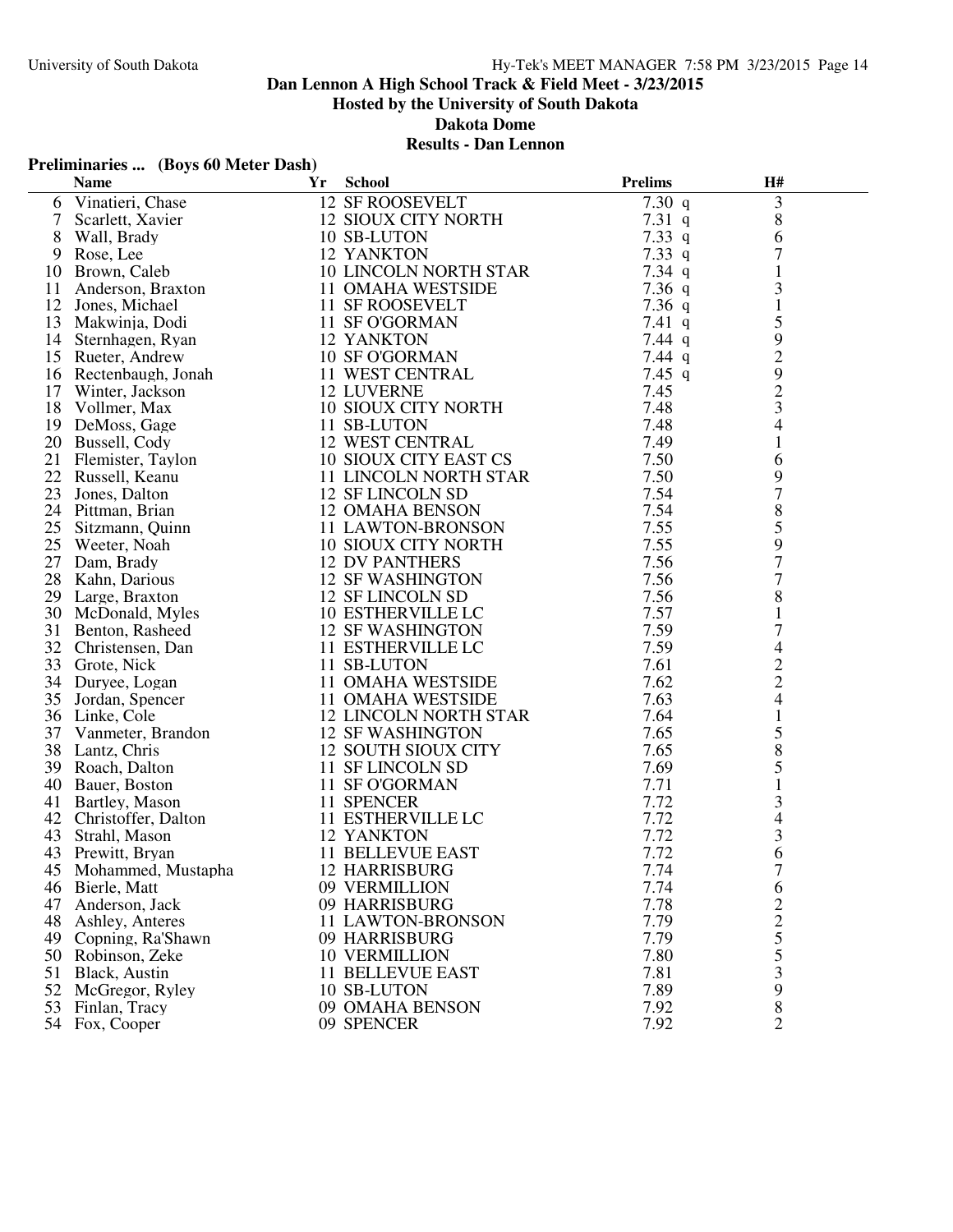**Dakota Dome**

# **Results - Dan Lennon**

|  | Preliminaries  (Boys 60 Meter Dash) |
|--|-------------------------------------|
|--|-------------------------------------|

|                    | <b>Name</b>                              | Yr | <b>School</b>                | <b>Prelims</b> | H#                             |  |
|--------------------|------------------------------------------|----|------------------------------|----------------|--------------------------------|--|
| 55                 | James, Eli                               |    | <b>11 BELLEVUE EAST</b>      | 7.93           | 6                              |  |
|                    | 56 Mills, Konner                         |    | 10 SPENCER                   | 7.97           | $\overline{7}$                 |  |
|                    | 57 Pietrzak, Andrew                      |    | 09 VERMILLION                | 7.99           | 3                              |  |
|                    | 58 Rhymer, Sean                          |    | 11 DV PANTHERS               | 8.00           | $\overline{7}$                 |  |
|                    | 59 Wickersham, Alex                      |    | <b>10 BRANDON VALLEY</b>     | 8.00           | 9                              |  |
|                    | 60 Galbavy, Isaah                        |    | <b>10 BRANDON VALLEY</b>     | 8.01           | $\overline{4}$                 |  |
| 61                 | Murray, Billy                            |    | <b>12 DV PANTHERS</b>        | 8.02           | 9                              |  |
|                    | 62 Irvine, Hunter                        |    | 12 TEA AREA                  | 8.06           | 3                              |  |
|                    | 63 Hup, Matthew                          |    | 10 LUVERNE                   | 8.11           | $\overline{4}$                 |  |
|                    | 64 Rose, Isiah                           |    | 09 SOUTH SIOUX CITY          | 8.12           | $\mathbf{1}$                   |  |
|                    | 65 Wiese, Tanner                         |    | <b>10 LUVERNE</b>            | 8.22           | 6                              |  |
|                    | 66 Wells, Collin                         |    | <b>11 BRANDON VALLEY</b>     | 8.22           | 6                              |  |
|                    |                                          |    |                              |                |                                |  |
|                    | <b>Boys 60 Meter Dash</b><br><b>Name</b> | Yr | <b>School</b>                | <b>Semis</b>   | H#                             |  |
| <b>Semi-Finals</b> |                                          |    |                              |                |                                |  |
|                    |                                          |    |                              |                |                                |  |
|                    | Godfrey, Ross                            |    | 11 SIOUX CITY EAST CS        | $7.11\ q$      | $\overline{c}$                 |  |
| $\overline{2}$     | Christion, Taryn                         |    | <b>12 SF ROOSEVELT</b>       | $7.14$ q       | $\,1$                          |  |
| 3                  | Adesina, Ayotomiwa                       |    | <b>12 SOUTH SIOUX CITY</b>   | $7.18$ q       | $\mathbf{1}$                   |  |
| 4                  | Wall, Brady                              |    | 10 SB-LUTON                  | 7.20 $q$       | $\overline{c}$                 |  |
| 5                  | Vinatieri, Chase                         |    | <b>12 SF ROOSEVELT</b>       | 7.23 $q$       | $\mathbf{1}$                   |  |
| 6                  | Flemister, Dominic                       |    | 11 SIOUX CITY EAST CS        | $7.29$ q       | $\overline{c}$                 |  |
| 7                  | Scarlett, Xavier                         |    | <b>12 SIOUX CITY NORTH</b>   | 7.30 $q$       | $\mathbf{1}$                   |  |
| 8                  | Brown, Caleb                             |    | <b>10 LINCOLN NORTH STAR</b> | $7.32\ q$      | $\mathbf{1}$                   |  |
| 9                  | Rectenbaugh, Jonah                       |    | 11 WEST CENTRAL              | 7.32           | $\frac{2}{2}$<br>$\frac{2}{2}$ |  |
|                    | 10 Makwinja, Dodi                        |    | 11 SF O'GORMAN               | 7.32           |                                |  |
| 11                 | Jones, Michael                           |    | 11 SF ROOSEVELT              | 7.34           |                                |  |
| 12                 | Prenger, Brett                           |    | <b>12 LAWTON-BRONSON</b>     | 7.34           |                                |  |
| 13                 | Rose, Lee                                |    | 12 YANKTON                   | 7.37           |                                |  |
| 14                 | Anderson, Braxton                        |    | 11 OMAHA WESTSIDE            | 7.38           | $\,1$                          |  |
|                    | 15 Rueter, Andrew                        |    | <b>10 SF O'GORMAN</b>        | 7.39           | $\mathbf{1}$                   |  |
| 16                 | Sternhagen, Ryan                         |    | 12 YANKTON                   | 7.43           | $\mathbf{1}$                   |  |
|                    | <b>Boys 60 Meter Dash</b>                |    |                              |                |                                |  |
|                    | <b>Name</b>                              | Yr | <b>School</b>                | <b>Finals</b>  |                                |  |
| <b>Finals</b>      |                                          |    |                              |                |                                |  |
|                    | Godfrey, Ross                            |    | 11 SIOUX CITY EAST CS        | 7.11           |                                |  |
| $\overline{2}$     | Christion, Taryn                         |    | <b>12 SF ROOSEVELT</b>       | 7.17           |                                |  |
| 3                  | Wall, Brady                              |    | 10 SB-LUTON                  | 7.20           |                                |  |
|                    |                                          |    | <b>12 SF ROOSEVELT</b>       | 7.26           |                                |  |
| 4                  | Vinatieri, Chase                         |    |                              |                |                                |  |
| C.                 | Adesina, Ayotomiwa                       |    | 12 SOUTH SIOUX CITY          | 7.33           |                                |  |
| 6                  | Brown, Caleb                             |    | <b>10 LINCOLN NORTH STAR</b> | 7.33           |                                |  |
| 7                  | Flemister, Dominic                       |    | 11 SIOUX CITY EAST CS        | 7.37           |                                |  |
|                    | <b>Boys 400 Meter Dash</b>               |    |                              |                |                                |  |
|                    | <b>Name</b>                              | Yr | <b>School</b>                | <b>Finals</b>  | H#                             |  |
| <b>Finals</b>      |                                          |    |                              |                |                                |  |
|                    | 1 Prenger, Brett                         |    | <b>12 LAWTON-BRONSON</b>     | 51.64          | 7                              |  |
| $\overline{2}$     | Sudbeck, Ned                             |    | 12 SF LINCOLN SD             | 51.74          | $\overline{7}$                 |  |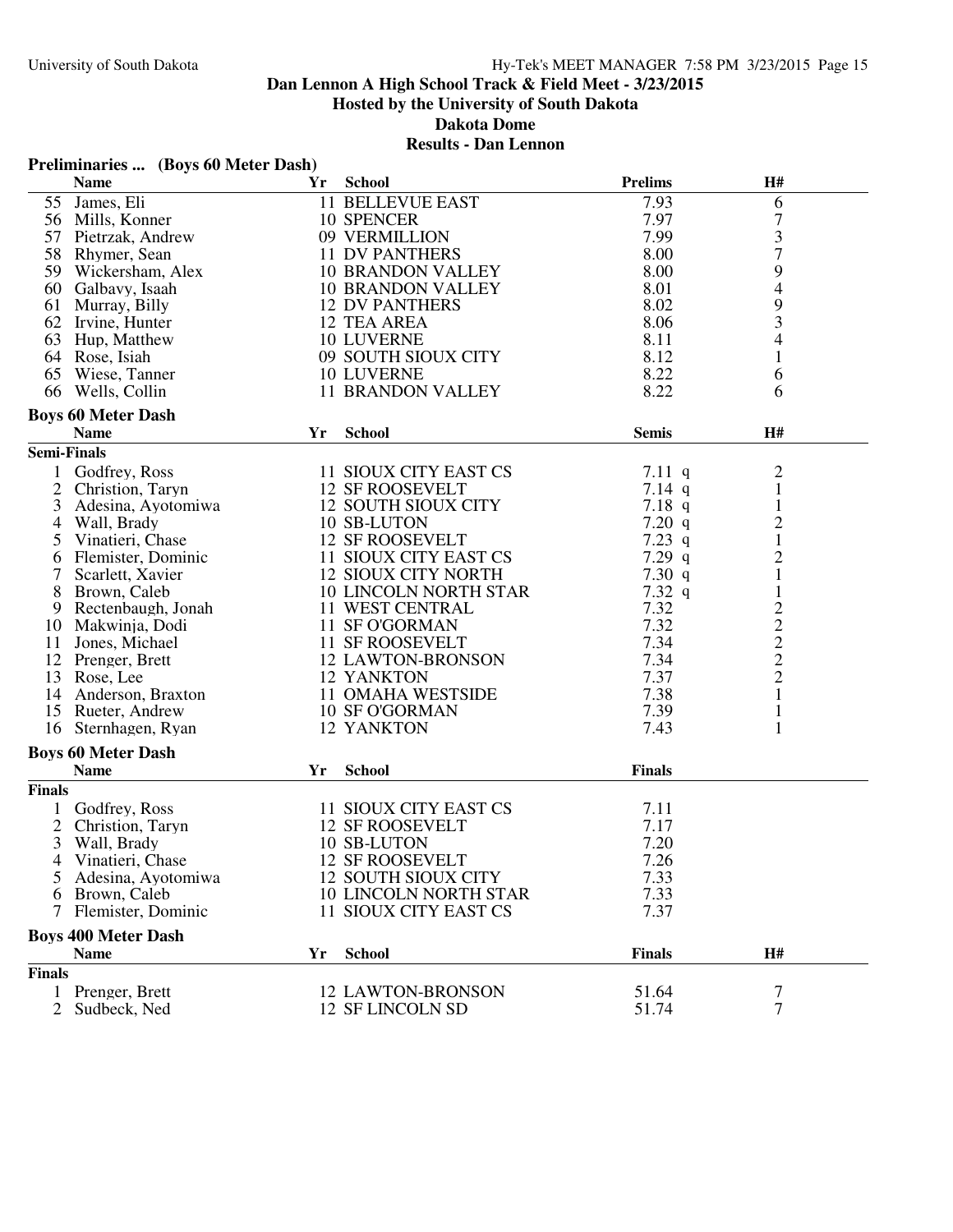**Dakota Dome**

#### **Results - Dan Lennon**

| Finals  (Boys 400 Meter Dash) |  |  |
|-------------------------------|--|--|
| Nomo                          |  |  |

|                     | FINAIS  (DOYS 400 METER DASII) |                              |               |                |  |
|---------------------|--------------------------------|------------------------------|---------------|----------------|--|
|                     | Name                           | Yr School                    | <b>Finals</b> | H#             |  |
|                     | 3 Merical, Michael             | 11 OMAHA WESTSIDE            | 52.16         | 7              |  |
| 4                   | Paul, Paul                     | <b>11 HARRISBURG</b>         | 52.57         | $\tau$         |  |
|                     | 5 Waddell, Tanner              | <b>12 SF WASHINGTON</b>      | 52.60         | 6              |  |
| 6                   | Williams, Trey                 | <b>12 LINCOLN NORTH STAR</b> | 54.60         | 7              |  |
| 7                   | Frankel, Sam                   | 11 OMAHA WESTSIDE            | 54.99         | 6              |  |
|                     | 8 Hurley, Keith                | 12 SF LINCOLN SD             | 55.54         | 6              |  |
| 9                   | Moore, Andrew                  | 11 SF LINCOLN SD             | 55.97         | 5              |  |
| 10                  | Johnson, Jeremiah              | 11 VERMILLION                | 56.00         | 6              |  |
| 11                  | Hess, Kyle                     | <b>12 SF ROOSEVELT</b>       | 56.35         | 7              |  |
|                     | 12 Albousafi, Jamal            | 11 SF ROOSEVELT              | 56.76         | 6              |  |
|                     | 13 Militti, Jacob              | 11 OMAHA WESTSIDE            | 56.84         | 5              |  |
|                     | 14 VanWettering, Casey         | 11 SPENCER                   | 57.12         | $\mathbf{1}$   |  |
|                     | 15 Butler, Gage                | <b>10 DV PANTHERS</b>        | 57.29         | 1              |  |
|                     | 16 Dannenbring, Jon            | 11 YANKTON                   | 57.42         | 5              |  |
|                     | 17 Haug, Alex                  | <b>10 BRANDON VALLEY</b>     | 57.87         | 6              |  |
|                     | 18 Bretting, Austin            | <b>12 LINCOLN NORTH STAR</b> | 58.32         | 4              |  |
|                     | 19 Heins, Zach                 | 09 SF WASHINGTON             | 58.56         |                |  |
|                     | 20 Coss, Alejandro             | <b>10 SOUTH SIOUX CITY</b>   | 58.68         | $\frac{5}{3}$  |  |
| 21                  | Targy, William                 | 11 BELLEVUE EAST             | 59.06         |                |  |
|                     | 22 Boernear, Ethan             | 09 BELLEVUE EAST             | 59.09         | $\overline{4}$ |  |
|                     | 23 Bergman, Cole               | 09 DV PANTHERS               | 59.33         | $\mathbf{1}$   |  |
|                     | 24 Malone, Javone              | 10 OMAHA BENSON              | 59.51         | 3              |  |
|                     | 25 Anderson, Jake              | <b>12 WEST CENTRAL</b>       | 59.62         | $\overline{4}$ |  |
|                     | 26 Schelhaas, Ben              | 09 SF WASHINGTON             | 59.76         | 5              |  |
|                     | 27 Winter, Brandon             | <b>10 LUVERNE</b>            | 59.85         | $\overline{4}$ |  |
|                     | 28 Moos, Mark                  | 09 SIOUX CITY NORTH          | 59.99         |                |  |
|                     | 29 Pratt, Rylan                | 09 VERMILLION                | 1:00.01       |                |  |
|                     | 30 Waldera, Dodge              | <b>10 BRANDON VALLEY</b>     | 1:00.37       |                |  |
| 31                  | Dooyema, JJ                    | <b>10 LUVERNE</b>            | 1:00.39       | $343$<br>$43$  |  |
|                     | 32 Pohlmann, Matt              | <b>11 HARRISBURG</b>         | 1:00.62       |                |  |
|                     | 33 Gillespie, Kevin            | 09 BRANDON VALLEY            | 1:01.55       | 3              |  |
|                     | 34 Haffke, Henri               | 11 LAWTON-BRONSON            | 1:02.09       | 3              |  |
|                     | 35 Russell, Blake              | 10 SB-LUTON                  | 1:02.66       | $\mathbf{1}$   |  |
|                     | 36 Gantt, Brysen               | <b>11 BELLEVUE EAST</b>      | 1:03.02       | 4              |  |
|                     | 37 Dillavou, Danny             | 09 SB-LUTON                  | 1:06.42       | $\mathbf{1}$   |  |
|                     | 38 Alamillo, Abraham           | 12 SOUTH SIOUX CITY          | 1:09.43       | 1              |  |
|                     | 39 Alamillo, Hector            | <b>12 SOUTH SIOUX CITY</b>   | 1:12.27       | $\mathbf{1}$   |  |
| $---$               | Galvan-Hofer, Josh             | 09 YANKTON                   | <b>NT</b>     |                |  |
| $---$               | Dotson, Sam                    | <b>12 SIOUX CITY NORTH</b>   | <b>NT</b>     |                |  |
| $\qquad \qquad - -$ | Laughlin, Colby                | 10 SB-LUTON                  | <b>NT</b>     | 22222222       |  |
| $---$               | AbdAlKreem, Bashir             | 11 YANKTON                   | <b>NT</b>     |                |  |
|                     | Schenk, Parker                 | 11 SPENCER                   | $\mathbf{NT}$ |                |  |
|                     | Cocconi, Edoardo               | 11 SPENCER                   | NT            |                |  |
|                     | Cribbs, Juquan                 | <b>12 OMAHA BENSON</b>       | <b>NT</b>     |                |  |
|                     | --- Hunt, Tavlin               | 11 LINCOLN NORTH STAR        | <b>NT</b>     |                |  |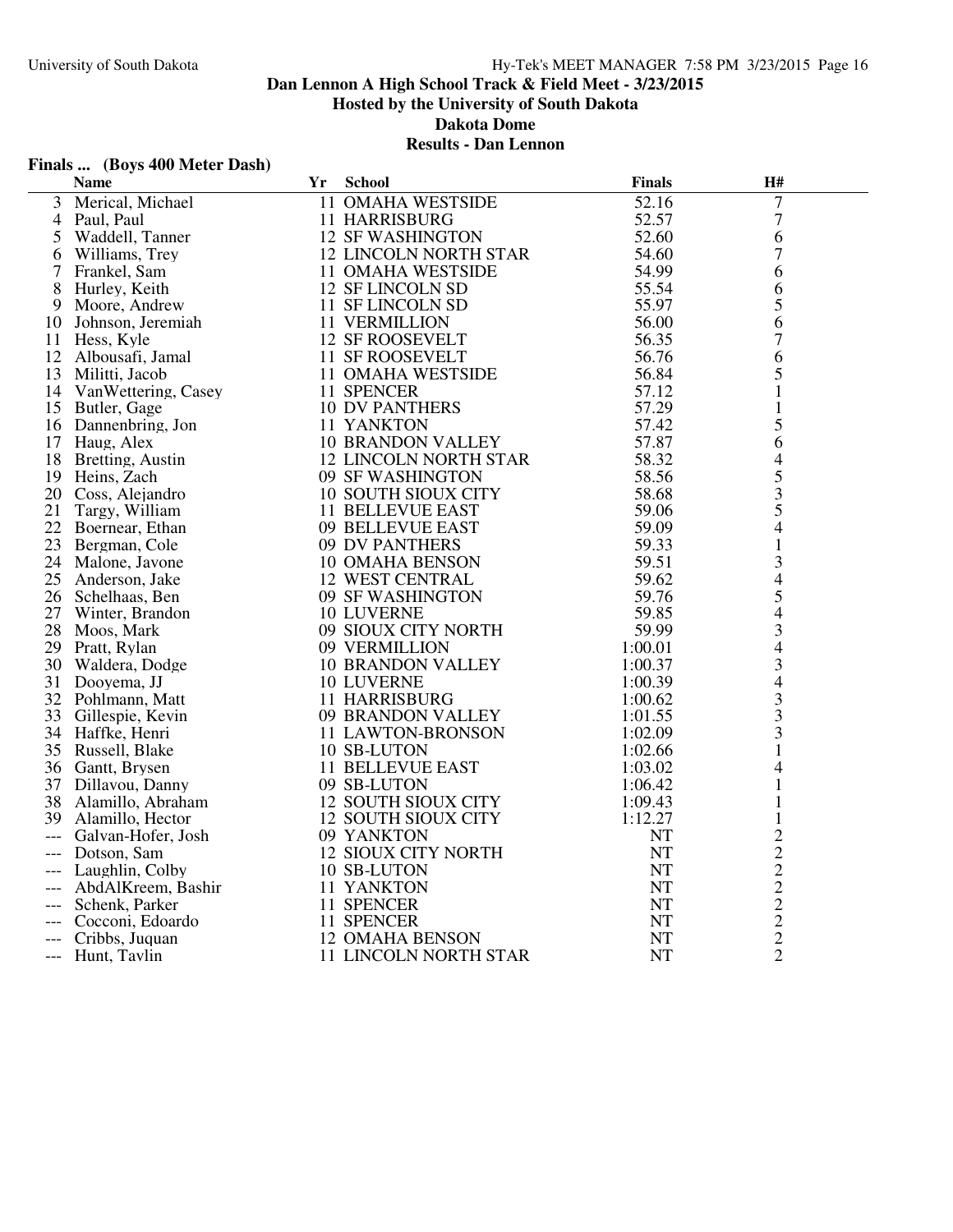### **Boys 800 Meter Run**

|               | <b>Name</b>            | Yr | <b>School</b>                           | <b>Finals</b> | H#                                         |  |
|---------------|------------------------|----|-----------------------------------------|---------------|--------------------------------------------|--|
| <b>Finals</b> |                        |    |                                         |               |                                            |  |
| $\mathbf{1}$  | Selken, Mitch          |    | <b>11 BRANDON VALLEY</b>                | 2:03.14       | 3                                          |  |
|               | 2 Hegland, Jacob       |    | <b>10 BRANDON VALLEY</b>                | 2:03.59       | $\overline{3}$                             |  |
| 3             | Urtusuastegui, Jesus   |    | <b>12 SF ROOSEVELT</b>                  | 2:04.60       | $\overline{\mathbf{3}}$                    |  |
| 4             | Phillips, Jakob        |    | 11 OMAHA WESTSIDE                       | 2:06.07       | $\overline{\mathbf{3}}$                    |  |
| 5             | Dobson, Tyler          |    | 12 SF LINCOLN SD                        | 2:08.01       | $\overline{3}$                             |  |
| 6             | Gonzalez, Shelby       |    | <b>12 SOUTH SIOUX CITY</b>              | 2:08.46       | 3                                          |  |
| 7             | Peters, Gabe           |    | <b>10 SF LINCOLN SD</b>                 | 2:10.14       | $\overline{3}$                             |  |
| 8             | Stellingwerf, Deitrich |    | <b>10 SF WASHINGTON</b>                 | 2:10.38       | $\overline{3}$                             |  |
| 9             | Stemper, Payton        |    | <b>12 LUVERNE</b>                       | 2:10.80       | 3                                          |  |
| 10            | Maynard, Kaleb         |    | 11 SIOUX CITY NORTH                     | 2:11.00       | $\overline{\mathbf{3}}$                    |  |
| 11            | Johnson, Davis         |    | <b>10 SF ROOSEVELT</b>                  | 2:11.40       | $\overline{\mathbf{3}}$                    |  |
|               | 12 Jones, Josh         |    | <b>12 BELLEVUE EAST</b>                 | 2:12.83       | $\mathfrak{Z}$                             |  |
| 13            | Duin, Aaron            |    | <b>12 OMAHA WESTSIDE</b>                | 2:13.24       | $\overline{3}$                             |  |
|               | 14 Coyle, Connor       |    | <b>12 SIOUX CITY NORTH</b>              | 2:13.76       |                                            |  |
|               | 15 Halloway, Simon     |    | 11 LINCOLN NORTH STAR                   | 2:13.87       |                                            |  |
|               | 16 Rovang, Nick        |    | <b>11 SF WASHINGTON</b>                 | 2:15.11       |                                            |  |
| 17            | Reilly, Alec           |    | 11 OMAHA WESTSIDE                       | 2:15.73       |                                            |  |
|               | 18 Montoya, Omar       |    | 12 SOUTH SIOUX CITY                     | 2:16.32       |                                            |  |
|               | 19 Deetz, Brett        |    | <b>12 HARRISBURG</b>                    | 2:17.06       |                                            |  |
|               | 20 Nielsen, Zach       |    | 11 BELLEVUE EAST                        | 2:17.28       |                                            |  |
| 21            | Wilde, Max             |    | 09 BRANDON VALLEY                       | 2:17.57       |                                            |  |
| 22            | Beck, Ethan            |    | <b>12 SF WASHINGTON</b>                 | 2:17.69       | 222323232222                               |  |
| 23            | Habtu, Bemnet          |    | 11 LINCOLN NORTH STAR                   | 2:17.79       |                                            |  |
|               | 24 Wood, Logan         |    | <b>10 BELLEVUE EAST</b>                 | 2:18.91       |                                            |  |
| 25            | Dannenbring, Gabe      |    | 11 YANKTON                              | 2:18.97       |                                            |  |
|               | 26 Bush, Gavin         |    |                                         | 2:19.25       |                                            |  |
| 27            | Metz, Griffin          |    | 10 SIOUX CITY NORTH<br>11 SF LINCOLN SD | 2:20.81       |                                            |  |
| 28            | Kacmarynski, Brody     |    | 09 SPENCER                              | 2:21.14       | $\mathbf{1}$                               |  |
|               | 29 Wempe, Clay         |    | 09 SPENCER                              | 2:21.81       | $\mathbf{1}$                               |  |
| 30            | Krajewski, Brett       |    | 11 LINCOLN NORTH STAR                   | 2:22.00       | $\frac{2}{2}$                              |  |
| 31            | Mohamed, Abdul         |    | <b>10 SOUTH SIOUX CITY</b>              | 2:22.42       |                                            |  |
|               | 32 Savary, Keegan      |    | 10 SB-LUTON                             | 2:22.75       | $\begin{array}{c} 2 \\ 2 \\ 2 \end{array}$ |  |
| 33            | Jaquith, Brady         |    | 09 YANKTON                              | 2:22.76       |                                            |  |
|               | 34 Oehlerts, Mitchell  |    | <b>12 LUVERNE</b>                       | 2:23.64       |                                            |  |
|               | 35 Slaba, Jayden       |    | 09 SF ROOSEVELT                         | 2:24.08       | $\sqrt{2}$                                 |  |
|               | 36 DeWeerd, Will       |    | 09 SIOUX CITY EAST CS                   | 2:25.06       | $\mathbf{1}$                               |  |
| 37            | Hermelbracht, Matt     |    | 12 SB-LUTON                             | 2:26.40       | $\mathbf{1}$                               |  |
| 38            | Suhr, Taylor           |    | <b>11 HARRISBURG</b>                    | 2:26.79       | 1                                          |  |
| 39            | Morgan, Cody           |    | 12 SB-LUTON                             | 2:39.65       | 1                                          |  |
|               | 40 Krueger, Derek      |    | 11 LUVERNE                              | 2:41.43       | $\sqrt{2}$                                 |  |
| 41            | Shumaker, Brett        |    | <b>12 WEST CENTRAL</b>                  | 2:43.01       | $\mathbf{1}$                               |  |
| 42            | Kennedy, Tyler         |    | 09 DV PANTHERS                          | 2:56.27       | $\mathbf{1}$                               |  |
| 43            | Brown, Dawson          |    | <b>11 DV PANTHERS</b>                   | 3:07.62       | $\mathbf{1}$                               |  |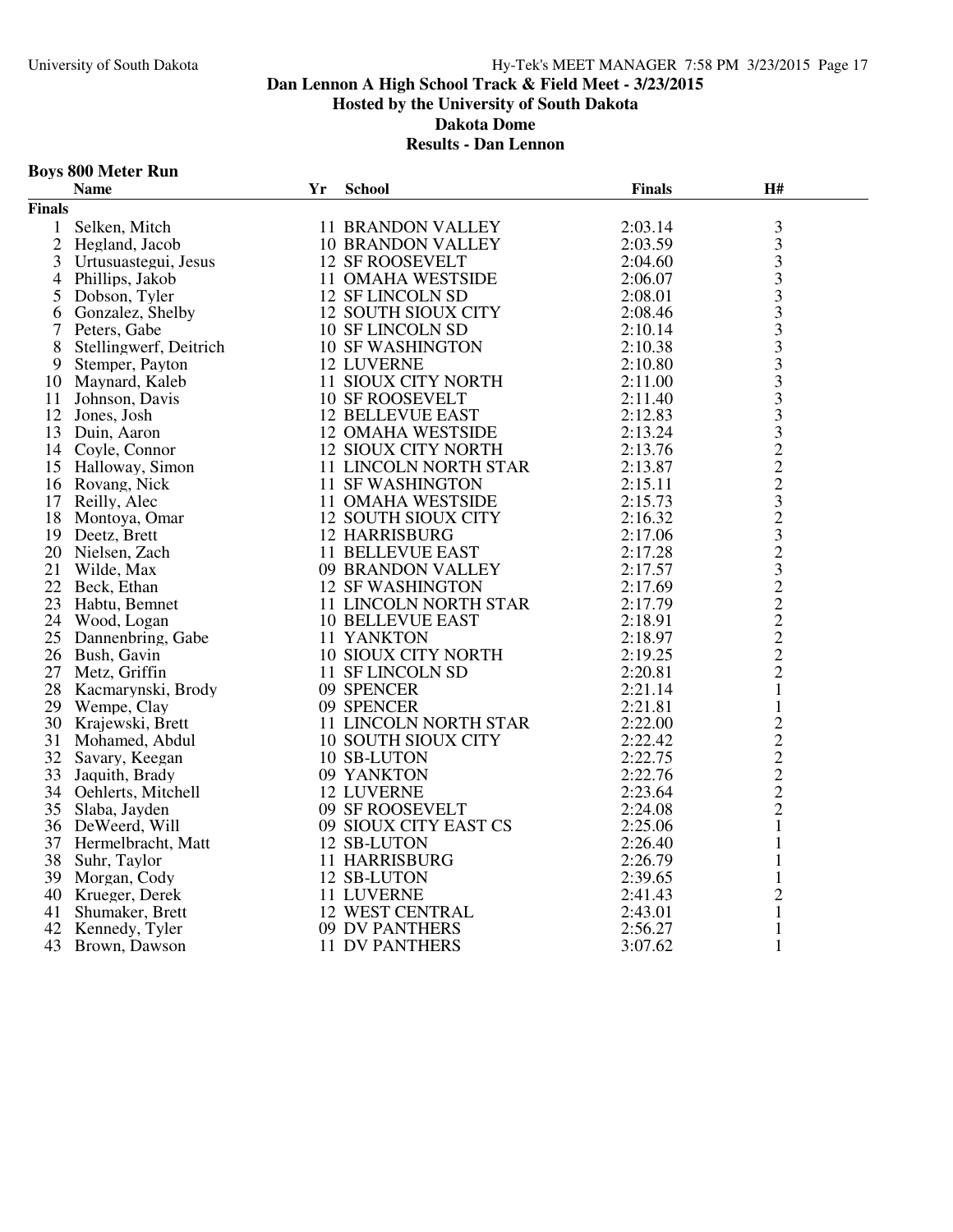### **Boys 1600 Meter Run**

|                | <b>Name</b>                                                    | Yr | <b>School</b>                                                                                    | <b>Finals</b> | H#                                                |  |
|----------------|----------------------------------------------------------------|----|--------------------------------------------------------------------------------------------------|---------------|---------------------------------------------------|--|
| <b>Finals</b>  |                                                                |    |                                                                                                  |               |                                                   |  |
| $\mathbf{1}$   | Urtusuastegui, Jesus                                           |    | <b>12 SF ROOSEVELT</b>                                                                           | 4:31.10       |                                                   |  |
| $\overline{2}$ |                                                                |    | 10 BRANDON VALLEY                                                                                | 4:34.75       | $\frac{3}{3}$                                     |  |
| $\mathfrak{Z}$ | Rasmussen, Anders<br>Oyet, Bill                                |    | 12 SF LINCOLN SD                                                                                 | 4:43.04       |                                                   |  |
| 4              |                                                                |    | <b>12 OMAHA BENSON</b>                                                                           | 4:46.96       | $\begin{array}{c} 3 \\ 3 \\ 3 \end{array}$        |  |
| 5              | Peirce, Nate                                                   |    | 11 LINCOLN NORTH STAR                                                                            | 4:48.12       |                                                   |  |
| 6              | Selzler, Dreux                                                 |    | 12 SF LINCOLN SD                                                                                 | 4:50.88       |                                                   |  |
| 7              |                                                                |    | <b>11 SF WASHINGTON</b>                                                                          | 4:53.22       |                                                   |  |
| 8              | Kray, Alec<br>Abdinasir, Abdi<br>Duin, Aaron                   |    | 11 OMAHA WESTSIDE                                                                                | 4:53.44       |                                                   |  |
| 9.             | Duin, Aaron                                                    |    | 12 OMAHA WESTSIDE                                                                                | 4:54.37       |                                                   |  |
| 10             | Iverson, Seth                                                  |    | <b>10 SF ROOSEVELT</b>                                                                           | 4:54.44       |                                                   |  |
|                | 11 Stanley, Nick                                               |    | 12 LINCOLN NORTH STAR                                                                            | 4:54.96       |                                                   |  |
|                | 12 Titus, Ryan                                                 |    | 11 WEST CENTRAL                                                                                  | 4:55.14       |                                                   |  |
| 13             | Bush, Gavin                                                    |    | <b>10 SIOUX CITY NORTH</b>                                                                       | 5:00.31       |                                                   |  |
|                | 14 Scott, Tyler                                                |    | <b>12 BELLEVUE EAST</b>                                                                          | 5:00.79       |                                                   |  |
| 15             | Scott, Tyler<br>Marshall, Ethan                                |    | <b>12 LUVERNE</b>                                                                                | 5:01.37       |                                                   |  |
| 16             |                                                                |    | 12 SOUTH SIOUX CITY<br>12 SOUTH SIOUX CITY                                                       | 5:01.47       |                                                   |  |
|                | Gonzalez, Shelby<br>Montova, Omar<br>17 Montoya, Omar          |    |                                                                                                  | 5:02.45       |                                                   |  |
|                | 18 Folchert, Daniel                                            |    | 11 SIOUX CITY NORTH                                                                              | 5:03.07       |                                                   |  |
|                |                                                                |    | <b>10 HARRISBURG</b>                                                                             | 5:05.12       |                                                   |  |
|                | 19 Alexander, Auch<br>20 Holloway, Trevor<br>21 Swenson, Logan |    | 11 BELLEVUE EAST<br>12 SF WASHINGTON                                                             | 5:06.26       |                                                   |  |
|                |                                                                |    | <b>12 SF WASHINGTON</b>                                                                          | 5:08.20       |                                                   |  |
|                | 22 Lee, Isaiah                                                 |    | 09 SF ROOSEVELT                                                                                  | 5:09.25       | 33323222322233323                                 |  |
|                | 23 Barento, Ferhan                                             |    | 12 SOUTH SIOUX CITY                                                                              | 5:10.17       |                                                   |  |
| 24             | Suhr, Taylor                                                   |    | <b>11 HARRISBURG</b>                                                                             | 5:10.86       | $\mathbf{1}$                                      |  |
| 25             | Taylor, Cole                                                   |    | 11 HARRISBURG<br>09 SIOUX CITY EAST CS                                                           | 5:12.69       |                                                   |  |
|                | 25 Taylor, Cole<br>26 Godwin, Andrew                           |    | <b>10 BELLEVUE EAST</b>                                                                          | 5:13.34       |                                                   |  |
|                | 27 Coziahr, Mitch                                              |    | 12 OMAHA WESTSIDE                                                                                | 5:13.88       | $\begin{array}{c}\n2 \\ 2 \\ 3 \\ 2\n\end{array}$ |  |
|                | 28 Gusso, Sam                                                  |    | 11 YANKTON                                                                                       | 5:15.75       |                                                   |  |
|                | 29 Megard, Lincoln                                             |    | 11 YANKTON                                                                                       | 5:15.83       |                                                   |  |
| 30             | Miller, Jacob                                                  |    | 11 LINCOLN NORTH STAR                                                                            | 5:18.96       | $\mathbf{1}$                                      |  |
| 31             | Scott, Miles                                                   |    | 09 SB-LUTON                                                                                      | 5:19.25       | $\mathbf{1}$                                      |  |
|                | 32 Bergeson, Kyle                                              |    | 09 SB-LUTON<br>12 YANKTON<br>09 LUVERNE<br>09 VERMILLION<br>09 SIOUX CITY EAST CS<br>11 TEA AREA | 5:22.96       | 1                                                 |  |
| 33             | Eitreim, Chandler                                              |    |                                                                                                  | 5:29.10       | $\mathbf{1}$                                      |  |
| 34             | Smith, Landon                                                  |    |                                                                                                  | 5:30.88       | $\mathbf{1}$                                      |  |
|                | 35 DeWeerd, Will                                               |    |                                                                                                  | 5:30.99       | $\mathbf{1}$                                      |  |
| 36             | Phelps, Bradan                                                 |    | 11 TEA AREA                                                                                      | 5:31.12       | $\overline{c}$                                    |  |
| 37             | Mvuyekure, Bonheur                                             |    | 09 SF WASHINGTON                                                                                 | 5:32.25       | $\overline{c}$                                    |  |
|                | 38 Wempe, Clay                                                 |    | 09 SPENCER                                                                                       | 5:33.38       | $\mathbf{1}$                                      |  |
| 39             | Bockelmann, Clay                                               |    | 12 SB-LUTON                                                                                      | 5:34.87       | $\mathbf{1}$                                      |  |
|                | 40 Bokemper, Brent                                             |    | 12 SB-LUTON                                                                                      | 5:34.90       | $\mathbf{1}$                                      |  |
| 41             | Mellick, Connor                                                |    | <b>12 HARRISBURG</b>                                                                             | 5:41.07       | $\mathbf{1}$                                      |  |
| 42             | Nacy, Christian                                                |    | 10 BRANDON VALLEY                                                                                | 6:02.72       | $\mathbf{1}$                                      |  |
|                | 43 Meyers, Seth                                                |    | <b>11 BRANDON VALLEY</b>                                                                         | 6:08.41       | $\mathbf{1}$                                      |  |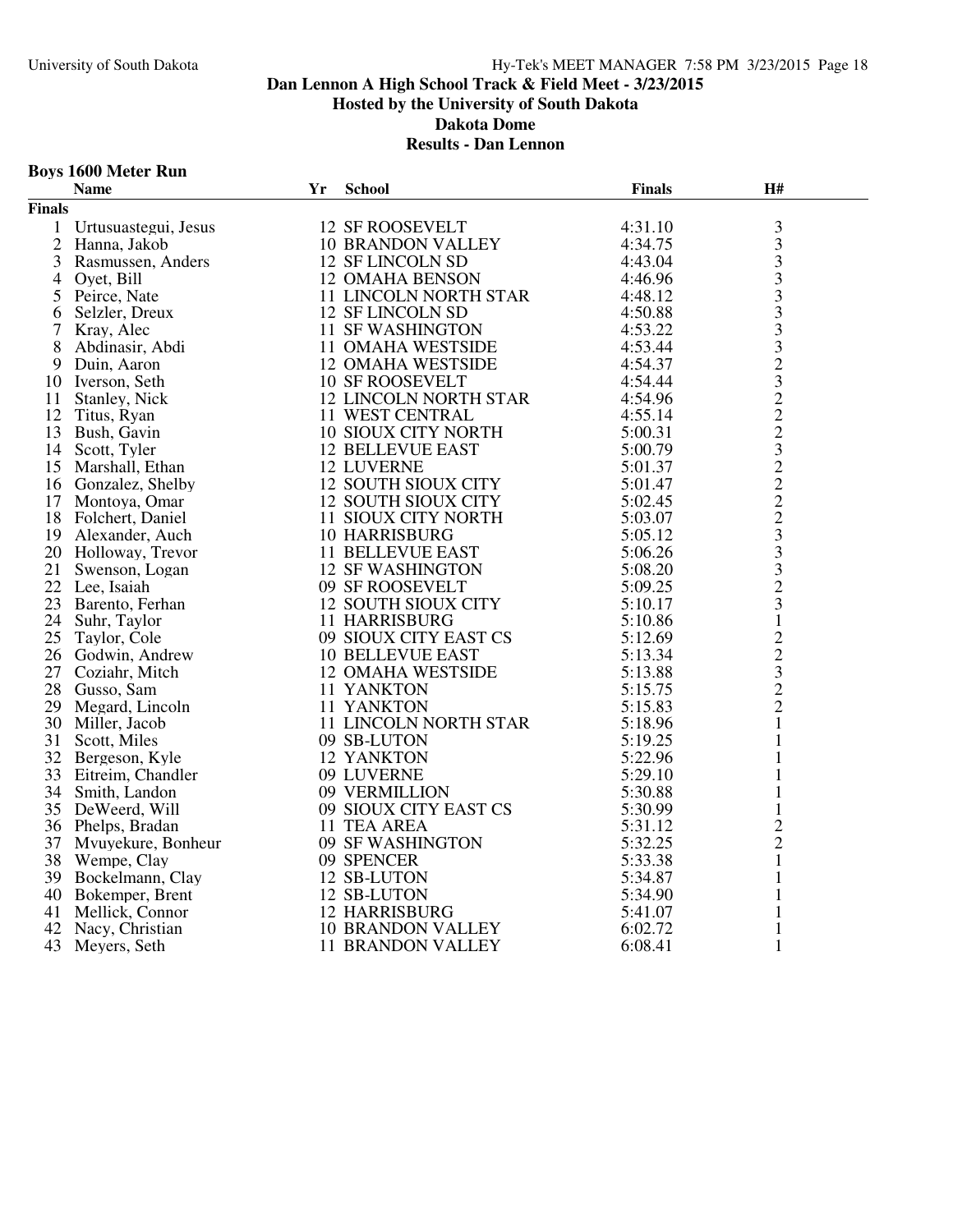### **Boys 3200 Meter Run**

|                | <b>Name</b>          | Yr | <b>School</b>                | <b>Finals</b> | H#                                         |  |
|----------------|----------------------|----|------------------------------|---------------|--------------------------------------------|--|
| <b>Finals</b>  |                      |    |                              |               |                                            |  |
| $\mathbf{1}$   | Zamora, Greyson      |    | <b>12 HARRISBURG</b>         | 10:02.67      |                                            |  |
| $\overline{2}$ | Loudon, Dale         |    | 11 SF LINCOLN SD             | 10:04.36      | $\frac{2}{2}$                              |  |
| 3              | Armstrong, Daniel    |    | 11 SF ROOSEVELT              | 10:07.14      |                                            |  |
| 4              | Phillips, Jakob      |    | 11 OMAHA WESTSIDE            | 10:09.00      | $\begin{array}{c} 2 \\ 2 \\ 2 \end{array}$ |  |
| 5              | Nelson, Lukas        |    | <b>12 SF ROOSEVELT</b>       | 10:12.41      |                                            |  |
| 6              | Christensen, Lee     |    | 11 ESTHERVILLE LC            | 10:27.39      |                                            |  |
| 7              | Knoblich, Cole       |    | <b>11 SF WASHINGTON</b>      | 10:37.92      | $\mathbf{1}$                               |  |
| 8              | Reilly, Alec         |    | 11 OMAHA WESTSIDE            | 10:39.09      | $\overline{c}$                             |  |
| 9              | Peters, Derick       |    | 09 WEST CENTRAL              | 10:41.18      | $\mathbf{1}$                               |  |
| 10             | Oyet, Bill           |    | <b>12 OMAHA BENSON</b>       | 10:42.89      | $\overline{2}$                             |  |
|                | 11 Dutson, Cody      |    | <b>11 BRANDON VALLEY</b>     | 10:44.85      |                                            |  |
|                | 12 Alexander, Auch   |    | <b>10 HARRISBURG</b>         | 10:45.75      |                                            |  |
| 13             | Coziahr, Mitch       |    | <b>12 OMAHA WESTSIDE</b>     | 10:46.58      | $2222222$<br>$2221$                        |  |
|                | 14 Hansen, Andru     |    | 11 LINCOLN NORTH STAR        | 10:47.78      |                                            |  |
| 15             | Klitske, Henry       |    | 10 SF LINCOLN SD             | 10:48.04      |                                            |  |
|                | 16 Mohamed, Abdul    |    | <b>10 SOUTH SIOUX CITY</b>   | 10:49.70      |                                            |  |
|                | 17 Barento, Ferhan   |    | <b>12 SOUTH SIOUX CITY</b>   | 10:50.44      |                                            |  |
| 18             | Holloway, Trevor     |    | <b>11 BELLEVUE EAST</b>      | 10:55.92      |                                            |  |
|                | 19 Young, Christian  |    | <b>11 BELLEVUE WEST</b>      | 11:00.23      | $\mathbf{1}$                               |  |
|                | 20 Schneider, Nolan  |    | 11 BELLEVUE WEST             | 11:02.62      | $\mathbf{1}$                               |  |
| 21             | Johnson, Wil         |    | 10 HARRISBURG                | 11:03.03      | $\overline{c}$                             |  |
| 22             | Chesley, Blake       |    | <b>10 SF ROOSEVELT</b>       | 11:08.02      | $\mathbf 1$                                |  |
| 23             | Jaquith, Brady       |    | 09 YANKTON                   | 11:08.83      |                                            |  |
|                | 24 Peters, Nic       |    | 11 ESTHERVILLE LC            | 11:12.84      | $\frac{2}{2}$                              |  |
| 25             | Richards, Noah       |    | 09 SF WASHINGTON             | 11:13.76      | $\mathbf{1}$                               |  |
|                | 26 Dannenbring, Gabe |    | 11 YANKTON                   | 11:14.80      | $\overline{2}$                             |  |
|                | 27 Folchert, Daniel  |    | 11 SIOUX CITY NORTH          | 11:14.90      | $\mathbf{1}$                               |  |
| 28             | Scott, Miles         |    | 09 SB-LUTON                  | 11:15.55      | $\mathbf{1}$                               |  |
|                | 29 Krajewski, Brett  |    | <b>11 LINCOLN NORTH STAR</b> | 11:16.98      | 1                                          |  |
| 30             | Wilde, Max           |    | 09 BRANDON VALLEY            | 11:20.88      | $\mathbf{1}$                               |  |
| 31             | Smith, Issac         |    | <b>11 SF WASHINGTON</b>      | 11:23.05      | $\mathbf{1}$                               |  |
|                | 32 Godwin, Andrew    |    | <b>10 BELLEVUE EAST</b>      | 11:23.43      | $\mathbf{1}$                               |  |
| 33             | Gusso, Sam           |    | 11 YANKTON                   | 11:30.39      | $\overline{2}$                             |  |
|                | 34 Phelps, Bradan    |    | 11 TEA AREA                  | 11:35.22      | $\mathbf{1}$                               |  |
| 35             | Sorensen, Justin     |    | 09 VERMILLION                | 11:35.44      | $\mathbf{1}$                               |  |
| 36             | Rosales, Giovani     |    | 12 SOUTH SIOUX CITY          | 11:41.26      | $\mathbf{1}$                               |  |
| 37             | Long, Charlie        |    | <b>11 DV PANTHERS</b>        | 11:41.71      | $\overline{c}$                             |  |
|                | 38 Wood, Logan       |    | <b>10 BELLEVUE EAST</b>      | 11:42.64      | $\mathbf{1}$                               |  |
|                | 39 Bokemper, Brent   |    | 12 SB-LUTON                  | 11:44.75      | $\mathbf{1}$                               |  |
| 40             | Covington, Parson    |    | 09 VERMILLION                | 11:45.54      | 1                                          |  |
| 41             | Morgan, Cody         |    | 12 SB-LUTON                  | 12:36.51      | 1                                          |  |
| 42             | Brown, Dawson        |    | 11 DV PANTHERS               | 14:11.30      | $\mathbf{1}$                               |  |
|                | 43 Kennedy, Tyler    |    | 09 DV PANTHERS               | 15:02.92      | $\mathbf{1}$                               |  |
|                |                      |    |                              |               |                                            |  |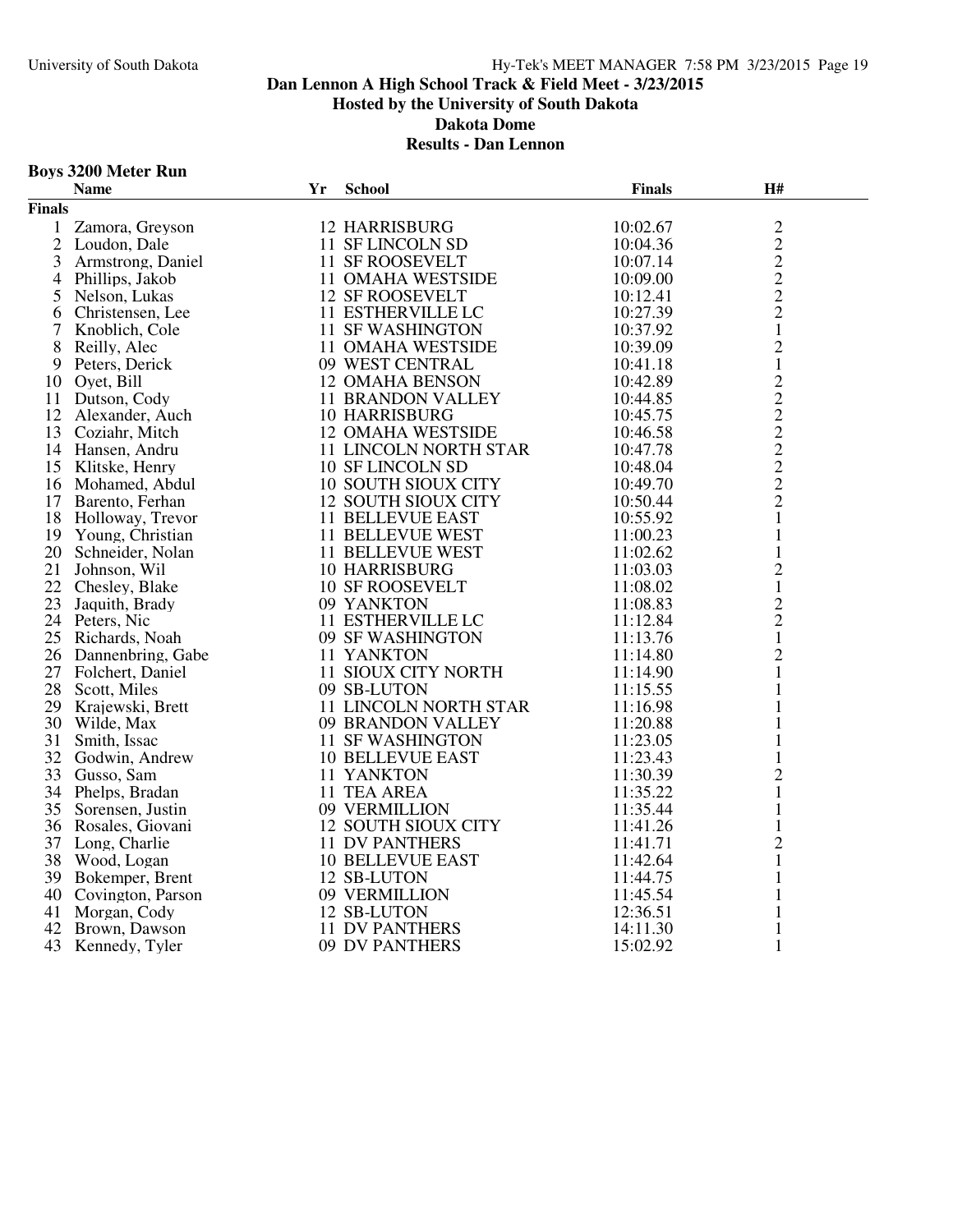# **Boys 60 Meter Hurdles**

|                    | <b>Name</b>                  | Yr | <b>School</b>                | <b>Prelims</b> | H#                                              |  |
|--------------------|------------------------------|----|------------------------------|----------------|-------------------------------------------------|--|
|                    | <b>Preliminaries</b>         |    |                              |                |                                                 |  |
| 1                  | Williams, Trey               |    | <b>12 LINCOLN NORTH STAR</b> | 8.70q          | $\mathfrak{2}$                                  |  |
| $\overline{2}$     | Borchers, Alex               |    | 12 SOUTH SIOUX CITY          | 8.78q          | $\overline{4}$                                  |  |
| 3                  | Akok, Mayuen                 |    | <b>12 SF ROOSEVELT</b>       | 8.87 q         | 1                                               |  |
| 4                  | Stephenson, Charlie          |    | 12 YANKTON                   | 8.99q          | 4                                               |  |
| 5                  | Rops, Trenton                |    | <b>12 LUVERNE</b>            | 9.03 q         | $\mathbf{1}$                                    |  |
| 6                  | Noble, Jacobus               |    | 11 SIOUX CITY NORTH          | 9.10 $q$       | 3                                               |  |
| 7                  | Carter, Kieran               |    | <b>12 OMAHA WESTSIDE</b>     | 9.17 $q$       | $\mathbf{1}$                                    |  |
| 8                  | Ball, Trevin                 |    | <b>11 LINCOLN NORTH STAR</b> | 9.29q          | 3                                               |  |
| 9                  | Mastick, Dan                 |    | <b>12 HARRISBURG</b>         | 9.30 $q$       | $\overline{\mathcal{A}}$                        |  |
|                    | 10 Waddell, Tanner           |    | <b>12 SF WASHINGTON</b>      | 9.54 $q$       |                                                 |  |
| 11                 | Russell, Blake               |    | 10 SB-LUTON                  | 9.57 q         | $\frac{2}{3}$                                   |  |
| 12                 | Wyant, Spencer               |    | 12 SB-LUTON                  | 9.63 q         |                                                 |  |
|                    | 13 Roach, Dalton             |    | 11 SF LINCOLN SD             | 9.74 $q$       | 3                                               |  |
|                    | 14 Kellogg, Sean             |    | 11 SB-LUTON                  | 9.76 $q$       | 3                                               |  |
|                    | 15 Wallace, Jensen           |    | <b>10 SOUTH SIOUX CITY</b>   | 9.79 $q$       | $\mathbf{1}$                                    |  |
|                    | 16 Pohlmann, Matt            |    | <b>11 HARRISBURG</b>         | 9.94 $q$       | $\overline{2}$                                  |  |
| 17                 | Iossi, Logan                 |    | 12 SF O'GORMAN               | 9.94           | $\mathbf{1}$                                    |  |
|                    | 18 Donahoe, Josh             |    | 09 BRANDON VALLEY            | 10.04          | 4                                               |  |
|                    | 19 Laughlin, Colby           |    | 10 SB-LUTON                  | 10.04          | $\overline{c}$                                  |  |
|                    | 20 Muller, Mitchell          |    | 11 LUVERNE                   | 10.33          | $\,1$                                           |  |
|                    | 21 Suwondo, Troy             |    | <b>11 OMAHA WESTSIDE</b>     | 10.52          |                                                 |  |
|                    | 22 Ohl, Travis               |    | 09 DV PANTHERS               | 10.55          |                                                 |  |
|                    | 23 Garcia, Miquel            |    | 09 SF WASHINGTON             | 10.56          |                                                 |  |
|                    | 24 House, James              |    | <b>10 BRANDON VALLEY</b>     | 10.58          | $\begin{array}{c} 2 \\ 4 \\ 2 \\ 3 \end{array}$ |  |
|                    | 25 Enalls, Michael           |    | <b>11 SF WASHINGTON</b>      | 10.62          | 3                                               |  |
|                    | 26 Cross, Tim                |    | 12 YANKTON                   | 10.70          | 4                                               |  |
|                    | 27 Buckley, James            |    | 11 OMAHA WESTSIDE            | 10.72          | 3                                               |  |
|                    | 28 Pollema, Chris            |    | <b>12 DV PANTHERS</b>        | 10.76          | $\overline{2}$                                  |  |
|                    | 29 Borstad, Gavin            |    | 11 SF ROOSEVELT              | 10.85          | $\overline{4}$                                  |  |
|                    |                              |    |                              | 10.87          | $\mathbf{1}$                                    |  |
| 31                 | 30 Haggar, Robert            |    | 11 BRANDON VALLEY            |                |                                                 |  |
|                    | Walls, Bryce                 |    | <b>10 SF ROOSEVELT</b>       | 11.08          | 1                                               |  |
|                    | <b>Boys 60 Meter Hurdles</b> |    |                              |                |                                                 |  |
|                    | <b>Name</b>                  | Yr | <b>School</b>                | <b>Semis</b>   | H#                                              |  |
| <b>Semi-Finals</b> |                              |    |                              |                |                                                 |  |
| 1                  | Williams, Trey               |    | <b>12 LINCOLN NORTH STAR</b> | $8.55$ q       | $\overline{c}$                                  |  |
| $\overline{2}$     | Borchers, Alex               |    | <b>12 SOUTH SIOUX CITY</b>   | $8.64$ q       | $\mathbf{1}$                                    |  |
| 3                  | Akok, Mayuen                 |    | <b>12 SF ROOSEVELT</b>       | $8.67$ q       | $\mathbf{1}$                                    |  |
| 4                  | Stephenson, Charlie          |    | 12 YANKTON                   | 8.88 q         | $\overline{2}$                                  |  |
| 5                  | Noble, Jacobus               |    | 11 SIOUX CITY NORTH          | 8.96q          | 1                                               |  |
| 6                  | Rops, Trenton                |    | 12 LUVERNE                   | $9.04$ q       | $\overline{c}$                                  |  |
| 7                  | Waddell, Tanner              |    | <b>12 SF WASHINGTON</b>      | 9.27 $q$       | 1                                               |  |
| 8                  | Carter, Kieran               |    | <b>12 OMAHA WESTSIDE</b>     | 9.31 q         | $\mathbf 1$                                     |  |
| 9                  | Ball, Trevin                 |    | 11 LINCOLN NORTH STAR        | 9.42           | 2                                               |  |
| 10                 | Mastick, Dan                 |    | <b>12 HARRISBURG</b>         | 9.53           | $\overline{2}$                                  |  |
| 11                 | Kellogg, Sean                |    | 11 SB-LUTON                  | 9.55           | 1                                               |  |
|                    | 12 Russell, Blake            |    | 10 SB-LUTON                  | 9.63           | $\mathbf{1}$                                    |  |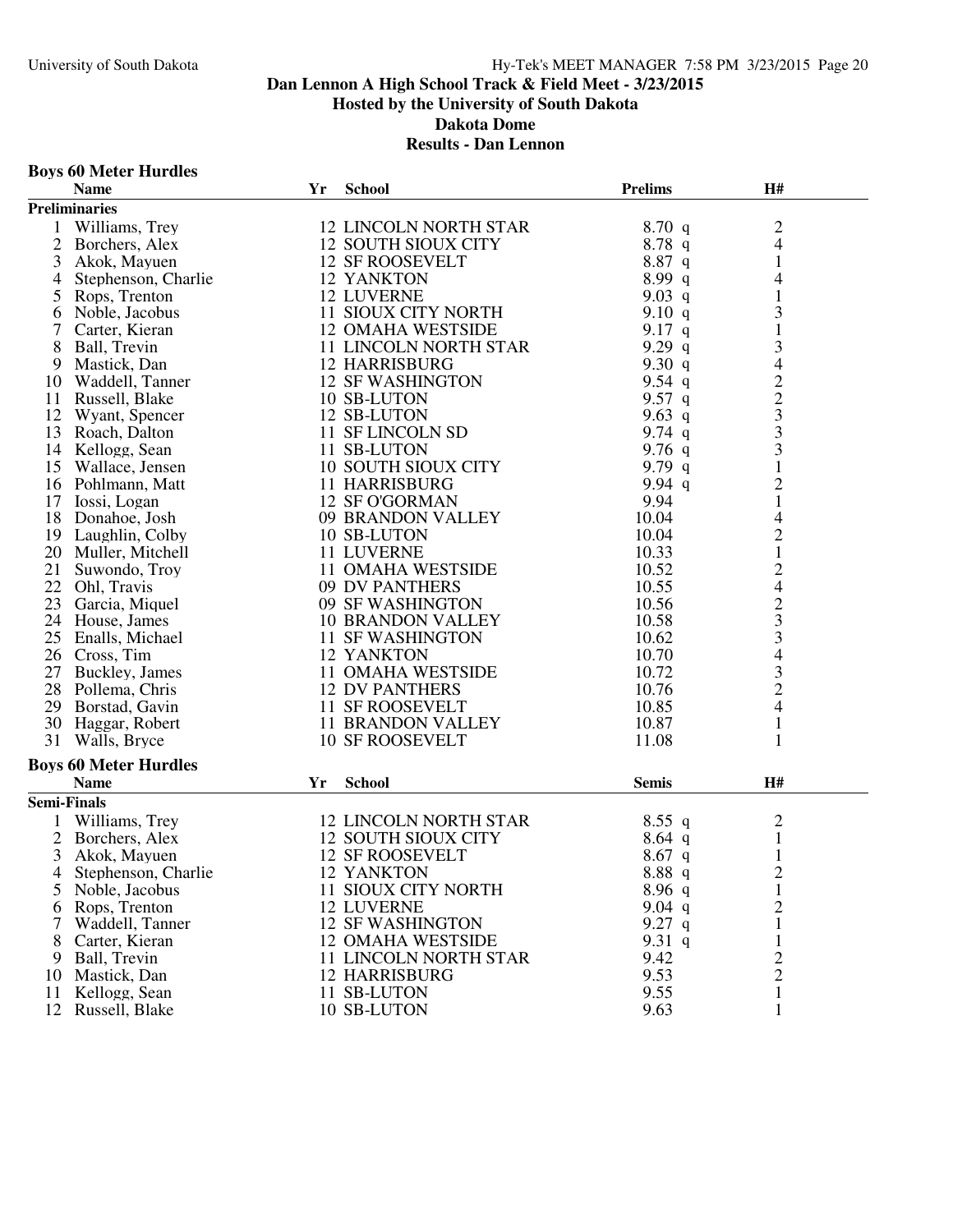# **Results - Dan Lennon**

|                | Semi-Finals  (Boys 60 Meter Hurdles) |    |                              |               |                                                        |  |
|----------------|--------------------------------------|----|------------------------------|---------------|--------------------------------------------------------|--|
|                | <b>Name</b>                          | Yr | <b>School</b>                | <b>Semis</b>  | H#                                                     |  |
|                | 13 Pohlmann, Matt                    |    | <b>11 HARRISBURG</b>         | 9.67          | $\sqrt{2}$                                             |  |
|                | 14 Wyant, Spencer                    |    | 12 SB-LUTON                  | 9.71          | $\mathbf{2}$                                           |  |
|                | 15 Wallace, Jensen                   |    | <b>10 SOUTH SIOUX CITY</b>   | 9.81          | 1                                                      |  |
|                | <b>Boys 60 Meter Hurdles</b>         |    |                              |               |                                                        |  |
|                | <b>Name</b>                          | Yr | <b>School</b>                | <b>Finals</b> |                                                        |  |
|                |                                      |    |                              |               |                                                        |  |
| <b>Finals</b>  |                                      |    |                              |               |                                                        |  |
| 1              | Williams, Trey                       |    | <b>12 LINCOLN NORTH STAR</b> | 8.40          |                                                        |  |
| 2              | Akok, Mayuen                         |    | <b>12 SF ROOSEVELT</b>       | 8.60          |                                                        |  |
| 3              | Borchers, Alex                       |    | <b>12 SOUTH SIOUX CITY</b>   | 8.66          |                                                        |  |
| 4              | Noble, Jacobus                       |    | 11 SIOUX CITY NORTH          | 8.83          |                                                        |  |
| 5              | Stephenson, Charlie                  |    | 12 YANKTON                   | 8.92          |                                                        |  |
|                | 6 Rops, Trenton                      |    | <b>12 LUVERNE</b>            | 9.01          |                                                        |  |
| 7              | Carter, Kieran                       |    | <b>12 OMAHA WESTSIDE</b>     | 9.09          |                                                        |  |
| 8              | Waddell, Tanner                      |    | <b>12 SF WASHINGTON</b>      | 9.09          |                                                        |  |
|                | <b>Boys 4x200 Meter Relay</b>        |    |                              |               |                                                        |  |
|                | <b>Team</b>                          |    | <b>Relay</b>                 | <b>Finals</b> | H#                                                     |  |
| <b>Finals</b>  |                                      |    |                              |               |                                                        |  |
| $\mathbf{1}$   | SIOUX CITY EAST CS                   |    |                              | 1:34.31       | 4                                                      |  |
| $\overline{2}$ | <b>YANKTON</b>                       |    |                              | 1:37.45       | 4                                                      |  |
| 3              | <b>SB-LUTON</b>                      |    |                              | 1:37.46       | 4                                                      |  |
| 4              | <b>SF WASHINGTON</b>                 |    |                              | 1:37.63       | 4                                                      |  |
| 5              | <b>OMAHA WESTSIDE</b>                |    |                              | 1:38.01       |                                                        |  |
| 6              | <b>SF LINCOLN SD</b>                 |    |                              | 1:38.85       | $\frac{2}{3}$                                          |  |
| 7              | <b>SF O'GORMAN</b>                   |    |                              | 1:39.35       |                                                        |  |
| 8              | <b>LINCOLN NORTH STAR</b>            |    |                              | 1:40.00       | $\frac{2}{4}$                                          |  |
| 9              | <b>ESTHERVILLE LC</b>                |    |                              | 1:40.26       | $\overline{2}$                                         |  |
| 10             | <b>SB-LUTON</b>                      |    | B                            | 1:40.96       | $\mathbf{1}$                                           |  |
| 11             | <b>SPENCER</b>                       |    |                              | 1:41.12       | $\mathbf{1}$                                           |  |
| 12             | <b>HARRISBURG</b>                    |    |                              | 1:41.39       |                                                        |  |
| 13             | <b>VERMILLION</b>                    |    |                              | 1:41.49       |                                                        |  |
| 14             | <b>LAWTON-BRONSON</b>                |    |                              | 1:41.49       |                                                        |  |
| 15             | <b>SIOUX CITY NORTH</b>              |    |                              | 1:41.56       |                                                        |  |
|                | 16 LUVERNE                           |    |                              | 1:41.98       | $\begin{array}{c}\n2 \\ 2 \\ 3 \\ 2 \\ 3\n\end{array}$ |  |
| 17             | <b>BELLEVUE EAST</b>                 |    |                              | 1:42.76       | 3                                                      |  |
| 18             | <b>SF ROOSEVELT</b>                  |    |                              | 1:42.92       | 3                                                      |  |
| 19             | <b>SF ROOSEVELT</b>                  |    | $\bf{B}$                     | 1:43.27       | $\mathbf{1}$                                           |  |
| 20             | <b>SOUTH SIOUX CITY</b>              |    |                              | 1:44.11       | 1                                                      |  |
|                | 21 BRANDON VALLEY                    |    |                              | 1:44.35       | 3                                                      |  |
| 22             | <b>SPENCER</b>                       |    | B                            | 1:46.39       |                                                        |  |
|                | <b>DV PANTHERS</b>                   |    |                              | DQ            | 1                                                      |  |
|                | <b>Boys 4x400 Meter Relay</b>        |    |                              |               |                                                        |  |
|                | <b>Team</b>                          |    | <b>Relay</b>                 | <b>Finals</b> | H#                                                     |  |
|                |                                      |    |                              |               |                                                        |  |
| <b>Finals</b>  |                                      |    |                              |               |                                                        |  |
| 1              | <b>SF ROOSEVELT</b>                  |    |                              | 3:32.74       | 3                                                      |  |
| 2              | <b>SF LINCOLN SD</b>                 |    |                              | 3:33.13       | $\mathfrak{Z}$                                         |  |
| 3              | <b>YANKTON</b>                       |    |                              | 3:34.68       | 3                                                      |  |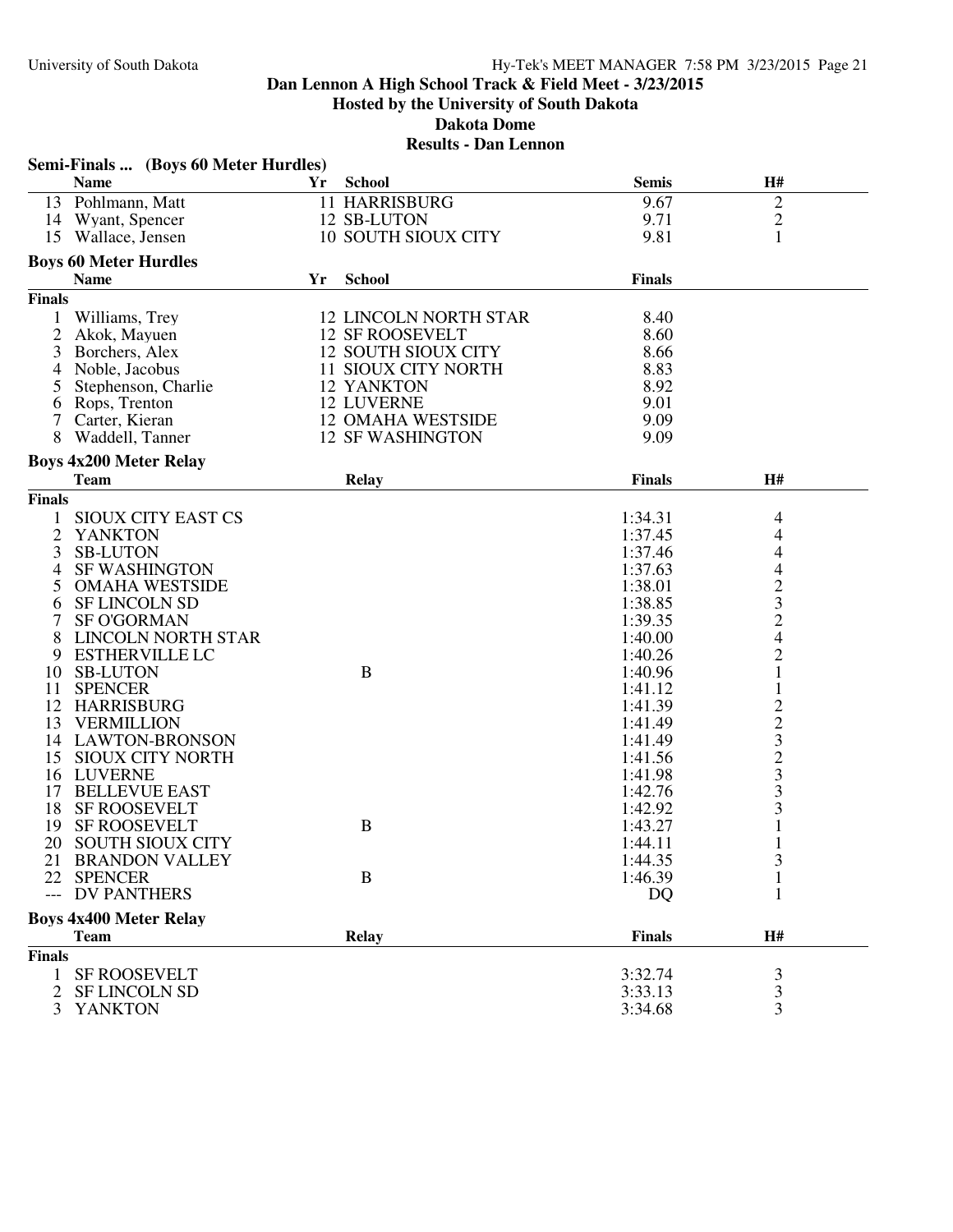| <b>Team</b><br><b>Relay</b><br><b>SF WASHINGTON</b><br>3:38.70<br>$\overline{c}$<br>4<br>$\mathfrak{Z}$<br>5 BRANDON VALLEY<br>3:41.07<br>3<br><b>SOUTH SIOUX CITY</b><br>3:41.29<br>6<br>$\overline{c}$<br><b>SIOUX CITY NORTH</b><br>3:41.79<br>$\overline{c}$<br><b>WEST CENTRAL</b><br>8<br>3:43.83<br>$\overline{c}$<br>9 OMAHA WESTSIDE<br>3:45.89<br>$\, {\bf B}$<br>$\overline{c}$<br>10 SF ROOSEVELT<br>3:50.91<br>11 HARRISBURG<br>3:53.90<br>1<br>12 SB-LUTON<br>3:55.43<br>13 SPENCER<br>3:56.07<br>14 DV PANTHERS<br>3:58.92<br>$\bf{B}$<br>15 BRANDON VALLEY<br>4:01.53<br>1<br>$\mathbf{1}$<br>16 BELLEVUE EAST<br>4:01.54<br>17 LUVERNE<br>$\overline{c}$<br>4:02.80<br>$\mathbf B$<br>18 SB-LUTON<br>1<br>4:05.62<br><b>Boys 1600 Sprint Medley</b><br><b>Finals</b><br>H#<br><b>Team</b><br>Relay<br><b>Finals</b><br>3<br>1 SF LINCOLN SD<br>3:39.94<br>3<br><b>SF ROOSEVELT</b><br>2<br>3:40.19<br>3<br>3 LINCOLN NORTH STAR<br>3:43.68<br>3<br><b>SF WASHINGTON</b><br>3:45.59<br>4<br>3<br>5 LAWTON-BRONSON<br>3:52.35<br>$\frac{2}{2}$<br><b>SOUTH SIOUX CITY</b><br>3:52.42<br>6<br>7<br><b>LUVERNE</b><br>3:52.71<br>$\overline{c}$<br>8<br><b>SIOUX CITY NORTH</b><br>3:54.78<br>$\overline{c}$<br><b>WEST CENTRAL</b><br>3:55.05<br>9<br>3<br>10 ESTHERVILLE LC<br>3:58.84<br>$\overline{c}$<br>VERMILLION<br>3:59.98<br>11<br>$\,1$<br>12 SIOUX CITY EAST CS<br>4:01.49<br>$\overline{c}$<br>$\bf{B}$<br>13<br><b>ESTHERVILLE LC</b><br>4:03.59<br>$\,1$<br>14 HARRISBURG<br>4:05.64<br>$\overline{\mathbf{c}}$<br>15 OMAHA WESTSIDE<br>4:06.00<br>3<br>16 BELLEVUE EAST<br>4:06.71<br>$\overline{2}$<br>17 YANKTON<br>4:06.92<br>$\bf{B}$<br>1<br>18 SPENCER<br>4:07.01<br>DV PANTHERS<br>4:08.53<br>19<br>1<br>20<br><b>SPENCER</b><br>4:17.25<br>1<br>21 SB-LUTON<br>$\bf{B}$<br>4:28.53<br>$\mathbf{1}$<br>4:29.84<br><b>BRANDON VALLEY</b><br>22<br><b>SB-LUTON</b><br><b>DQ</b><br>1 | Finals  (Boys 4x400 Meter Relay) |               |    |  |
|------------------------------------------------------------------------------------------------------------------------------------------------------------------------------------------------------------------------------------------------------------------------------------------------------------------------------------------------------------------------------------------------------------------------------------------------------------------------------------------------------------------------------------------------------------------------------------------------------------------------------------------------------------------------------------------------------------------------------------------------------------------------------------------------------------------------------------------------------------------------------------------------------------------------------------------------------------------------------------------------------------------------------------------------------------------------------------------------------------------------------------------------------------------------------------------------------------------------------------------------------------------------------------------------------------------------------------------------------------------------------------------------------------------------------------------------------------------------------------------------------------------------------------------------------------------------------------------------------------------------------------------------------------------------------------------------------------------------------------------------------------------------------------------------------------------------------------------------------------------------------------------------------------------------|----------------------------------|---------------|----|--|
|                                                                                                                                                                                                                                                                                                                                                                                                                                                                                                                                                                                                                                                                                                                                                                                                                                                                                                                                                                                                                                                                                                                                                                                                                                                                                                                                                                                                                                                                                                                                                                                                                                                                                                                                                                                                                                                                                                                        |                                  | <b>Finals</b> | H# |  |
|                                                                                                                                                                                                                                                                                                                                                                                                                                                                                                                                                                                                                                                                                                                                                                                                                                                                                                                                                                                                                                                                                                                                                                                                                                                                                                                                                                                                                                                                                                                                                                                                                                                                                                                                                                                                                                                                                                                        |                                  |               |    |  |
|                                                                                                                                                                                                                                                                                                                                                                                                                                                                                                                                                                                                                                                                                                                                                                                                                                                                                                                                                                                                                                                                                                                                                                                                                                                                                                                                                                                                                                                                                                                                                                                                                                                                                                                                                                                                                                                                                                                        |                                  |               |    |  |
|                                                                                                                                                                                                                                                                                                                                                                                                                                                                                                                                                                                                                                                                                                                                                                                                                                                                                                                                                                                                                                                                                                                                                                                                                                                                                                                                                                                                                                                                                                                                                                                                                                                                                                                                                                                                                                                                                                                        |                                  |               |    |  |
|                                                                                                                                                                                                                                                                                                                                                                                                                                                                                                                                                                                                                                                                                                                                                                                                                                                                                                                                                                                                                                                                                                                                                                                                                                                                                                                                                                                                                                                                                                                                                                                                                                                                                                                                                                                                                                                                                                                        |                                  |               |    |  |
|                                                                                                                                                                                                                                                                                                                                                                                                                                                                                                                                                                                                                                                                                                                                                                                                                                                                                                                                                                                                                                                                                                                                                                                                                                                                                                                                                                                                                                                                                                                                                                                                                                                                                                                                                                                                                                                                                                                        |                                  |               |    |  |
|                                                                                                                                                                                                                                                                                                                                                                                                                                                                                                                                                                                                                                                                                                                                                                                                                                                                                                                                                                                                                                                                                                                                                                                                                                                                                                                                                                                                                                                                                                                                                                                                                                                                                                                                                                                                                                                                                                                        |                                  |               |    |  |
|                                                                                                                                                                                                                                                                                                                                                                                                                                                                                                                                                                                                                                                                                                                                                                                                                                                                                                                                                                                                                                                                                                                                                                                                                                                                                                                                                                                                                                                                                                                                                                                                                                                                                                                                                                                                                                                                                                                        |                                  |               |    |  |
|                                                                                                                                                                                                                                                                                                                                                                                                                                                                                                                                                                                                                                                                                                                                                                                                                                                                                                                                                                                                                                                                                                                                                                                                                                                                                                                                                                                                                                                                                                                                                                                                                                                                                                                                                                                                                                                                                                                        |                                  |               |    |  |
|                                                                                                                                                                                                                                                                                                                                                                                                                                                                                                                                                                                                                                                                                                                                                                                                                                                                                                                                                                                                                                                                                                                                                                                                                                                                                                                                                                                                                                                                                                                                                                                                                                                                                                                                                                                                                                                                                                                        |                                  |               |    |  |
|                                                                                                                                                                                                                                                                                                                                                                                                                                                                                                                                                                                                                                                                                                                                                                                                                                                                                                                                                                                                                                                                                                                                                                                                                                                                                                                                                                                                                                                                                                                                                                                                                                                                                                                                                                                                                                                                                                                        |                                  |               |    |  |
|                                                                                                                                                                                                                                                                                                                                                                                                                                                                                                                                                                                                                                                                                                                                                                                                                                                                                                                                                                                                                                                                                                                                                                                                                                                                                                                                                                                                                                                                                                                                                                                                                                                                                                                                                                                                                                                                                                                        |                                  |               |    |  |
|                                                                                                                                                                                                                                                                                                                                                                                                                                                                                                                                                                                                                                                                                                                                                                                                                                                                                                                                                                                                                                                                                                                                                                                                                                                                                                                                                                                                                                                                                                                                                                                                                                                                                                                                                                                                                                                                                                                        |                                  |               |    |  |
|                                                                                                                                                                                                                                                                                                                                                                                                                                                                                                                                                                                                                                                                                                                                                                                                                                                                                                                                                                                                                                                                                                                                                                                                                                                                                                                                                                                                                                                                                                                                                                                                                                                                                                                                                                                                                                                                                                                        |                                  |               |    |  |
|                                                                                                                                                                                                                                                                                                                                                                                                                                                                                                                                                                                                                                                                                                                                                                                                                                                                                                                                                                                                                                                                                                                                                                                                                                                                                                                                                                                                                                                                                                                                                                                                                                                                                                                                                                                                                                                                                                                        |                                  |               |    |  |
|                                                                                                                                                                                                                                                                                                                                                                                                                                                                                                                                                                                                                                                                                                                                                                                                                                                                                                                                                                                                                                                                                                                                                                                                                                                                                                                                                                                                                                                                                                                                                                                                                                                                                                                                                                                                                                                                                                                        |                                  |               |    |  |
|                                                                                                                                                                                                                                                                                                                                                                                                                                                                                                                                                                                                                                                                                                                                                                                                                                                                                                                                                                                                                                                                                                                                                                                                                                                                                                                                                                                                                                                                                                                                                                                                                                                                                                                                                                                                                                                                                                                        |                                  |               |    |  |
|                                                                                                                                                                                                                                                                                                                                                                                                                                                                                                                                                                                                                                                                                                                                                                                                                                                                                                                                                                                                                                                                                                                                                                                                                                                                                                                                                                                                                                                                                                                                                                                                                                                                                                                                                                                                                                                                                                                        |                                  |               |    |  |
|                                                                                                                                                                                                                                                                                                                                                                                                                                                                                                                                                                                                                                                                                                                                                                                                                                                                                                                                                                                                                                                                                                                                                                                                                                                                                                                                                                                                                                                                                                                                                                                                                                                                                                                                                                                                                                                                                                                        |                                  |               |    |  |
|                                                                                                                                                                                                                                                                                                                                                                                                                                                                                                                                                                                                                                                                                                                                                                                                                                                                                                                                                                                                                                                                                                                                                                                                                                                                                                                                                                                                                                                                                                                                                                                                                                                                                                                                                                                                                                                                                                                        |                                  |               |    |  |
|                                                                                                                                                                                                                                                                                                                                                                                                                                                                                                                                                                                                                                                                                                                                                                                                                                                                                                                                                                                                                                                                                                                                                                                                                                                                                                                                                                                                                                                                                                                                                                                                                                                                                                                                                                                                                                                                                                                        |                                  |               |    |  |
|                                                                                                                                                                                                                                                                                                                                                                                                                                                                                                                                                                                                                                                                                                                                                                                                                                                                                                                                                                                                                                                                                                                                                                                                                                                                                                                                                                                                                                                                                                                                                                                                                                                                                                                                                                                                                                                                                                                        |                                  |               |    |  |
|                                                                                                                                                                                                                                                                                                                                                                                                                                                                                                                                                                                                                                                                                                                                                                                                                                                                                                                                                                                                                                                                                                                                                                                                                                                                                                                                                                                                                                                                                                                                                                                                                                                                                                                                                                                                                                                                                                                        |                                  |               |    |  |
|                                                                                                                                                                                                                                                                                                                                                                                                                                                                                                                                                                                                                                                                                                                                                                                                                                                                                                                                                                                                                                                                                                                                                                                                                                                                                                                                                                                                                                                                                                                                                                                                                                                                                                                                                                                                                                                                                                                        |                                  |               |    |  |
|                                                                                                                                                                                                                                                                                                                                                                                                                                                                                                                                                                                                                                                                                                                                                                                                                                                                                                                                                                                                                                                                                                                                                                                                                                                                                                                                                                                                                                                                                                                                                                                                                                                                                                                                                                                                                                                                                                                        |                                  |               |    |  |
|                                                                                                                                                                                                                                                                                                                                                                                                                                                                                                                                                                                                                                                                                                                                                                                                                                                                                                                                                                                                                                                                                                                                                                                                                                                                                                                                                                                                                                                                                                                                                                                                                                                                                                                                                                                                                                                                                                                        |                                  |               |    |  |
|                                                                                                                                                                                                                                                                                                                                                                                                                                                                                                                                                                                                                                                                                                                                                                                                                                                                                                                                                                                                                                                                                                                                                                                                                                                                                                                                                                                                                                                                                                                                                                                                                                                                                                                                                                                                                                                                                                                        |                                  |               |    |  |
|                                                                                                                                                                                                                                                                                                                                                                                                                                                                                                                                                                                                                                                                                                                                                                                                                                                                                                                                                                                                                                                                                                                                                                                                                                                                                                                                                                                                                                                                                                                                                                                                                                                                                                                                                                                                                                                                                                                        |                                  |               |    |  |
|                                                                                                                                                                                                                                                                                                                                                                                                                                                                                                                                                                                                                                                                                                                                                                                                                                                                                                                                                                                                                                                                                                                                                                                                                                                                                                                                                                                                                                                                                                                                                                                                                                                                                                                                                                                                                                                                                                                        |                                  |               |    |  |
|                                                                                                                                                                                                                                                                                                                                                                                                                                                                                                                                                                                                                                                                                                                                                                                                                                                                                                                                                                                                                                                                                                                                                                                                                                                                                                                                                                                                                                                                                                                                                                                                                                                                                                                                                                                                                                                                                                                        |                                  |               |    |  |
|                                                                                                                                                                                                                                                                                                                                                                                                                                                                                                                                                                                                                                                                                                                                                                                                                                                                                                                                                                                                                                                                                                                                                                                                                                                                                                                                                                                                                                                                                                                                                                                                                                                                                                                                                                                                                                                                                                                        |                                  |               |    |  |
|                                                                                                                                                                                                                                                                                                                                                                                                                                                                                                                                                                                                                                                                                                                                                                                                                                                                                                                                                                                                                                                                                                                                                                                                                                                                                                                                                                                                                                                                                                                                                                                                                                                                                                                                                                                                                                                                                                                        |                                  |               |    |  |
|                                                                                                                                                                                                                                                                                                                                                                                                                                                                                                                                                                                                                                                                                                                                                                                                                                                                                                                                                                                                                                                                                                                                                                                                                                                                                                                                                                                                                                                                                                                                                                                                                                                                                                                                                                                                                                                                                                                        |                                  |               |    |  |
|                                                                                                                                                                                                                                                                                                                                                                                                                                                                                                                                                                                                                                                                                                                                                                                                                                                                                                                                                                                                                                                                                                                                                                                                                                                                                                                                                                                                                                                                                                                                                                                                                                                                                                                                                                                                                                                                                                                        |                                  |               |    |  |
|                                                                                                                                                                                                                                                                                                                                                                                                                                                                                                                                                                                                                                                                                                                                                                                                                                                                                                                                                                                                                                                                                                                                                                                                                                                                                                                                                                                                                                                                                                                                                                                                                                                                                                                                                                                                                                                                                                                        |                                  |               |    |  |
|                                                                                                                                                                                                                                                                                                                                                                                                                                                                                                                                                                                                                                                                                                                                                                                                                                                                                                                                                                                                                                                                                                                                                                                                                                                                                                                                                                                                                                                                                                                                                                                                                                                                                                                                                                                                                                                                                                                        |                                  |               |    |  |
|                                                                                                                                                                                                                                                                                                                                                                                                                                                                                                                                                                                                                                                                                                                                                                                                                                                                                                                                                                                                                                                                                                                                                                                                                                                                                                                                                                                                                                                                                                                                                                                                                                                                                                                                                                                                                                                                                                                        |                                  |               |    |  |
|                                                                                                                                                                                                                                                                                                                                                                                                                                                                                                                                                                                                                                                                                                                                                                                                                                                                                                                                                                                                                                                                                                                                                                                                                                                                                                                                                                                                                                                                                                                                                                                                                                                                                                                                                                                                                                                                                                                        |                                  |               |    |  |
|                                                                                                                                                                                                                                                                                                                                                                                                                                                                                                                                                                                                                                                                                                                                                                                                                                                                                                                                                                                                                                                                                                                                                                                                                                                                                                                                                                                                                                                                                                                                                                                                                                                                                                                                                                                                                                                                                                                        |                                  |               |    |  |
|                                                                                                                                                                                                                                                                                                                                                                                                                                                                                                                                                                                                                                                                                                                                                                                                                                                                                                                                                                                                                                                                                                                                                                                                                                                                                                                                                                                                                                                                                                                                                                                                                                                                                                                                                                                                                                                                                                                        |                                  |               |    |  |
|                                                                                                                                                                                                                                                                                                                                                                                                                                                                                                                                                                                                                                                                                                                                                                                                                                                                                                                                                                                                                                                                                                                                                                                                                                                                                                                                                                                                                                                                                                                                                                                                                                                                                                                                                                                                                                                                                                                        |                                  |               |    |  |
|                                                                                                                                                                                                                                                                                                                                                                                                                                                                                                                                                                                                                                                                                                                                                                                                                                                                                                                                                                                                                                                                                                                                                                                                                                                                                                                                                                                                                                                                                                                                                                                                                                                                                                                                                                                                                                                                                                                        |                                  |               |    |  |
|                                                                                                                                                                                                                                                                                                                                                                                                                                                                                                                                                                                                                                                                                                                                                                                                                                                                                                                                                                                                                                                                                                                                                                                                                                                                                                                                                                                                                                                                                                                                                                                                                                                                                                                                                                                                                                                                                                                        |                                  |               |    |  |
|                                                                                                                                                                                                                                                                                                                                                                                                                                                                                                                                                                                                                                                                                                                                                                                                                                                                                                                                                                                                                                                                                                                                                                                                                                                                                                                                                                                                                                                                                                                                                                                                                                                                                                                                                                                                                                                                                                                        |                                  |               |    |  |
| <b>Boys High Jump</b>                                                                                                                                                                                                                                                                                                                                                                                                                                                                                                                                                                                                                                                                                                                                                                                                                                                                                                                                                                                                                                                                                                                                                                                                                                                                                                                                                                                                                                                                                                                                                                                                                                                                                                                                                                                                                                                                                                  |                                  |               |    |  |
| Yr School<br><b>Finals</b><br><b>Name</b>                                                                                                                                                                                                                                                                                                                                                                                                                                                                                                                                                                                                                                                                                                                                                                                                                                                                                                                                                                                                                                                                                                                                                                                                                                                                                                                                                                                                                                                                                                                                                                                                                                                                                                                                                                                                                                                                              |                                  |               |    |  |
| <b>Finals</b>                                                                                                                                                                                                                                                                                                                                                                                                                                                                                                                                                                                                                                                                                                                                                                                                                                                                                                                                                                                                                                                                                                                                                                                                                                                                                                                                                                                                                                                                                                                                                                                                                                                                                                                                                                                                                                                                                                          |                                  |               |    |  |
| 1.87m<br>Cribbs, Juquan<br><b>12 OMAHA BENSON</b><br>$6 - 02.00$<br>1                                                                                                                                                                                                                                                                                                                                                                                                                                                                                                                                                                                                                                                                                                                                                                                                                                                                                                                                                                                                                                                                                                                                                                                                                                                                                                                                                                                                                                                                                                                                                                                                                                                                                                                                                                                                                                                  |                                  |               |    |  |
| 1.87m<br>Bussell, Cody<br>12 WEST CENTRAL<br>$6 - 02.00$                                                                                                                                                                                                                                                                                                                                                                                                                                                                                                                                                                                                                                                                                                                                                                                                                                                                                                                                                                                                                                                                                                                                                                                                                                                                                                                                                                                                                                                                                                                                                                                                                                                                                                                                                                                                                                                               |                                  |               |    |  |
| 11 SF ROOSEVELT<br>$6 - 00.00$<br>1.82m<br>3<br>Albousafi, Jamal                                                                                                                                                                                                                                                                                                                                                                                                                                                                                                                                                                                                                                                                                                                                                                                                                                                                                                                                                                                                                                                                                                                                                                                                                                                                                                                                                                                                                                                                                                                                                                                                                                                                                                                                                                                                                                                       |                                  |               |    |  |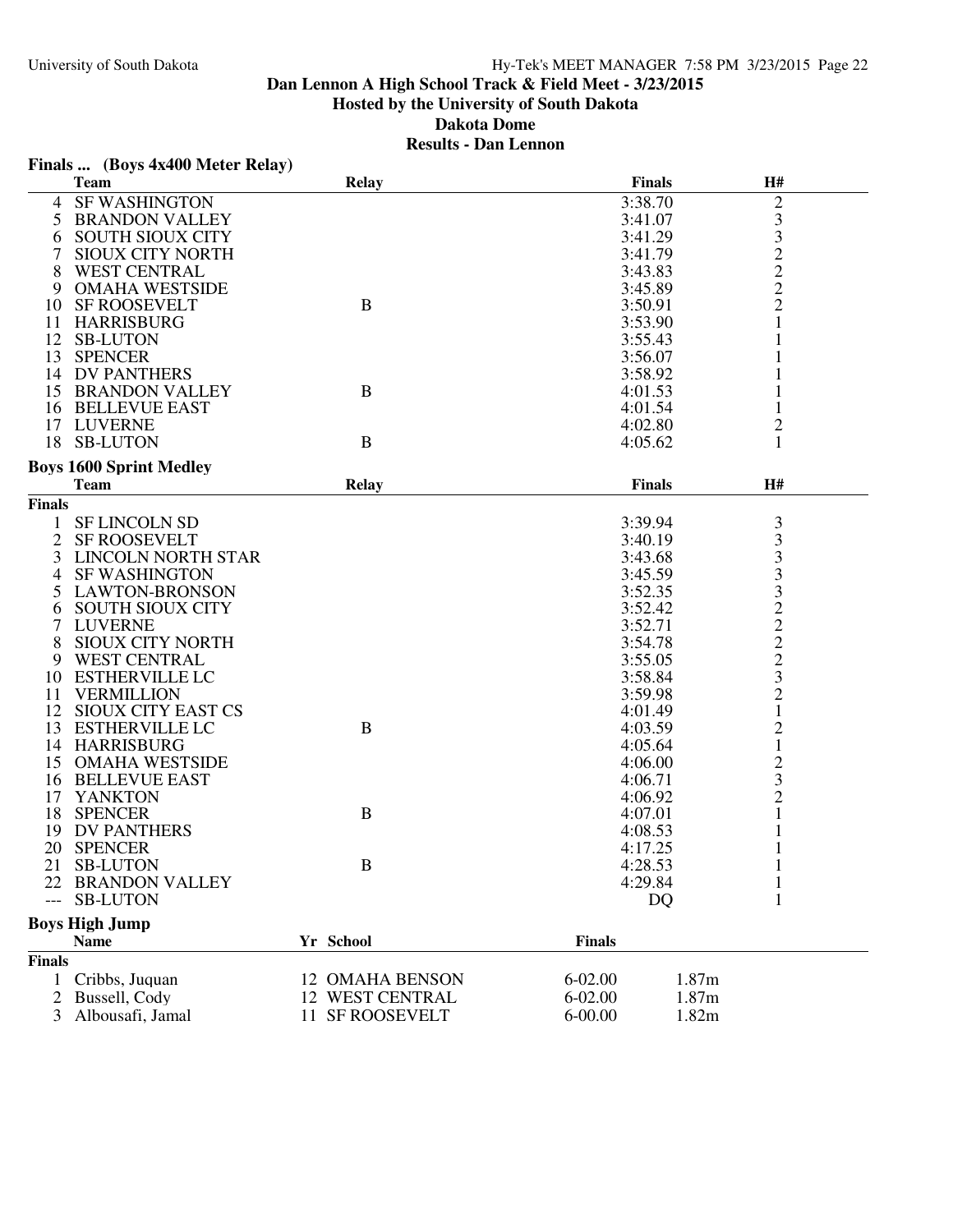#### **Results - Dan Lennon**

# **Finals ... (Boys High Jump)**

|                | <b>Name</b>            |    | Yr School                | <b>Finals</b> |                   |
|----------------|------------------------|----|--------------------------|---------------|-------------------|
| 4              | Dotson, Sam            |    | 12 SIOUX CITY NORTH      | 5-10.00       | 1.77m             |
| 5              | Fitzgerald, Matt       |    | 12 YANKTON               | 5-10.00       | 1.77m             |
| 6              | Windorski, Bruce       |    | 11 BELLEVUE EAST         | 5-10.00       | 1.77m             |
| 7              | Grote, Nick            |    | 11 SB-LUTON              | 5-10.00       | 1.77m             |
| 8              | Williams, Tavian       |    | 11 SIOUX CITY NORTH      | $5 - 10.00$   | 1.77m             |
| 8              | Kahn, Darious          |    | <b>12 SF WASHINGTON</b>  | 5-10.00       | 1.77m             |
| 10             | Clark, Joe             |    | 11 OMAHA WESTSIDE        | 5-08.00       | 1.72m             |
|                |                        |    | 11 HARRISBURG            |               | 1.72m             |
| 10             | Erickson, Conner       |    |                          | 5-08.00       |                   |
| 10             | Enalls, Michael        |    | 11 SF WASHINGTON         | 5-08.00       | 1.72m             |
| 10             | Finlan, Tracy          |    | 09 OMAHA BENSON          | 5-08.00       | 1.72m             |
| 10             | Cantrall, Cameron      |    | 10 SPENCER               | 5-08.00       | 1.72m             |
| 15             | Kinsley, Chris         |    | 10 YANKTON               | 5-06.00       | 1.67m             |
| 15             | Girres, Drew           |    | 11 SB-LUTON              | 5-06.00       | 1.67m             |
| 15             | James, Coleton         |    | 11 YANKTON               | 5-06.00       | 1.67m             |
| 15             | Hill, Kyle             |    | 11 HARRISBURG            | 5-06.00       | 1.67m             |
| 15             | Woods, Alex            |    | 11 SF LINCOLN SD         | 5-06.00       | 1.67m             |
| 15             | Wallace, Jensen        |    | 10 SOUTH SIOUX CITY      | 5-06.00       | 1.67m             |
| 21             | Irvine, Hunter         |    | 12 TEA AREA              | 5-04.00       | 1.62m             |
| 21             | Day, Nathan            | 11 | <b>SF WASHINGTON</b>     | 5-04.00       | 1.62m             |
| 21             | Bergman, Cole          |    | 09 DV PANTHERS           | 5-04.00       | 1.62m             |
| 21             | Erickson, Jake         |    | 12 SF LINCOLN SD         | 5-04.00       | 1.62m             |
| 21             | Laughlin, Colby        |    | 10 SB-LUTON              | 5-04.00       | 1.62m             |
| 26             | James, Eli             |    | 11 BELLEVUE EAST         | 5-02.00       | 1.57m             |
| 26             | Malone, Javone         |    | <b>10 OMAHA BENSON</b>   | 5-02.00       | 1.57m             |
| ---            | Neelon, KaVon          |    | <b>12 OMAHA WESTSIDE</b> | <b>NH</b>     |                   |
|                | Robbins, Brandon       |    | 11 BELLEVUE EAST         | <b>NH</b>     |                   |
|                | McGregor, Ryley        |    | 10 SB-LUTON              | <b>NH</b>     |                   |
|                | --- Rhymer, Sean       |    | 11 DV PANTHERS           | <b>NH</b>     |                   |
|                | <b>Boys Pole Vault</b> |    |                          |               |                   |
|                | <b>Name</b>            |    | Yr School                | <b>Finals</b> |                   |
|                |                        |    |                          |               |                   |
| Finals         |                        |    |                          |               |                   |
|                | Ellis, Kaleb           |    | 09 BROOKINGS HIGH        | 13-05.00      | 4.08m             |
| $\overline{2}$ | Christiansen, Cole     |    | <b>10 BRANDON VALLEY</b> | 13-00.00      | 3.96m             |
| 3              | Kelly, Joseph          |    | 11 YANKTON               | 12-00.00      | 3.65m             |
| 4              | Francom, Trent         |    | 10 HURON HIGH SCHOOL     | 11-05.00      | 3.47m             |
| 5              | Staudenmier, Nick      |    | 11 SF O'GORMAN           | 11-05.00      | 3.47m             |
| 6              | Hegdahl, Hunter        |    | 09 BROOKINGS HIGH        | 11-00.00      | 3.35m             |
|                | 7 Kleinsasser, Travis  |    | 09 HURON HIGH SCHOOL     | 10-05.00      | 3.17m             |
| 7              | Dooyema, JJ            |    | 10 LUVERNE               | 10-05.00      | 3.17m             |
| 7              | Hup, Matthew           |    | 10 LUVERNE               | 10-05.00      | 3.17m             |
| 7              | Lukassen, Cody         |    | <b>12 BELLEVUE EAST</b>  | 10-05.00      | 3.17m             |
| 11             | Sheilds, Nick          |    | 11 HURON HIGH SCHOOL     | 10-00.00      | 3.04m             |
| 12             | Donahoe, Jake          |    | <b>12 BRANDON VALLEY</b> | 9-05.00       | 2.87 <sub>m</sub> |
| 12             | Zea, Jacob             |    | 12 SF LINCOLN SD         | 9-05.00       | 2.87m             |
| 14             | Muller, Mitchell       |    | 11 LUVERNE               | $9 - 00.00$   | 2.74m             |
| 14             | Collins, JoJo          |    | 11 BELLEVUE EAST         | $9 - 00.00$   | 2.74m             |
| 16             | Kovacs, Adam           |    | 12 SF ROOSEVELT          | 8-00.00       | 2.43m             |
| ---            | Nelson, Mason          |    | 11 SF LINCOLN SD         | <b>NH</b>     |                   |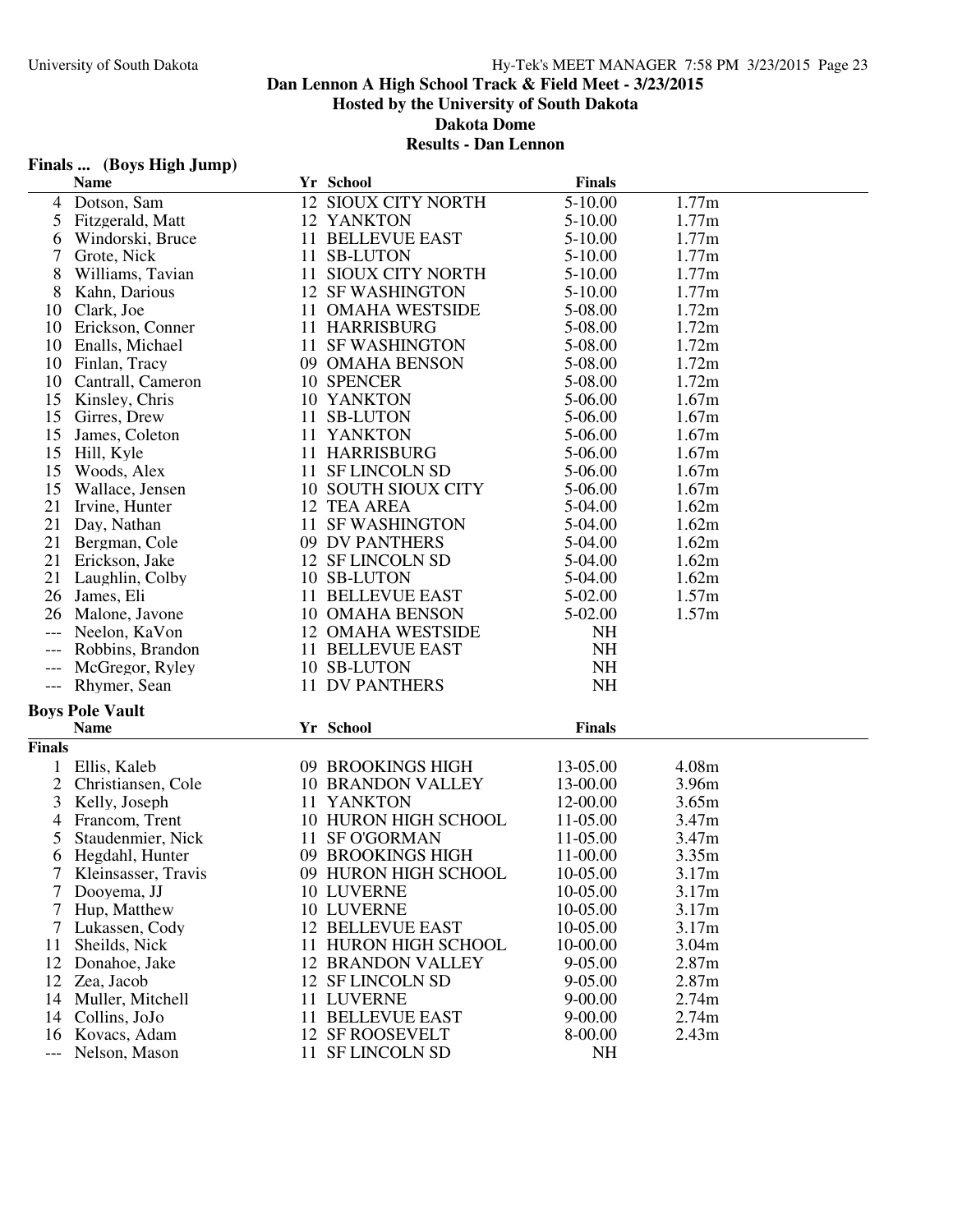# **Finals ... (Boys Pole Vault)**

|               | <b>Name</b>                         | Yr School                             | <b>Finals</b> |          |                          |
|---------------|-------------------------------------|---------------------------------------|---------------|----------|--------------------------|
|               | Corbin, Seth                        | 12 SF ROOSEVELT                       | <b>NH</b>     |          |                          |
|               | Cwach, Blake                        | 10 YANKTON                            | <b>NH</b>     |          |                          |
|               | Benson, Colby                       | 11 YANKTON                            | <b>NH</b>     |          |                          |
|               | Harris, Brayden                     | 09 BRANDON VALLEY                     | <b>NH</b>     |          |                          |
|               | Silva, Marlon                       | <b>12 BROOKINGS HIGH</b>              | <b>NH</b>     |          |                          |
|               | Wold, Brandon                       | 11 BELLEVUE EAST                      | <b>NH</b>     |          |                          |
|               | Murray, Billy                       | <b>12 DV PANTHERS</b>                 | NH            |          |                          |
|               | Martin, Kaleb                       | <b>10 DV PANTHERS</b>                 | <b>NH</b>     |          |                          |
| ---           | Dempsey, Cole                       | 09 LINCOLN NORTH STAR                 | <b>NH</b>     |          |                          |
|               | <b>Boys Long Jump</b>               |                                       |               |          |                          |
|               | <b>Name</b>                         | Yr School                             | <b>Finals</b> |          |                          |
| <b>Finals</b> |                                     |                                       |               |          |                          |
|               | 1 Kowa, Njali                       | 12 OMAHA WESTSIDE                     | 6.64m         | 21-09.50 | 4                        |
| 2             | Neelon, KaVon                       | <b>12 OMAHA WESTSIDE</b>              | 6.54m         | 21-05.50 | 4                        |
| 3             | Wilde, Alex                         | 11 BRANDON VALLEY                     | 6.32m         | 20-09.00 | $\overline{\mathcal{A}}$ |
| 4             | Rose, Lee                           | 12 YANKTON                            | 6.22m         | 20-05.00 | 4                        |
| 5             | Grode, Chase                        | <b>10 BRANDON VALLEY</b>              | 6.14m         | 20-01.75 | 4                        |
| 6             | Erickson, Conner                    | 11 HARRISBURG                         | 6.08m         | 19-11.50 | $\overline{4}$           |
| 7             | Boernear, Ethan                     | 09 BELLEVUE EAST                      | 5.95m         | 19-06.25 | 3                        |
| 8             | Bolden, Zach                        | <b>10 SF WASHINGTON</b>               | 5.86m         | 19-02.75 | 3                        |
| 9             | Wall, Brady                         | 10 SB-LUTON                           | 5.82m         | 19-01.25 |                          |
| 10            | Anderson, Jack                      | 09 HARRISBURG                         | 5.78m         | 18-11.75 | $\frac{3}{2}$            |
| 11            | Zino, Romeo                         | 12 SF LINCOLN SD                      | 5.76m         | 18-10.75 | $\overline{4}$           |
| 12            | Vinatieri, Chase                    | 12 SF ROOSEVELT                       | 5.74m         | 18-10.00 | 4                        |
| 13            | Kolb, David                         | 12 SF ROOSEVELT                       | 5.72m         | 18-09.25 | $\mathfrak{Z}$           |
| 14            | Kinsley, Chris                      | 10 YANKTON                            | 5.70m         | 18-08.50 | $\overline{c}$           |
| 15            | Gantt, Brysen                       | 11 BELLEVUE EAST                      | 5.69m         | 18-08.00 | 3                        |
| 16            | Bauer, Boston                       | 11 SF O'GORMAN                        | 5.67m         | 18-07.25 | 3                        |
| 17            |                                     | 10 SOUTH SIOUX CITY                   | 5.65m         | 18-06.50 | $\overline{c}$           |
|               | Coss, Alejandro<br>18 Godfrey, Ross | 11 SIOUX CITY EAST CS                 | 5.58m         | 18-03.75 | 3                        |
| 19            |                                     | 11 YANKTON                            | 5.56m         | 18-03.00 |                          |
|               | Schroeder, Ken                      |                                       |               |          | $\overline{c}$           |
| 20            | Toenah, Max                         | <b>10 SF ROOSEVELT</b><br>12 TEA AREA | 5.52m         | 18-01.50 | $\overline{4}$           |
| 21            | Irvine, Hunter                      |                                       | 5.45m         | 17-10.75 | $\overline{\mathbf{c}}$  |
|               | 22 Oromo, Sean                      | <b>10 SF WASHINGTON</b>               | 5.16m         | 16-11.25 | 3                        |
|               | 22 Bartley, Mason                   | 11 SPENCER                            | 5.16m         | 16-11.25 | $\overline{c}$           |
| 24            | Dam, Brady                          | <b>12 DV PANTHERS</b>                 | 5.07m         | 16-07.75 | $\mathbf{1}$             |
| 25            | Reindl, Keaton                      | <b>10 BRANDON VALLEY</b>              | 5.06m         | 16-07.25 | $\overline{2}$           |
| 26            | Wiese, Tanner                       | 10 LUVERNE                            | 5.04m         | 16-06.50 | T                        |
| 27            | Rhymer, Sean                        | 11 DV PANTHERS                        | 4.98m         | 16-04.25 | $\mathbf{1}$             |
| 28            | Davis, Rashan                       | 10 SIOUX CITY NORTH                   | 4.87m         | 15-11.75 | $\overline{c}$           |
| 29            | Ohl, Travis                         | 09 DV PANTHERS                        | 4.84m         | 15-10.50 | $\mathbf{1}$             |
| 30            | Russell, Blake                      | 10 SB-LUTON                           | 4.66m         | 15-03.50 | $\mathbf{1}$             |
| 31            | Peterson, Hunter                    | <b>10 VERMILLION</b>                  | 4.58m         | 15-00.50 | $\overline{\mathbf{c}}$  |
|               | 32 Peters, Austin                   | 11 LAWTON-BRONSON                     | 4.56m         | 14-11.50 | $\overline{c}$           |
|               | 33 Coldren, Walker                  | 09 SPENCER                            | 4.53m         | 14-10.50 | $\mathbf{1}$             |
| 34            | Scholten, Zach                      | <b>10 BRANDON VALLEY</b>              | 4.51m         | 14-09.75 | $\mathbf{1}$             |
|               | 35 Collins, JoJo                    | 11 BELLEVUE EAST                      | 4.42m         | 14-06.00 | $\overline{c}$           |
|               | 36 Rose, Isiah                      | 09 SOUTH SIOUX CITY                   | 4.21m         | 13-09.75 | 1                        |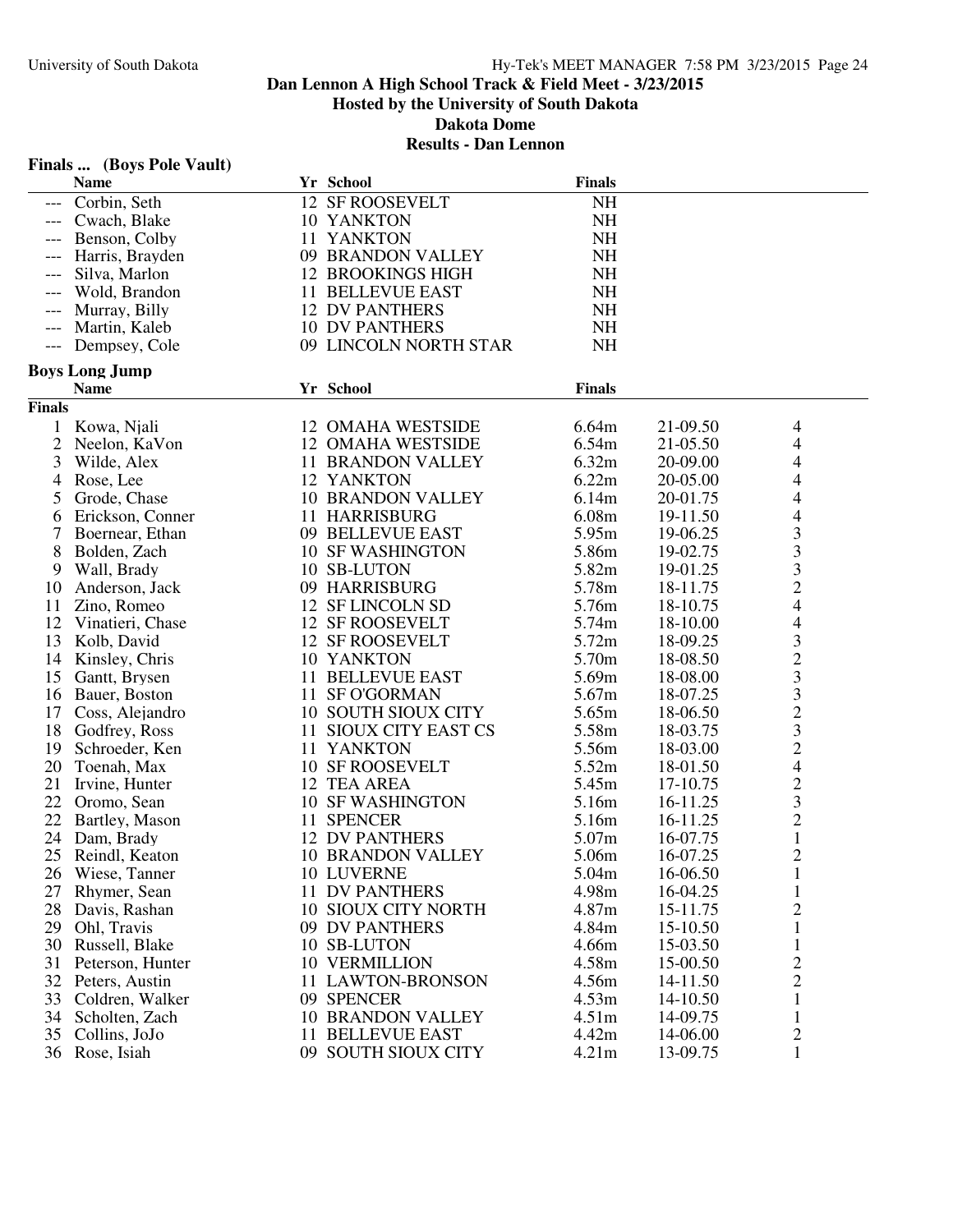# **Finals ... (Boys Long Jump)**

|                                     | <b>Name</b>             |    | Yr School                 | <b>Finals</b>     |          |                                            |  |
|-------------------------------------|-------------------------|----|---------------------------|-------------------|----------|--------------------------------------------|--|
|                                     | 37 Saaleephiw, Patrick  |    | 11 SF WASHINGTON          | 3.56m             | 11-08.25 | $\overline{c}$                             |  |
| 38                                  | Manning, Jon            |    | <b>12 VERMILLION</b>      | 3.51 <sub>m</sub> | 11-06.25 | $\mathbf{1}$                               |  |
| $---$                               | Maldonado, Jose         |    | 11 SOUTH SIOUX CITY       | <b>ND</b>         |          | 4                                          |  |
| $---$                               | Roach, Dalton           |    | 11 SF LINCOLN SD          | ND                |          | 3                                          |  |
|                                     | Scarlett, Xavier        |    | 12 SIOUX CITY NORTH       | ND                |          | 4                                          |  |
|                                     | Ashley, Anteres         |    | 11 LAWTON-BRONSON         | ND                |          | 3                                          |  |
| $---$                               | Kirsch, Colin           |    | 11 OMAHA WESTSIDE         | ND                |          | 3                                          |  |
|                                     | Boekelman, Ty           |    | 09 SB-LUTON               | ND                |          | $\mathbf{1}$                               |  |
| $---$                               | Flemister, Dominic      |    | 11 SIOUX CITY EAST CS     | ND                |          | 4                                          |  |
|                                     | Christoffer, Dalton     |    | 11 ESTHERVILLE LC         | ND                |          | 3                                          |  |
| $---$                               |                         |    | 10 ESTHERVILLE LC         |                   |          | $\mathbf{1}$                               |  |
| $\hspace{0.05cm}---\hspace{0.05cm}$ | McDonald, Myles         |    |                           | <b>ND</b>         |          |                                            |  |
|                                     | <b>Boys Triple Jump</b> |    |                           |                   |          |                                            |  |
|                                     | <b>Name</b>             |    | Yr School                 | <b>Finals</b>     |          |                                            |  |
| <b>Finals</b>                       |                         |    |                           |                   |          |                                            |  |
|                                     | 1 Pittman, Brian        |    | 12 OMAHA BENSON           | 13.93m            | 45-08.50 | $\overline{c}$                             |  |
| $\overline{2}$                      | Wilde, Alex             |    | <b>11 BRANDON VALLEY</b>  | 13.71m            | 44-11.75 | $\overline{\mathbf{c}}$                    |  |
| 3                                   | Kowa, Njali             |    | <b>12 OMAHA WESTSIDE</b>  | 13.46m            | 44-02.00 |                                            |  |
| 4                                   | Hart, Keone             |    | 12 SF LINCOLN SD          | 12.69m            | 41-07.75 |                                            |  |
| 5                                   | Black, Austin           |    | 11 BELLEVUE EAST          | 12.56m            | 41-02.50 | $\begin{array}{c} 2 \\ 2 \\ 2 \end{array}$ |  |
| 6                                   | Kolb, David             |    | 12 SF ROOSEVELT           | 12.44m            | 40-09.75 |                                            |  |
|                                     | Kinsley, Chris          |    | 10 YANKTON                | 12.32m            | 40-05.00 | $\overline{c}$                             |  |
| 8                                   | Gantt, Brysen           |    | 11 BELLEVUE EAST          | 12.10m            | 39-08.50 | $\mathbf{1}$                               |  |
| 9                                   | Fitzgerald, Matt        |    | 12 YANKTON                | 11.88m            | 38-11.75 | $\overline{c}$                             |  |
| 10                                  | Gatluak, Kuong          |    | 12 SF ROOSEVELT           | 11.83m            | 38-09.75 | $\mathbf{1}$                               |  |
| 11                                  | Kirsch, Colin           |    | 11 OMAHA WESTSIDE         | 11.52m            | 37-09.50 | $\mathbf{1}$                               |  |
| 12                                  | Bolden, Zach            |    | <b>10 SF WASHINGTON</b>   | 11.35m            | 37-03.00 | 1                                          |  |
| 13                                  | Schroeder, Ken          |    | 11 YANKTON                | 11.32m            | 37-01.75 | $\mathbf{1}$                               |  |
|                                     |                         |    |                           |                   |          |                                            |  |
|                                     | 14 LaHood, Ryan         |    | 11 OMAHA WESTSIDE         | 11.22m            | 36-09.75 | $\mathbf{1}$                               |  |
| 15                                  | Rhymer, Sean            |    | <b>11 DV PANTHERS</b>     | 11.02m            | 36-02.00 | $\mathbf{1}$                               |  |
| 16                                  | Ahrendt, Griffin        |    | 10 LUVERNE                | 10.99m            | 36-00.75 | $\overline{c}$                             |  |
| 17                                  | Bergman, Cole           |    | 09 DV PANTHERS            | 10.83m            | 35-06.50 | $\mathbf{1}$                               |  |
| 18                                  | Charlson, Cley          |    | 12 SF ROOSEVELT           | 10.53m            | 34-06.75 | $\mathbf{1}$                               |  |
| $\qquad \qquad - -$                 | Scholten, Zach          |    | <b>10 BRANDON VALLEY</b>  | N <sub>D</sub>    |          | $\mathbf{1}$                               |  |
| <b>Boys Shot Put</b>                |                         |    |                           |                   |          |                                            |  |
|                                     | <b>Name</b>             |    | Yr School                 | <b>Finals</b>     |          |                                            |  |
| <b>Finals</b>                       |                         |    |                           |                   |          |                                            |  |
|                                     | Alexa, John             |    | 11 SIOUX CITY EAST CS     | 15.54m            | 51-00.00 | 3                                          |  |
| 2                                   | Sandoz, Jacob           |    | 12 SB-LUTON               | 14.62m            | 47-11.75 | $\mathfrak{Z}$                             |  |
| 3                                   | Raab, Nick              |    | 12 YANKTON                | 14.30m            | 46-11.00 | 3                                          |  |
| 4                                   | Stratton, Logan         |    | 10 LUVERNE                | 14.00m            | 45-11.25 |                                            |  |
| 5                                   | Greenway, Evan          |    | 12 YANKTON                | 13.84m            | 45-05.00 | 333323                                     |  |
| 6                                   | Marquez, Juan           | 11 | <b>SIOUX CITY EAST CS</b> | 13.75m            | 45-01.50 |                                            |  |
|                                     | Bonner, Chase           |    | 12 ESTHERVILLE LC         | 13.68m            |          |                                            |  |
| 7                                   |                         |    |                           |                   | 44-10.75 |                                            |  |
| 8                                   | Swier, Sam              |    | 11 WEST CENTRAL           | 13.53m            | 44-04.75 |                                            |  |
| 9                                   | Jones, OJ               |    | 12 SF LINCOLN SD          | 13.19m            | 43-03.25 |                                            |  |
| 10                                  | Druse, Austin           |    | 12 SF LINCOLN SD          | 13.17m            | 43-02.50 | 3                                          |  |
| 11                                  | Hauschild, Austin       |    | 11 SF LINCOLN SD          | 13.10m            | 42-11.75 | 3                                          |  |